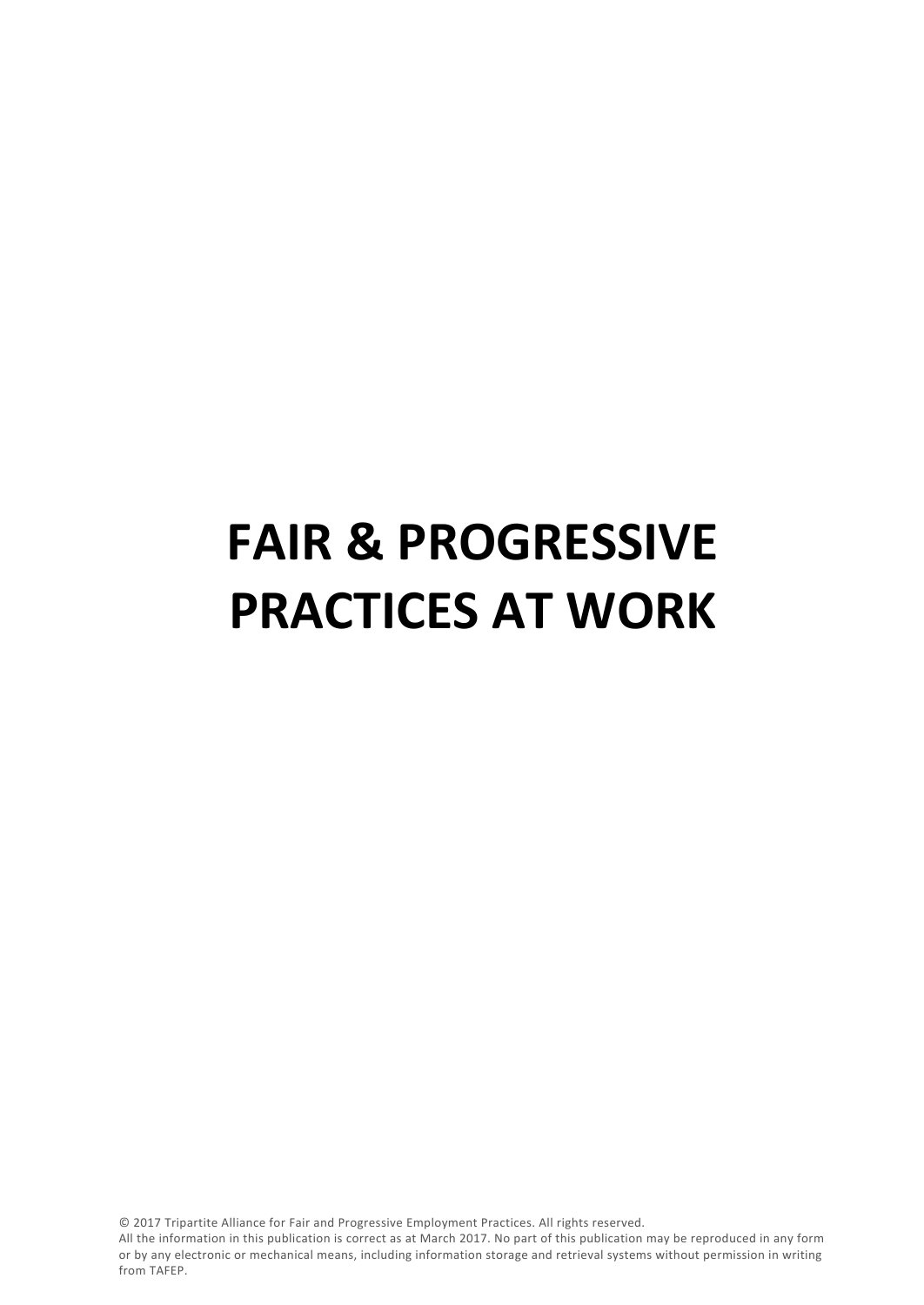#### **Executive Summary**

As Singapore strives toward higher productivity gains and higher value-added industries amidst a general shortage of skilled manpower and individuals with critical skill-sets, progressive organisations recognise that the key to long term success and sustainability lies in their human capital.

They know that in order to win the war for talent and thrive in today's economy, they must attract, develop, motivate and retain the right talent, and create a workplace where employees can put in their best effort for optimal business outcomes.

The Tripartite Alliance for Fair and Progressive Employment Practices (TAFEP) has commissioned a study to examine the employment practices of 20 leading organisations, highlight key trends, best practices and the success factors supporting the adoption and implementation of fair and progressive employment practices.

# **Findings**

Although the 20 leading employers in this study vary in size and come from various industries, they share a common underlying belief in the value of their employees – they recognise the people who spend a large part of their day working for the good of their organisations, and value them as individuals with diverse needs within and outside the workplace.

This recognition is embodied by the different employment policies, practices and programmes of the organisation; which vary by industry and employee demographic, and can take on a multitude of different forms, as the organisational case studies will illustrate. But the fundamental reason for these fair and progressive policies, practices and programmes remains the same – to address employees' needs holistically, fulfill their career aspirations, demonstrate appreciation and inspire them to achieve their best at work.

The creation of a fair and progressive culture in the workplace leads to an inclusive workplace that can attract, motivate and retain the best people. These organisations implement employment practices that take into account employees' needs and feedback, facilitate authentic communication, and recognise employees' contributions. When employees perceive that they have been treated fairly and feel a sense of belonging to the workplace, they are motivated to go beyond their job duties to serve with heart, to perform better, thereby enhancing business outcomes and employer branding.

Five **common values and attributes** underlying the organisations in this study may be summarised as follows:

- **Fairness.** Employees are treated fairly based on their ability, performance, contribution and experience. Employment policies, programmes and practices reflect this conviction.
- **Inclusion.** They create and maintain an inclusive workplace that values the strengths and contributions of each individual and leverages their abilities, skills, knowledge and experiences.
- **Agility.** They embrace change and ensure that their HR policies and practices stay relevant and effective in engaging the workforce.
- **Productivity.** They cultivate a work environment that encourages learning, innovation and a spirit of continuous improvement, to achieve optimal business results in a manpower-lean economy.
- **Sustainability.** They develop sustainable employment opportunities anchored in a strong Singaporean Core and a globally competitive, diverse workforce.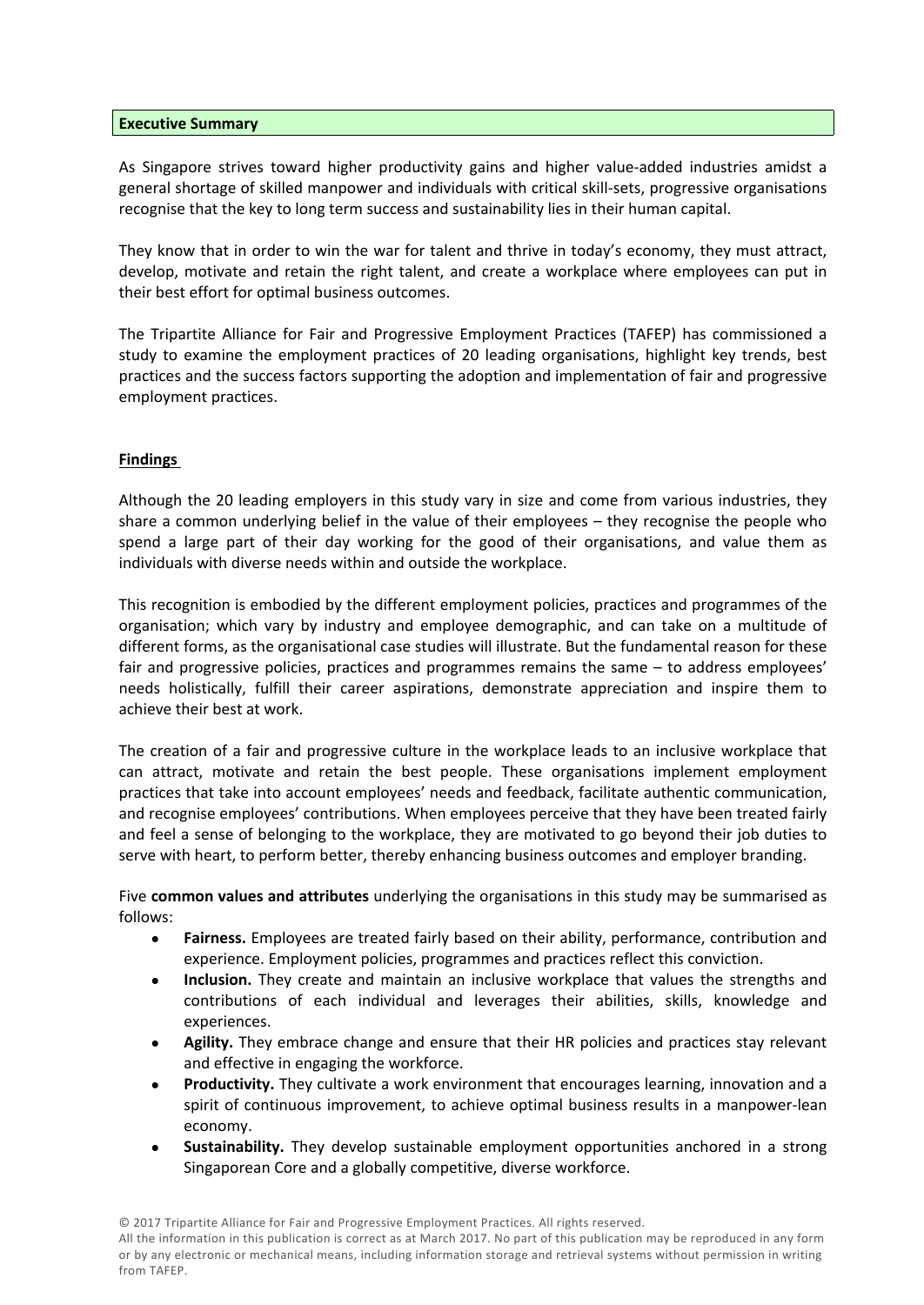The **trending employment practices** adopted by the organisations include:

- Implementing competency-based management across their organisations to ensure fairness and non-discriminatory practices
- Facilitating talent mobility and supporting career aspirations and employee development
- Promoting purposeful face-to-face communication between management and employees
- Leveraging intrinsic motivation
- Supporting employees holistically

All the organisations demonstrated that having overarching corporate principles, commitment from management to building an inclusive culture, and being well-informed of developments internally and externally were the three **key success factors** supporting their fair and progressive employment journeys.

# **Insights**

# **1. Perception of fairness**

All employees seek fair treatment at work. And while organisations may conscientiously apply fair employment principles, some employees may nevertheless perceive that they have not been treated fairly. This is because the employees' perception of fairness is influenced by their 'psychological contract' expectations.

Every employment relationship includes a 'psychological contract' that is distinct from the formal written contract of employment. This refers to the unspoken beliefs, expectations and informal obligations between an employer (organisation, management, managers) and an employee. Due to the nature of the 'psychological contract', employee perceptions of unfair treatment could be borne out of expectations of goodwill or a sense of entitlement, which may not be completely reciprocated by the employer.

Where employees believe that employers have failed to deliver on what they perceive have been promised or are obligated to, they are likely to react negatively. The negative attitudinal responses could result in lower levels of job satisfaction, commitment and engagement, less propensity to display desired organisational behaviour, lower job performance and a greater intention to leave the organisation.

Perceptions of a breach in the 'psychological contract' could also occur if the organisation's HR policies and practices do not match its HR rhetoric. Therefore, organisations need to engage their employees and communicate purposefully when developing new policies and practices, to understand employees' perspectives before implementation.

Employees and employers may have markedly different perceptions regarding the content of the 'psychological contract' as it is implicit, intangible and dynamic. It is beneficial for employers to adopt a pro-active approach to reducing potential perceptions of a breach due to misalignment or misunderstanding.

This can be done through open and honest discussions between management and employees concerning their mutual expectations and perceptions of promises and obligations. Progressive organisations in the study understand the importance of honest two-way communication to build relationships and provide greater transparency. It also highlights the importance of having welltrained managers, comprehensive induction programmes, on-going performance coaching and development discussions, and employee feedback.

<sup>©</sup> 2017 Tripartite Alliance for Fair and Progressive Employment Practices. All rights reserved.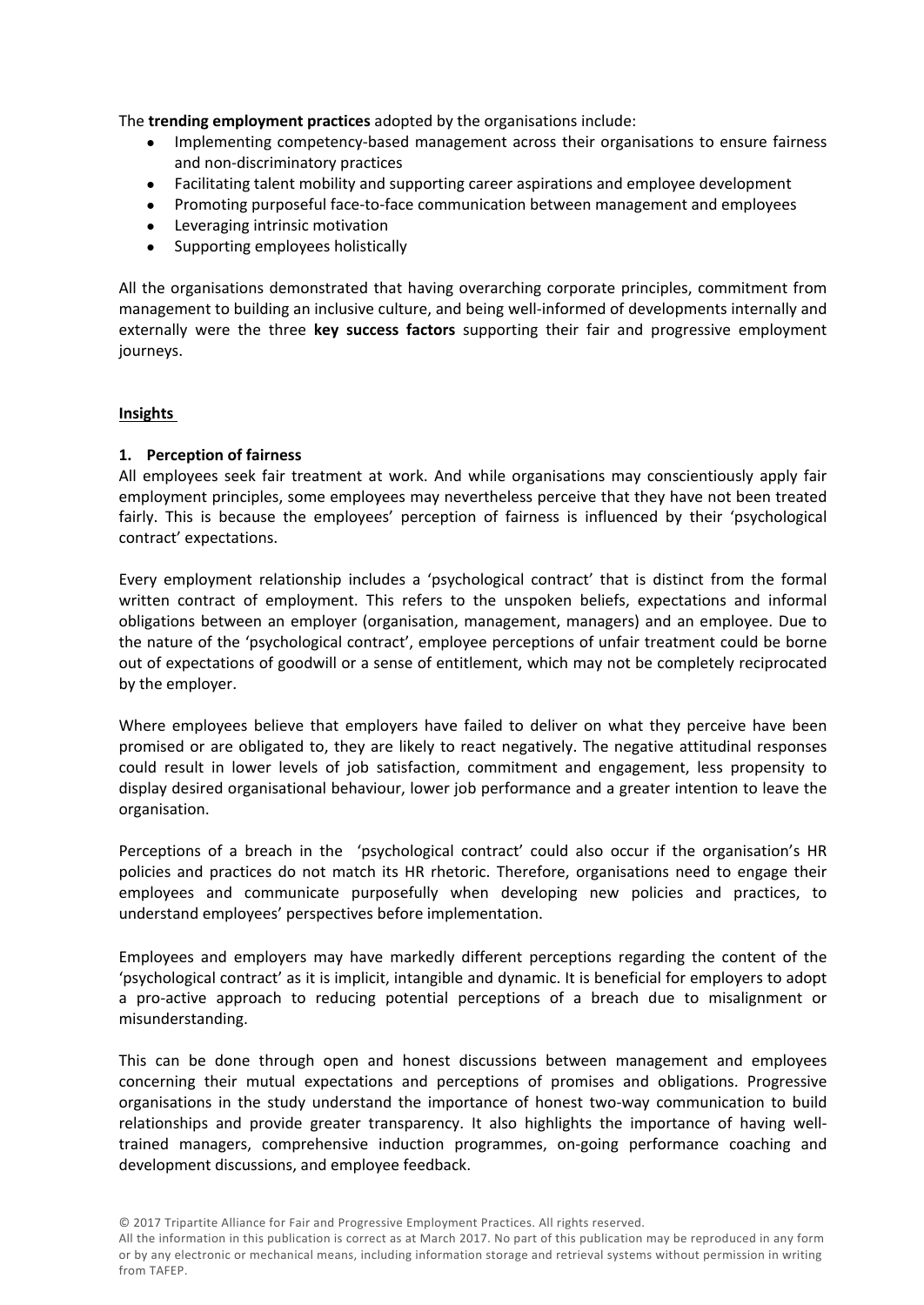It is pertinent for organisations to note that employee engagement, level of trust, commitment and job satisfaction depend on a healthy 'psychological contract', with a perceived sense of equity of 'give and take' from both parties. Where the 'psychological contract' is deemed by employees to be right and fair, positive attitudes can thrive, failing which, these vital yet intangible components of good organisational performance can evaporate very quickly. Cultivating a healthy 'psychological contract' is thus an organisational strength and a competitive advantage.

# **2. Managing manpower challenges**

An inclusive workplace culture coupled with fair and progressive employment practices go a long way to help employers attract, motivate and retain the best people. However, an ageing population, underlying critical skill shortages, a growth in demand for new skills and progressive work practices, and international competition for skilled labour are challenges that organisations will continue to grapple with in the long term.

Organisations' approach to these challenges can include ascertaining the primary causes of its manpower issues and strategising accordingly. For example, recruitment difficulties due to a relatively low remuneration or organisation-specific skill requirements might be managed by improving their employee value proposition. This can be done through acquiring market intelligence, developing a market-based pay structure, and making sure potential candidates recognise them as 'employers-ofchoice'. If a skills gap is the key issue, employees can be trained and re-trained, up-skilled and reskilled with the right competencies to address current or anticipated future workplace needs. In cases of skills shortages, organisations could consider alternative recruitment methods, new business models or alternative approaches to operate their businesses.

Businesses can also collaborate with industry players and educational institutions to build a pool of skilled workers, sharing the costs and risks of establishing training programmes. They can also partner with tripartite agencies to develop career roadmaps and create interest for their industry among potential job seekers.

Organisations benefit when they embrace diversity, when they are open to staffing options such as hiring mature-age persons, persons with disabilities, homemakers, mid-career-change professionals, fresh graduates and unskilled young persons. In many cases, the best and most cost-effective way to recruit is to stop looking for the perfect match to a job description or for the best candidates with the highest skill set. Rather, seek out new hires who demonstrate a capacity to learn a specific role or skill, and who fit with the organisation culture. Then train and develop them; help them to acquire or strengthen the skills they need for the job. Organisations should continually invest in their employees' training to increase their skills and competencies – this holds true whether they are baby boomers in employment, millennial workers entering the workforce, or senior management.

© 2017 Tripartite Alliance for Fair and Progressive Employment Practices. All rights reserved.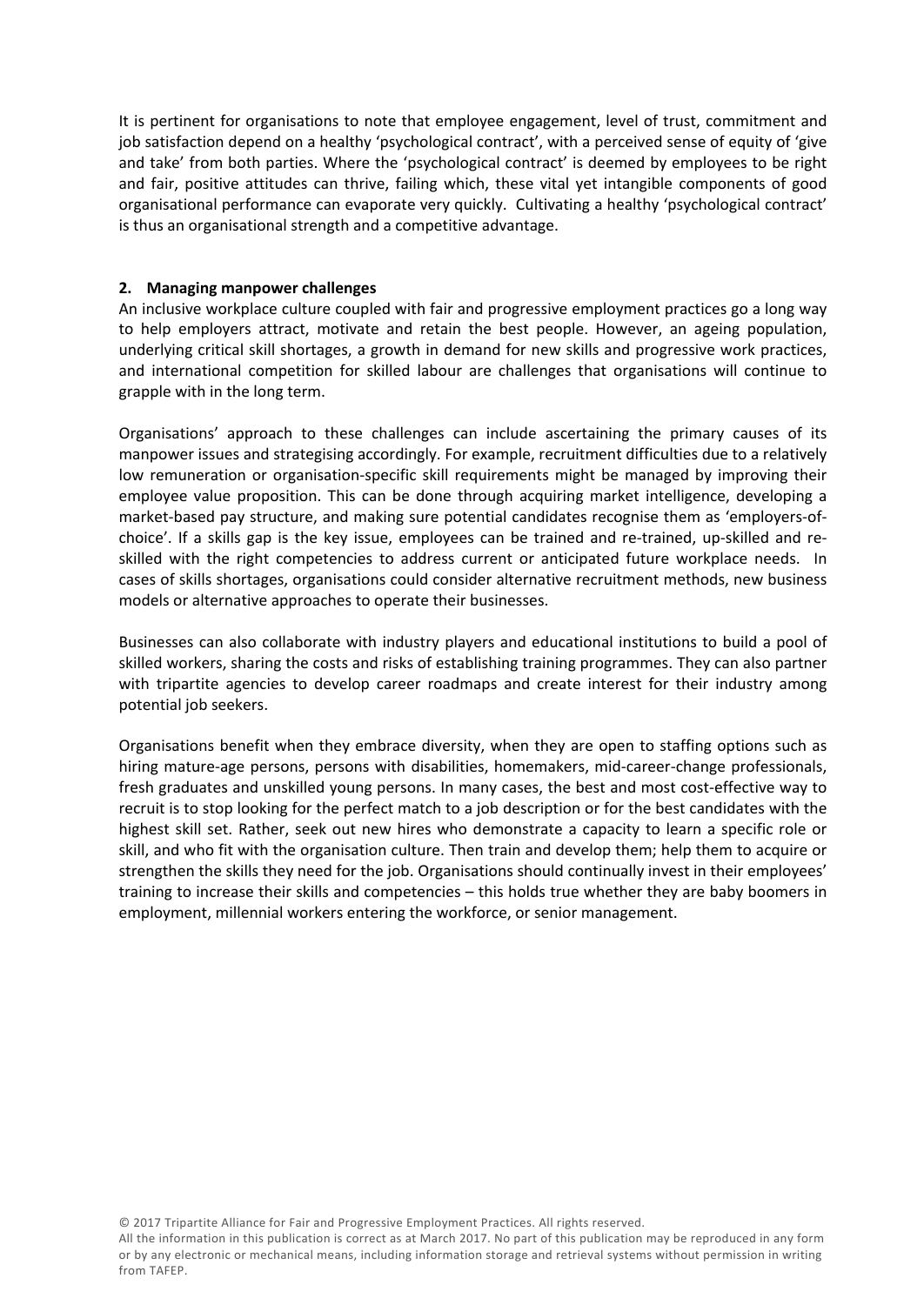#### **Our research methodology**

This report is based on literature and document reviews and interactions with senior leaders and key HR personnel. Most of the 20 organisations participating in the study were winners and finalists of the TAFEP Exemplary Employer Award 1.

. They come from a wide range of industries, including banking, delivery services, education, food and beverage, healthcare, and retail. They include locally based public and private sector organisations, as well as Singaporean branches of multi-national corporations.

These organisations exemplify leading practices in people management and fair employment. They have dedicated significant effort and resources towards developing progressive employment practices, and have reported positive outcomes on their business performance and employer branding as a result.

The approach taken in this study is to review the organisations' employment practices to identify good employment practices and the success factors supporting these organisations' fair employment journeys.

<sup>1</sup> Details of the award and information on the organisations' winning strategies can be found at tafep.sg

<sup>©</sup> 2017 Tripartite Alliance for Fair and Progressive Employment Practices. All rights reserved. All the information in this publication is correct as atMarch 2017. No part of this publication may be reproduced in any form or by any electronic or mechanical means, including information storage and retrieval systems without permission in writing from TAFEP.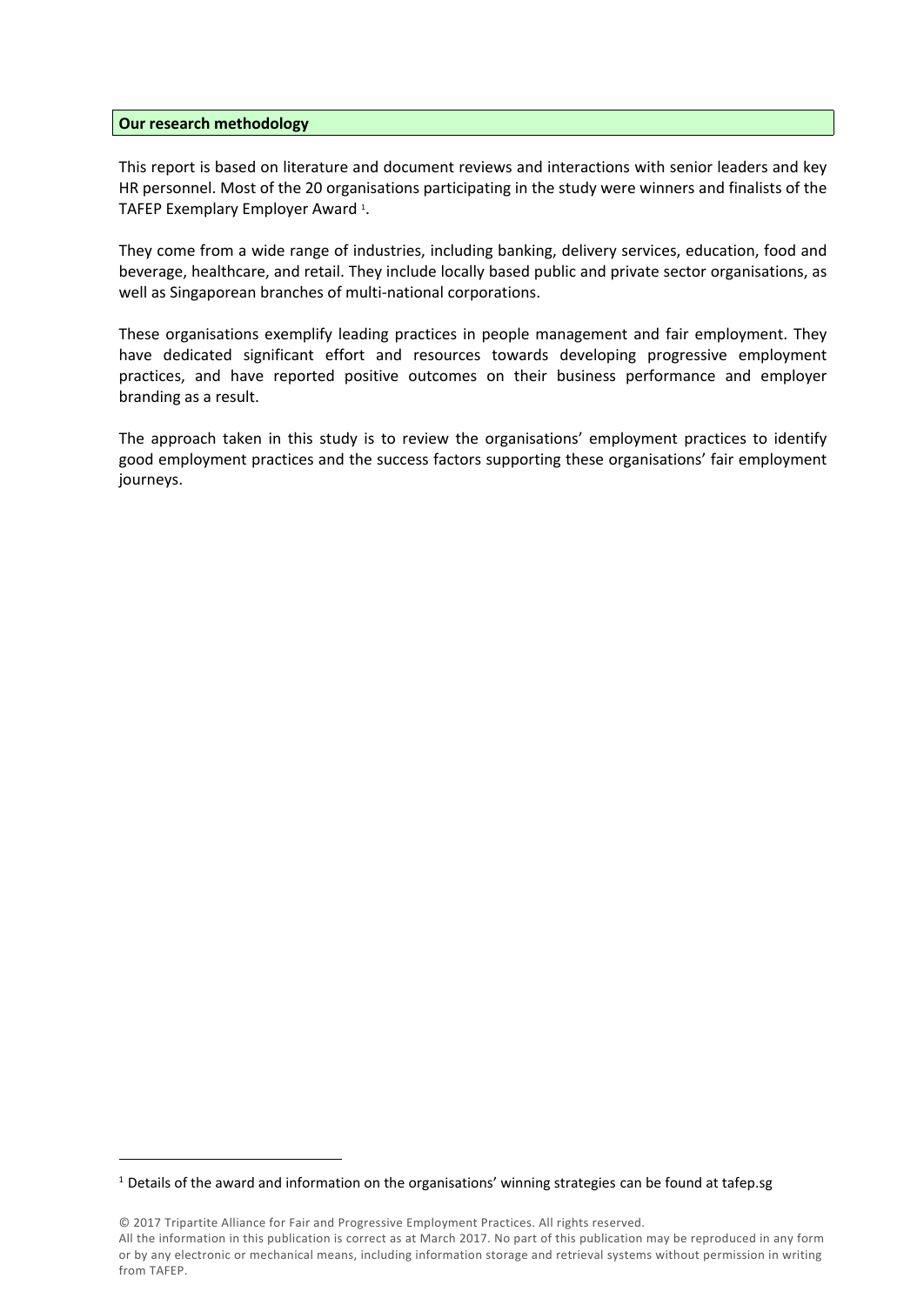#### **Introduction**

The increasing pace of change in the nature of work and organisational structures, coupled with a general shortage of skilled manpower, reinforce the necessity for organisations to continue focusing strongly on employees and their well-being, and have workplace environments that can attract, motivate and retain the best people.

The nature of work today is dramatically different from the Industrial Age concept of 'work', which was mainly about working on specific tasks at specific locations. Employees were then valued as implementers of work, not generators of ideas; the management philosophy was managing by seeing (the persons at work); and employees expect the organisation to provide job security and steady advancement within the business.

## **Changing nature of work**

Most work today is more cognitively complex, more team-based and collaborative, more dependent on social skills and technological competence, with more emphasis on communication and information flow, and less dependent on geographical location and individual presence in the office. A significant enabler of these changes can be attributed to the breakthroughs in communications and technology, which permit work to be separated from time and physical space.

One is also more likely to be working for an organisation that is leaner and more agile, less hierarchical in structure and decision authority, more attuned to dynamic competitive strategies, and continually reorganising to maintain or gain competitive advantage.

These changes have made the general tempo of work more intense and rapid. The pressure to collaborate, innovate, continually upgrade, up-skill and be more productive is increasing. And as work and the organisation's demand on employees change, so do employees' expectations. They look for meaningful jobs, work-life harmony, good working relationships with colleagues and bosses, and they want to be appreciated. And no longer do employees expect lifelong employment in a single firm.

Thus in creating workplace environments that can attract, motivate and retain the best people, organisations must not only be sensitive to the overt needs of its workforce; but must also understand the underlying 'psychological contract' expectations that employees have of the organisation.

A 'psychological contract' is distinct from the formal written contract of employment, but is part of every employment relationship. It refers to the unspoken beliefs, expectations and informal obligations between an employer (organisation, management, managers) and an employee – obligations that an employee believes is 'owed' by the employer in return for his/her work and loyalty.

They are often informal and imprecise, and may be inferred from past actions, or from statements made during recruitment or in performance appraisals. Some obligations may be seen as 'promises' and others as 'expectations'. In some instances, employees' perceptions of these obligations may differ from the employer's perceptions. The important thing to note is that they are believed by the employee to be part of his/her relationship with the employer.

In other words, the perceived terms and conditions under which employees work are considerably more extensive, complex and subtle than suggested by the formal contract of employment. HR professionals, management and supervisors must be aware of these unspoken expectations and work

© 2017 Tripartite Alliance for Fair and Progressive Employment Practices. All rights reserved.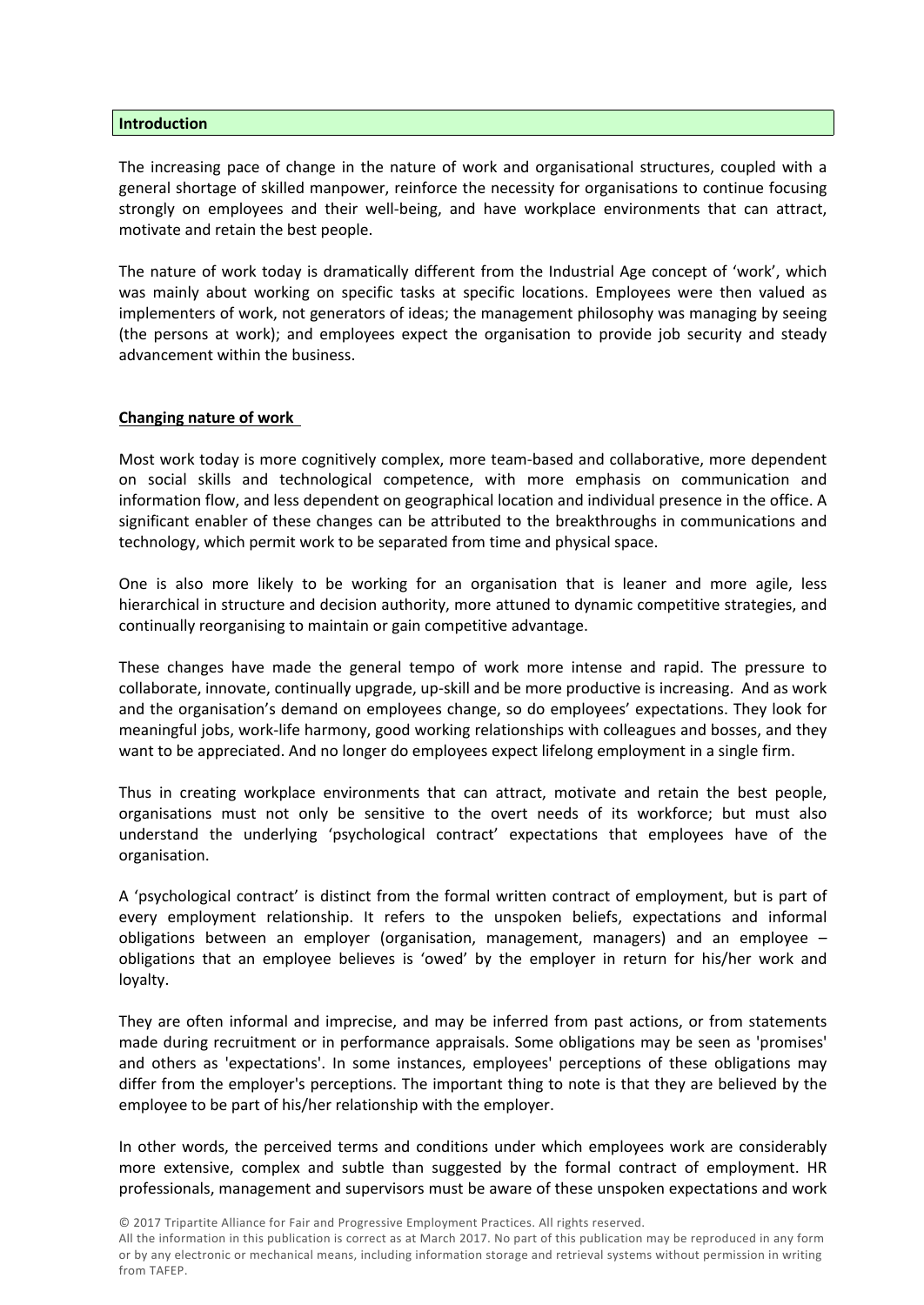toward creating and maintaining healthy 'psychological contracts' with employees. A breach of the 'psychological contract' where employers are seen as not delivering on an 'obligation' can affect employees' attitudes and behaviours<sup>2</sup>. In particular, it could result in lower levels of engagement, commitment and job satisfaction, less propensity to display desired organisational behaviour, lower job performance and a greater intention to leave the organisation. Precisely the issues of 'retention', 'performance' and 'productivity' that fair and progressive employment practices are intended to promote/improve on.

# **Manpower-lean economy**

Singapore has for the past few decades been in the privileged position of having a positive growth economy with an enviable low unemployment rate. Although there was an ever increasing demand for manpower to fuel the nation's growth in premium and growth sectors such as medical technology, space technology, retail, hospitality, finance services, and the creative IT industry, organisations were generally able to meet their manpower needs with a diverse local and global workforce.

Over the last decade, however, it has become increasingly more challenging for organisations to meet manpower needs and take advantage of growth and new opportunities. One fundamental issue is the shrinking local workforce which will not be able to fully replace the workforce retiring over the next few years, even with a higher re-employment age<sup>3</sup>. As the push to develop a sustainable economy with a strong Singaporean Core intensifies, organisations across all industries will also need to ensure that their workforce planning policies and capability development programmes are able to support their business needs. They also need to adopt creative options to reach out to non-traditional pools of labour while retaining and harnessing the skills and experience of mature workers. Increasing productivity and continuing to develop the competencies of employees to address skills shortage are other imperatives.

# **A case for fair and progressive employment practices**

Organisations that adopt a progressive mindset are more likely to have a diverse workforce and understand the value of anticipating changes, identifying and addressing potential business and employee needs, and ensuring that HR policies and practices stay relevant and effective, to ensure a motivated workforce in a manpower-lean economy.

Fair and progressive organisations recognise the synergy derived from harmonising diverse elements in their workforce and are more attentive to the contextual environment in which they operate. Their holistic approach towards manpower management and engagement enables them to be future-ready and more agile in responding to changes in society and the business environment.

The participating organisations in this study acknowledge that there is a business case for implementing fair and progressive employment policies and practices. They recognise that when employees perceive that the 'psychological contract' is fulfilled, that they have been fairly treated, their feedback and needs are taken into account, and they are valued and included, they will inadvertently feel a sense of belonging to the workplace and a sense of camaraderie with colleagues.

They consciously create inclusive and harmonious workplaces that engage and motivate their employees, who in turn, enjoy their work and go beyond their jobs to serve with heart. They perform

© 2017 Tripartite Alliance for Fair and Progressive Employment Practices. All rights reserved.

<sup>&</sup>lt;sup>2</sup> Not all breaches however result in adverse attitudinal or behavioural responses. It depends on the importance of the unmet promise or obligation, the extent to which the breach is actually attributed to the organisation, and the depth and strength of the existing relation between the employee and the organisation.

<sup>3</sup> From 1 July 2017, employers must offer re-employment up to the age of 67. The new re-employment age will apply to eligible employees who turn 65 on or after 1 Jul 2017.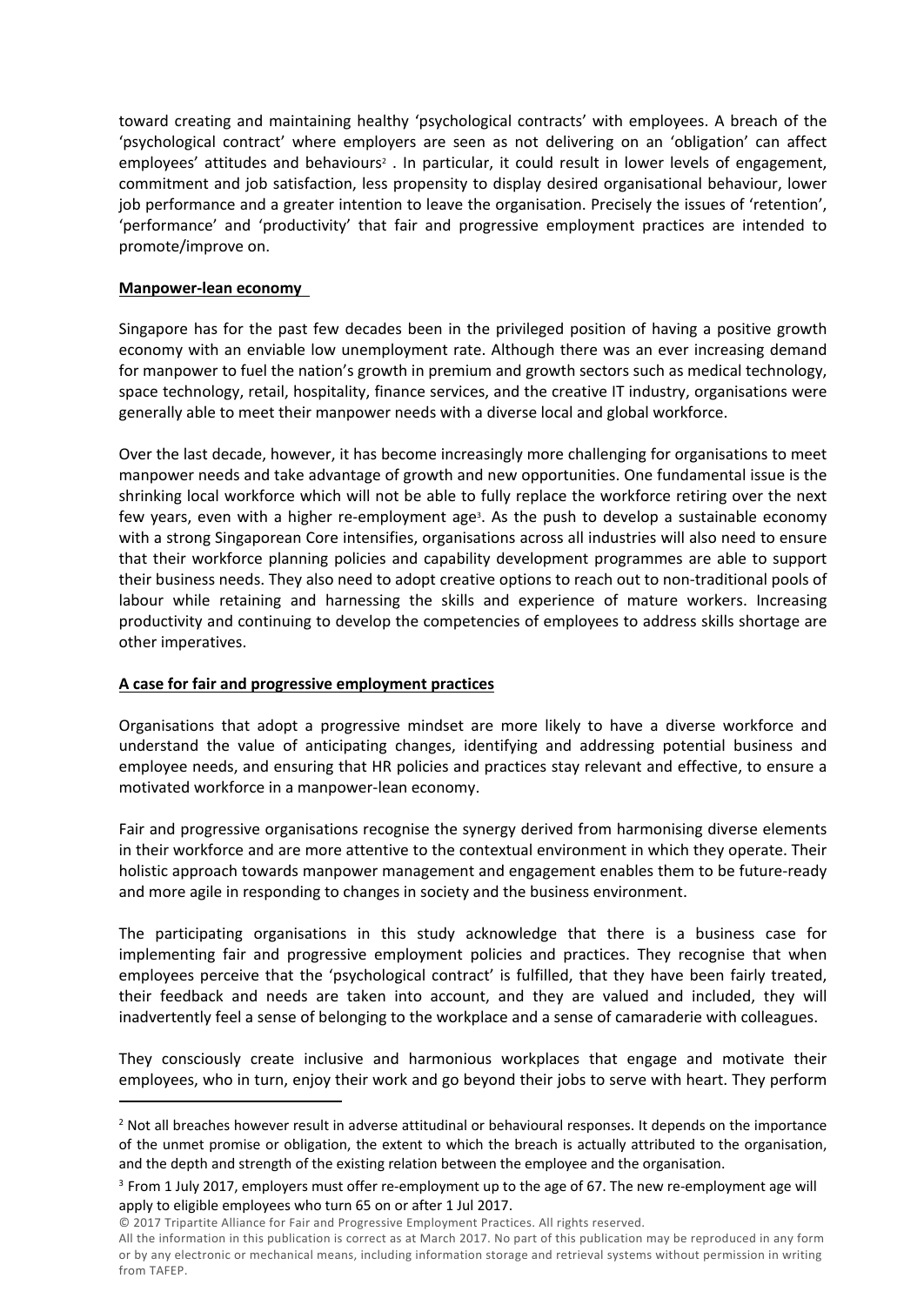better and more productively, and also tend to be more innovative and efficient, thereby enhancing business outcomes and employer branding.

© 2017 Tripartite Alliance for Fair and Progressive Employment Practices. All rights reserved.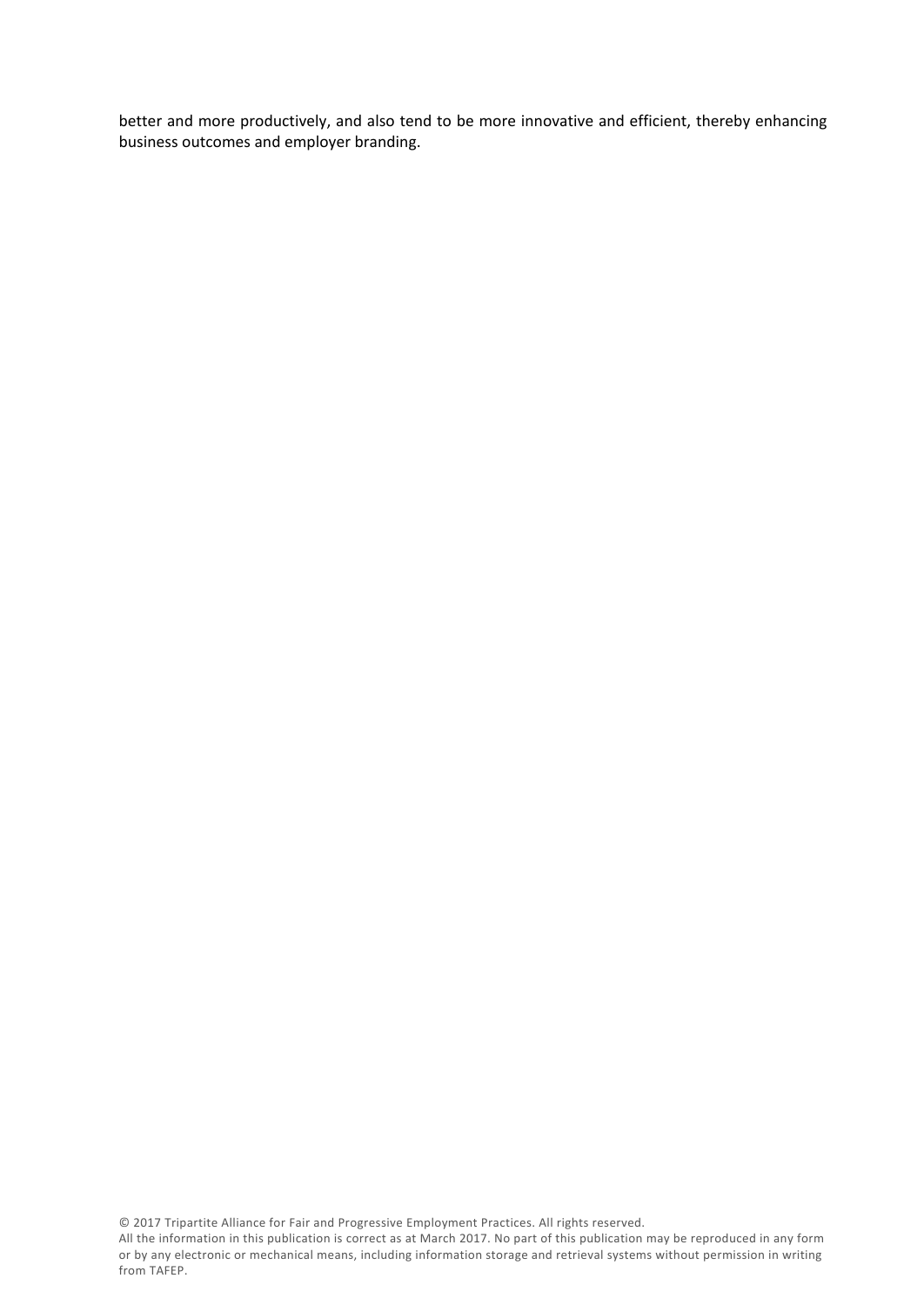# **Trends in employment practices of progressive organisations**

With the growth and rapid development of Singapore over the last few decades, job roles and employee demographics have changed; workers' motivations have also shifted from working to meet basic needs to fulfilling higher level needs and aspirations. The role of HR has also evolved in response to these changes – from automating standalone HR systems (1990s), to supporting the war for talent (2000s), and to using HR data to manage the workforce more effectively (2010s). At the national level, the Ministry of Labour was restructured into the Ministry of Manpower in 1998 to develop a globally competitive workforce in a sustainable manner. Likewise, awareness of the importance of fair and progressive employment practices has grown with the establishment of the Tripartite Alliance for Fair and Progressive Employment Practices (TAFEP); while a greater emphasis on jobs and ensuring enterprises can become manpower-lean while remaining competitive led to the reconstitution of the Singapore Workforce Development Agency as Workforce Singapore (WSG) in 2016.

In addition, structured platforms such as HR dialogues and roundtables, etc. have enabled HR issues to be discussed more openly and best practices to be shared within and across industries for wider adoption.

In 2016, this study finds that leading employers in Singapore have taken on broader and more holistic approaches to managing people, taking into account corporate culture, work environment, employee engagement, and empowerment.

This section describes five enhancements to employment practices that the participating organisations have undertaken in recent years.

# **1. Adopting competency-based management**

Well-defined behavioural competencies can effectively translate an organisation's strategic vision into desired behaviours that deliver business results, while correctly defined technical and functional competencies provide objective platforms to manage performance, training and career development.

Participating organisations use structured interview guides and train line managers in interviewing techniques, so as to ensure fairness and consistency in their hiring decisions and improved objectivity in their selection process.

Most of them also apply the competency framework across different HR functions such as learning and development, performance management, career development and succession planning; standardising and integrating major HR activities based on competencies.

# **2. Facilitating career development**

Participating organisations create a learning environment to help employees continuously learn and develop at work. They empower them to take responsibility for their own careers through development programmes; proactively create job rotation opportunities or the movement of employees across locations, roles or projects; and focus on employee development during performance appraisals, to motivate them and improve future performance.

These organisations establish career roadmaps for different job functions and levels. Those who use competency frameworks also integrate competencies into their career frameworks. They establish

© 2017 Tripartite Alliance for Fair and Progressive Employment Practices. All rights reserved.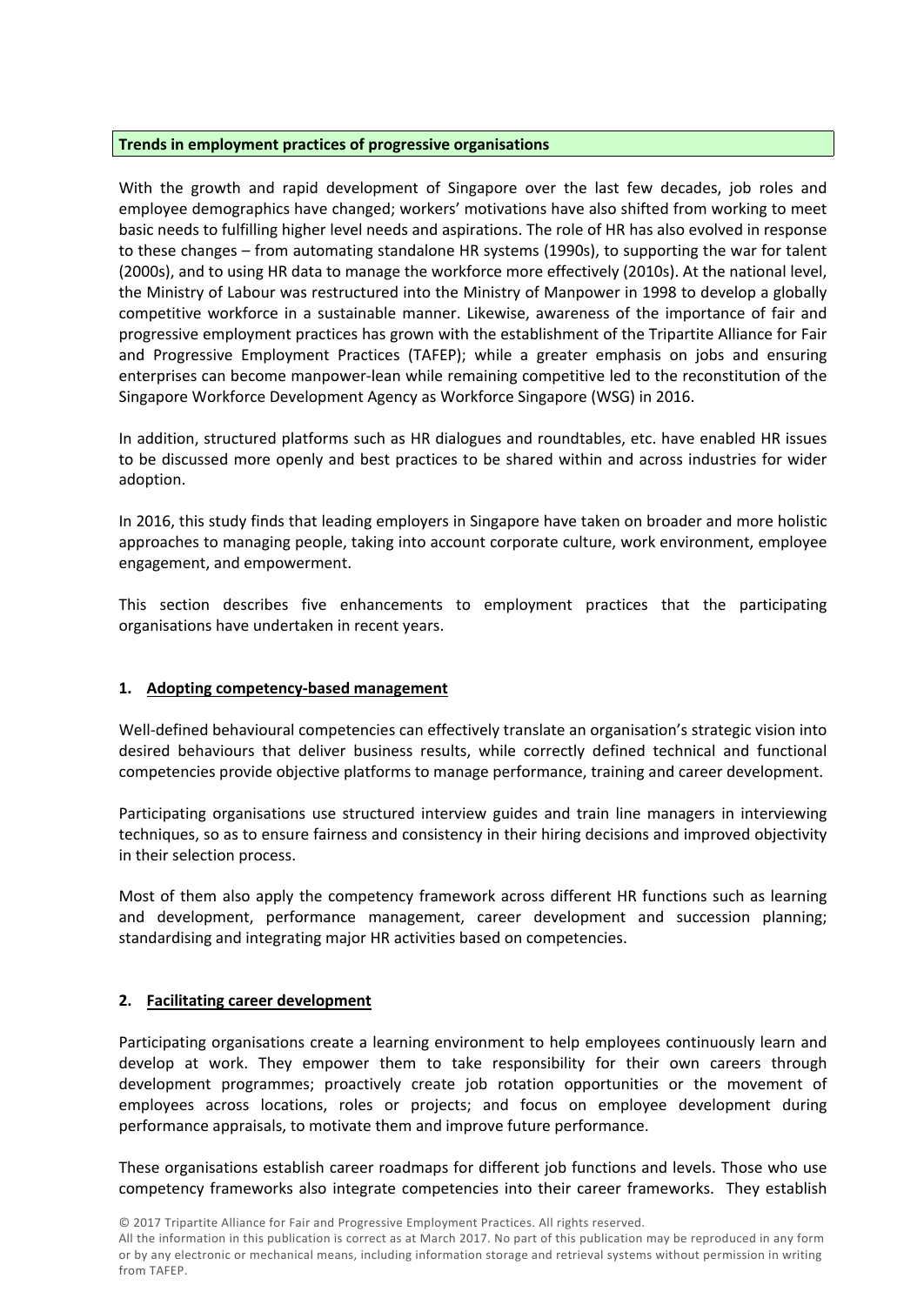standard procedures to support internal movements and provide information about internal job opportunities to encourage employees to proactively seek out new roles within the organisation. To support these movements, they build a culture of acceptance amongst supervisors and managers to facilitate the movement of employees to other roles.

The leading organisations in this study also recognise that an important part of development is to provide opportunities for employees to improve their performance over time. They increase the frequency of formal touch-points such as conversations and coaching to give developmental feedback and recognise accomplishments. To support this, supervisors are trained to hold career development conversations with employees, and employees are encouraged to proactively seek guidance from supervisors, mentors and/or senior leaders.

Such regular two-way communication offers a more agile form of performance management – to continually align expectations, performance and employee development with the organisations' strategic direction and culture.

# **3. Creating multiple touch-points**

Leading organisations recognise that effective communication occurs across all levels of the organisation, through a variety of different communication platforms. From top management to immediate supervisors and co-workers, leading organisations leverage a diverse range of channels to create multiple touch-points to engage employees and elicit their views. This fosters a work environment that facilitates collaboration, high performance, mutual respect and employee engagement.

In many organisations, senior leaders regularly interact with smaller groups of employees through formal or informal platforms to gather feedback, explain policies, and establish connection and trust. It has also become the practice to do the 'Gemba' Walk (Japanese term used to describe personal observation of work) or have management walk the ground to build relationships beyond their direct reports, and to understand employee concerns.

Increasingly, organisations also deploy HR personnel as business partners to better understand challenges of individual business units and strengthen HR's capability to provide strategic support and build relationships and trust with employees. Smaller organisations without dedicated HR business partners practice 'open door' by scheduling meetings and forums with smaller groups of employees to similarly gather feedback, explain policies/practices, understand employee challenges in the workplace, and build trust and relationships.

Middle managers and supervisors schedule regular team meetings to touch base with their staff and leverage formal touch-points (mentioned in point 2 above) to cultivate greater flow of two-way communication.

Participating organisations understand the significance of helping new employees build a personal connection with a co-worker and the organisation. Many have also extended the scope of newcomerbuddy interactions beyond social integration to engaging buddies as mentors, guiding and sharing with newcomers their experiences, the workings of the organisation, spoken and unspoken norms, and work-related information, knowledge and processes. Organisations select and train potential buddies and recognise them for their contributions; and ensure that there are clear role responsibilities and expectations for all parties (new employee, manager, buddy).

© 2017 Tripartite Alliance for Fair and Progressive Employment Practices. All rights reserved.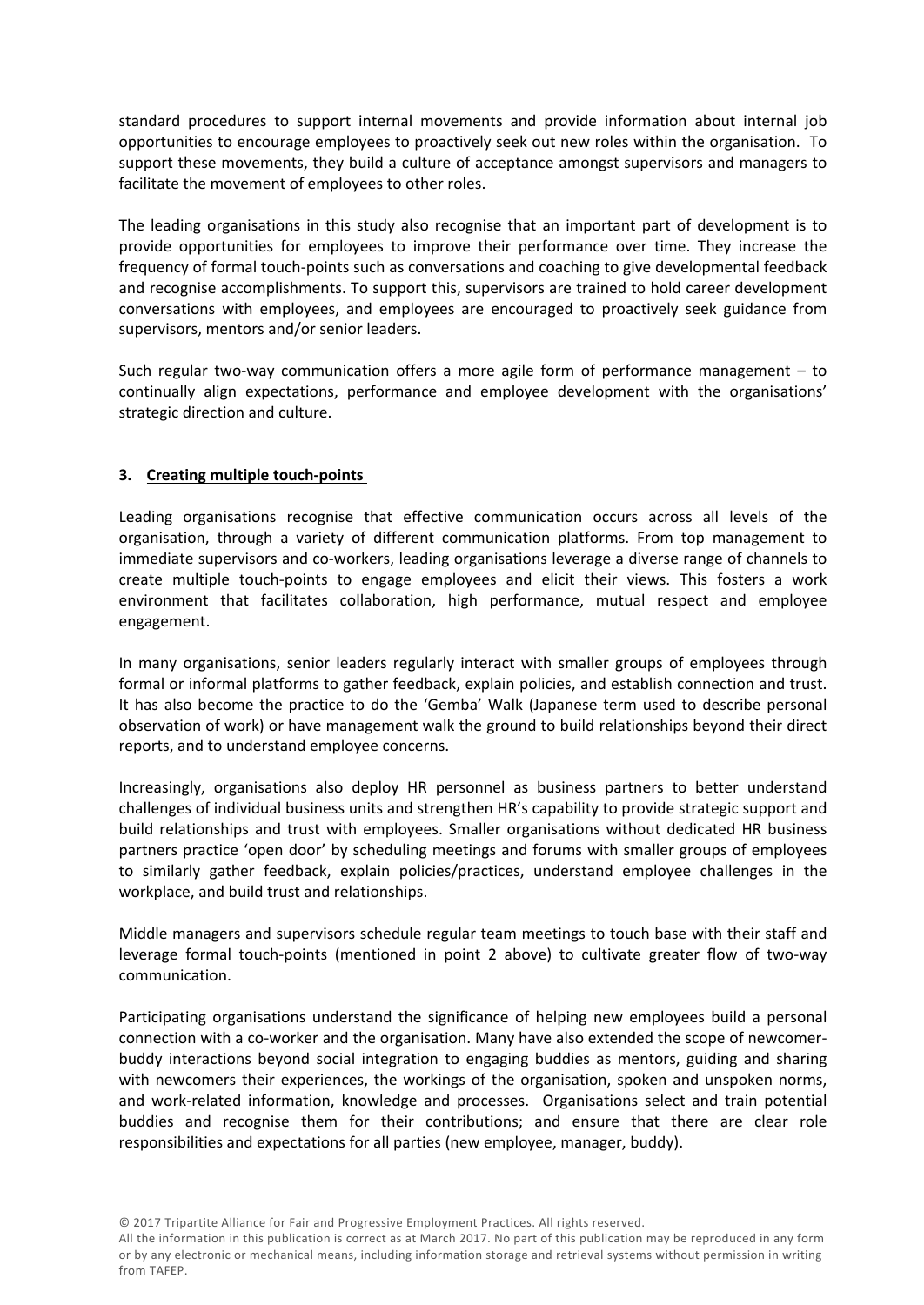# **4. Leveraging intrinsic motivation**

People often think of 'recognition' in terms of monetary and tangible recognition such as gift vouchers, cash awards, incentive trips, etc.; but it was highlighted in this study that organisations appreciate that non-monetary and social recognition can be just as powerful a tool to reward and motivate employees.

Organisations today are more deliberate in employing social recognition activities and transforming them into formal recognition programmes. Some examples include providing formal avenues for colleagues to recognise co-workers, organisation-wide events to celebrate and highlight individual and team achievements, and publication of accomplishments in organisation-wide communication channels. That is, the leading organisations in this study are challenged to make recognition deliberate and systematic, and not left to chance. Such peer recognition and showcasing of exemplary employees as representatives of the organisations' values and culture help to enhance employees' motivation and engagement. Organisations should also not underestimate the importance of ad-hoc practices such as thank you notes, verbal praise in front of peers, simple acknowledgement of a job well done and opportunities to attend industry conferences.

# **5. Supporting employees holistically**

Leading organisations recognise and respect employees as individuals with responsibilities and needs outside the workplace. They understand that employees' needs change throughout their different career and life stages. They also know that employees with good work-life harmony tend to have higher job satisfaction and engagement levels, which results in better employer branding and greater ability to attract diverse talents and retain experienced staff.

One of the ways that these organisations have supported employees is through the provision of flexible work arrangements (FWAs) to allow employees greater control and choice over how they manage their work responsibilities alongside their personal and family needs. When employees experience greater control and choice, they also tend to have reduced workplace stress and a greater sense of empowerment and motivation. This often leads to a positive impact on productivity and timely job completion during work hours that best suit employees and customers.

Participating organisations offered a variety of FWAs to suit their employee demographics and life stage needs, without compromising business requirements. In addition to more common practices like staggered time, time-off schemes, part-time work and working from home, technology, social media and a millennial workforce have also led to greater acceptance of practices such as 'working from anywhere' and 'hot desking'.

© 2017 Tripartite Alliance for Fair and Progressive Employment Practices. All rights reserved.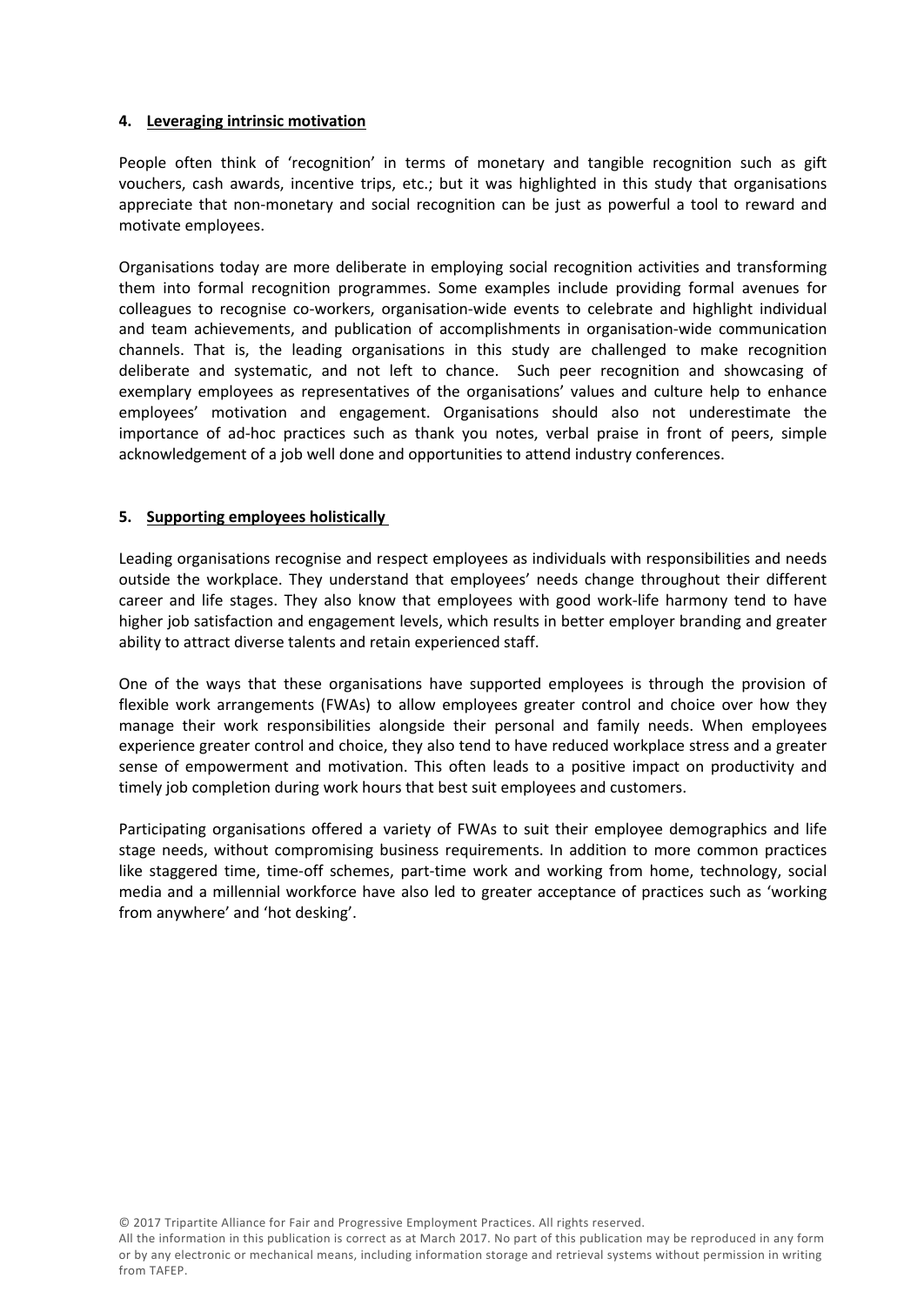# **Success Factors supporting an organisation's fair employment journey**

While it is important to regularly review and enhance employment policies and practices to ensure that they remain impactful and relevant, they will be less effective if the underlying factors described in this section are not present. These principles define an organisation's sense of purpose, philosophy and serve as building blocks for its fair and progressive journey.

# **Articulating clear corporate values and principles**

Participating organisations articulate clear people principles that focus on creating the best place to work, cultivating an inclusive environment and/or fostering innovation and collaboration.

These overarching beliefs set the stage for consistency in the organisations' people approach. They provide the foundation for the creation of a work environment that enables employees to thrive as individuals and contribute to business success.

Almost all participating organisations cited one or more of the following ideals as their cornerstone corporate value(s): respect, fairness, inclusiveness, well-being, meritocracy, trust, openness. These values guide how employees are treated, how employees treat each other, and form the basis for how fair, responsible and progressive policies and practices are designed.

# **Demonstrating management commitment**

Corporate leaders are pivotal in setting the vision, strategic direction and drive to create an inclusive environment in the organisation. They determine the strategic goals for the HR team, and their convictions influence and set the tone for fair and progressive employment practices.

They are the organisation's role models, and employees can tell very quickly whether corporate leaders and management only pay lip service to inclusion or truly believe it. Leaders must be seen treating people with respect, embracing a diverse workforce and committing resources to building an inclusive workplace.

For many of the leaders in this study, it means going beyond participation in recreational or community activities and organisational events. Many articulate a personal conviction to walk the talk. They regularly walk the ground to understand employees' challenges, engage them and ensure follow through on their feedback to build trust. They understand the importance of taking care of employees, considering their different needs and perspectives, and valuing their contributions.

# **Preparing the workforce for the future**

Organisations face many changes in the business environment that impact how they organise the workplace. In addition to keeping abreast of global and national developments in the political, economic and business arenas, organisations also need to watch for potential threats and opportunities, and prepare the business and workforce for the future.

Systematic scanning and analysis of the external environment afford organisations the opportunity to, among other things, pre-empt and future-proof their workforce policies and practices to support their business strategies.

<sup>©</sup> 2017 Tripartite Alliance for Fair and Progressive Employment Practices. All rights reserved.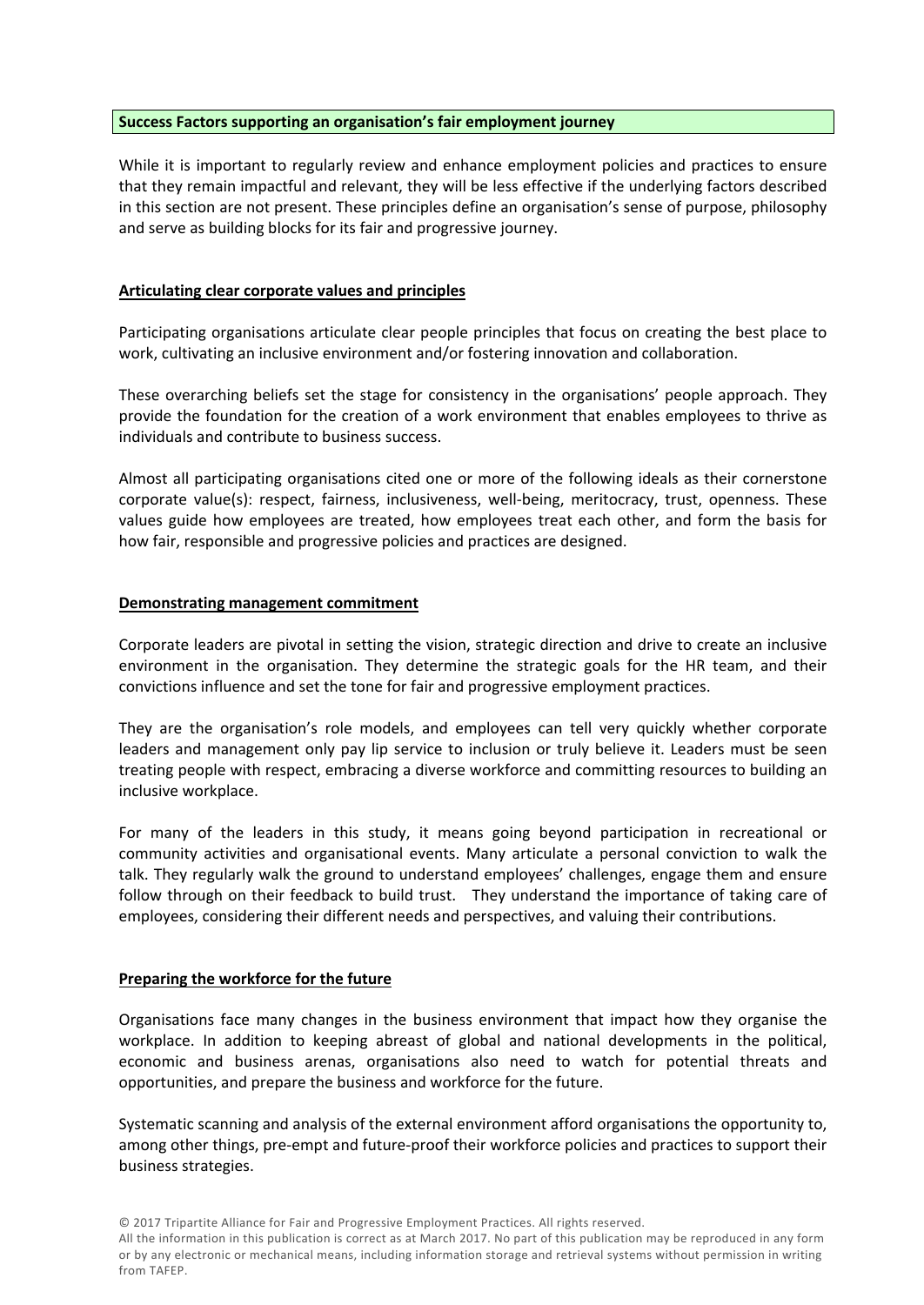At the same time, keeping a pulse on the workforce and scanning the workplace environment allow organisations to measure the health of their people strategy – analysing changes to the workplace environment, seeking employee feedback on policies and programmes, and tracking HR metrics that impact business priorities can help business leaders make better decisions.

All organisations in the study use diagnostic tools to understand their current state of HR maturity, with common performance indicators such as attrition, retention, and engagement data to measure the effectiveness of their people strategies. Most are also cognizant that using relevant indicators is critical to superior performance. They are aware, for example, that tracking attrition levels is adequate for replacement of generic roles, while tracking and developing a pipeline for succession of critical roles will ensure the success and sustainability of the organisation in the long-term.

© 2017 Tripartite Alliance for Fair and Progressive Employment Practices. All rights reserved.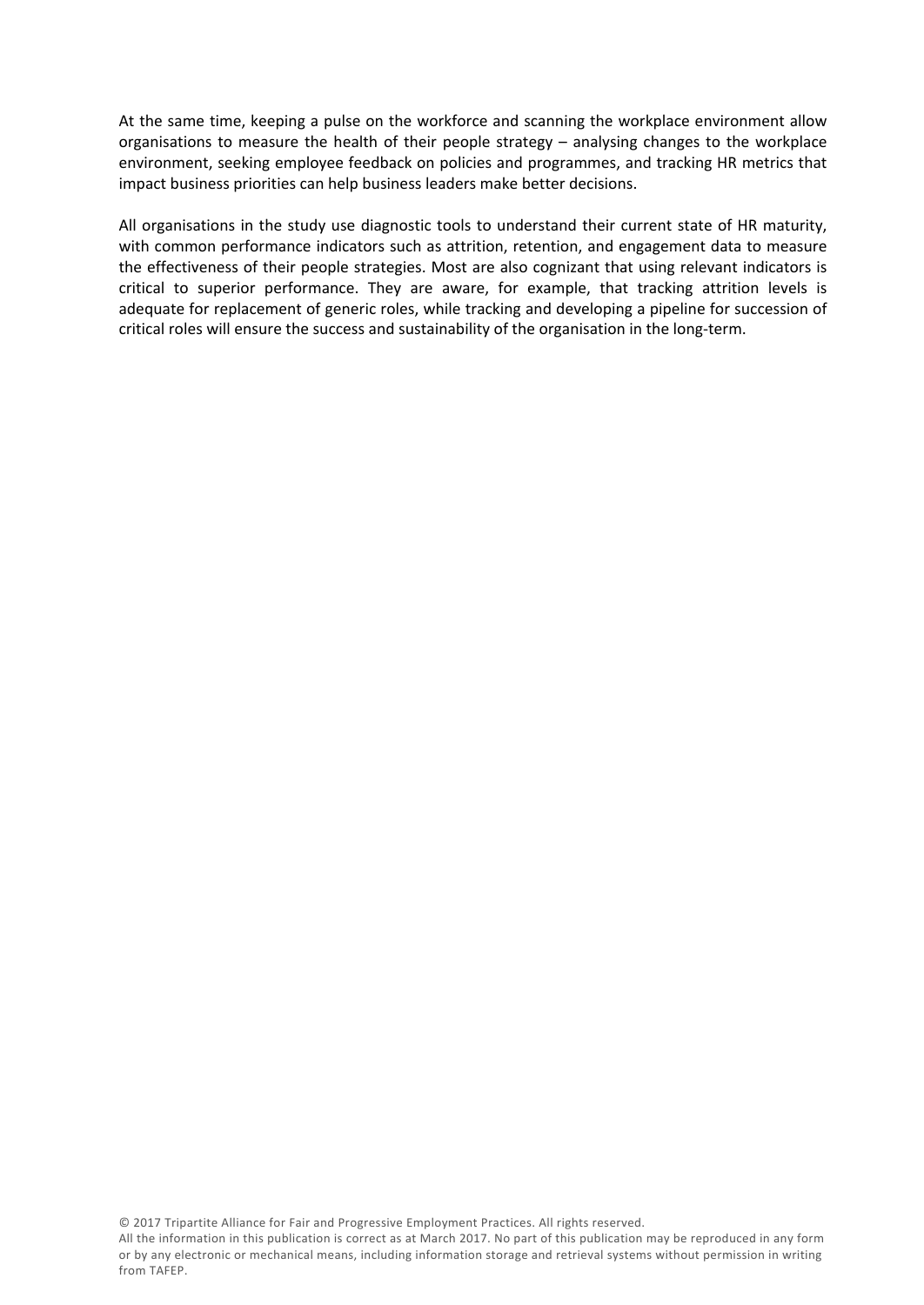#### **Employment practices – an enabler for business excellence**

Leading organisations understand the importance of constantly learning and striving to improve their people practices in order to stay relevant and effective in engaging their workforce. However, 'best employment practices' cannot simply be transplanted. Neither is there one ideal approach to developing 'best practices'. It is more realistic and sustainable for organisations to evaluate their existing practices and develop/enhance such practices to suit their individual contexts and ensure relevance to their businesses.

This section highlights how the organisations in this study have effectively designed policies and programmes to address specific employment issues and business needs, and how the success factors mentioned in the earlier section have enabled their sustainability over time. These employment practices have been grouped into three main sections: *Workforce Planning*, *Reward & Recognition*, and *Employee Relations*.

# **A. WORKFORCE PLANNING**

Workforce planning is an integral function of HR. It ensures that the medium-term and long-term manpower needs of the organisation are considered regularly and acted upon. This covers operational aspects of acquiring and developing the workforce, as well as strategic alignment towards the organisation's future. Potential concerns include the types of skills that might be needed in the future and changes in the availability of manpower and skills.

# **A.1. Manpower planning**

In Singapore's tight labour situation, organisations are looking beyond traditional recruitment sources to identify and leverage a wider talent pool both internally and externally.

They also regularly review legislative policies and update their employment practices to reflect corresponding changes. Where policies are not mandated, they actively review tripartite recommendations and apply them where possible, such as re-employing employees beyond age 65<sup>4</sup> .

To expand the capacity of its internal pool of manpower, **The American Club** redesigned jobs, crosstrained employees, and made greater use of technology to lighten the manual intensity of jobs and improve the productivity of employees. **Maybank Singapore (Maybank)**, like other leading organisations, put in place policies and processes to encourage and facilitate employees moving to different job roles, recognising that it is advantageous to keep talent within the organisation rather than losing them to other organisations.

When reaching out to a bigger and more diverse talent pool externally, the organisations utilised a range of innovative ways to source for talent. The **Singapore General Hospital** introduced a Returnto-Nursing programme to encourage former trained nurses to return to the profession. It also collaborated with external partners to encourage mid-career switches to the healthcare industry. **McDonald's Restaurants Pte Ltd (McDonald's)** tapped on homemakers, retirees and students to meet their manpower needs with flexi-time/flexi-pay/flexi-location roles while the **National Environment Agency** pro-actively reached out to persons with disabilities and re-designed job processes and the physical work environment to facilitate their integration into the workforce.

<sup>4</sup> From 1 July 2017, employers must offer re-employment up to the age of 67. The new re-employment age will apply to eligible employees who turn 65 on or after 1 Jul 2017.

<sup>©</sup> 2017 Tripartite Alliance for Fair and Progressive Employment Practices. All rights reserved.

All the information in this publication is correct as at March 2017. No part of this publication may be reproduced in any form or by any electronic or mechanical means, including information storage and retrieval systems without permission in writing from TAFEP.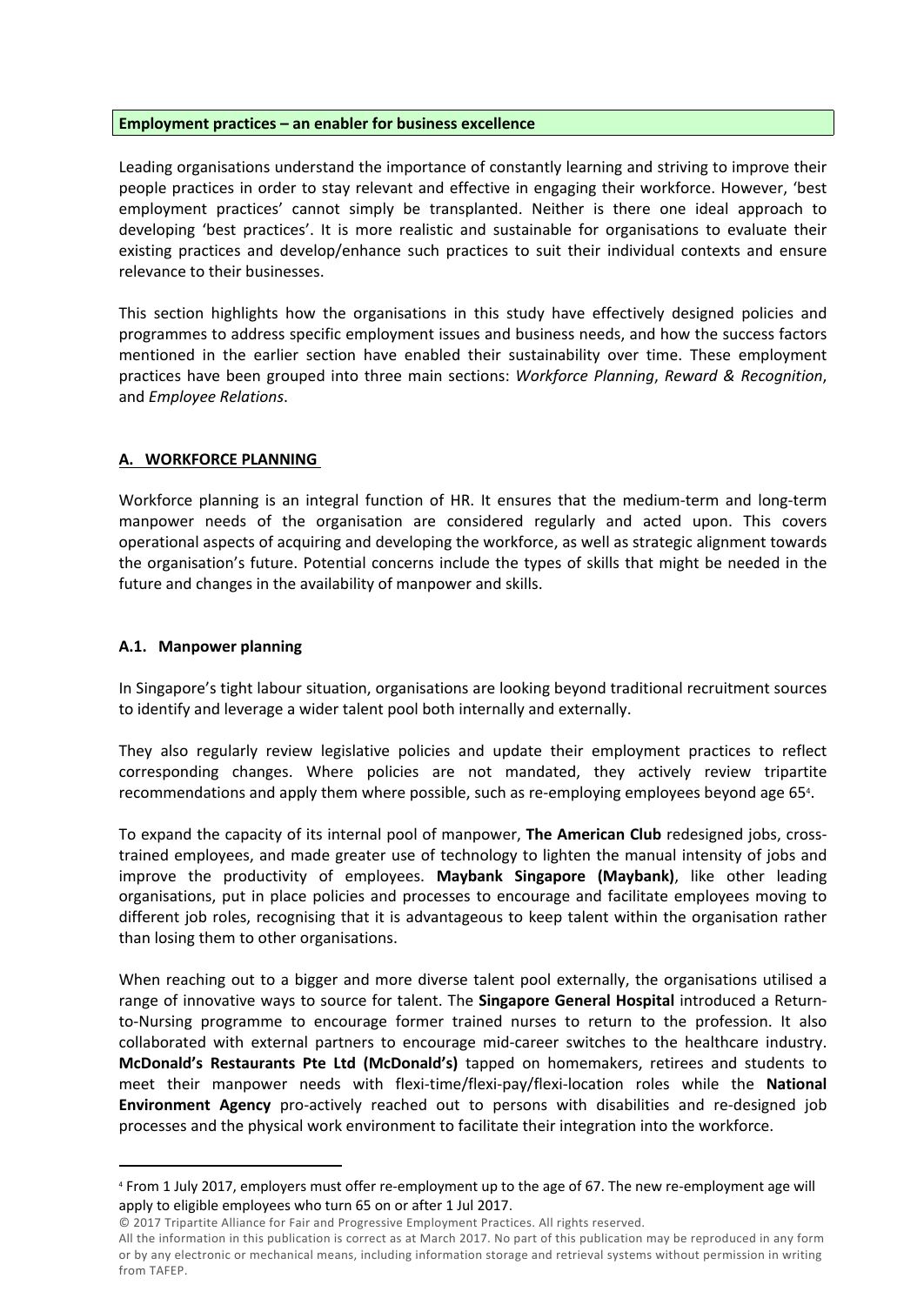*"We are open to hiring people with disabilities because we recognise people as human beings and we look at what they can do, not what they cannot do." - CEO, National Environment Agency* 

Others like **Network Courier** deliberately built a diverse workforce into its manpower plan to support its business plan. The organisation developed the Train Rider scheme by leveraging a niche pool of mature workers. The new scheme expands the organisation's delivery service package, which originally comprised only cyclists, and traditional motorcycle and van despatch riders.

As organisations grow and mature, they start to look beyond their short-term needs, putting in place structured processes for projecting future workforce needs in tandem with external evolving trends and developments in the manpower scene.

Understanding the value of anticipating changes, a number of organisations in the study actively conduct medium-term to long-term strategic manpower planning to ensure that they can address potential business and employee needs and achieve organisational objectives. To meet its strategic manpower needs, the **Singapore General Hospital** performs talent forecasting, undertakes an enterprise skills gap assessment to identify critical skills and roles, and regularly engages in scenario planning to prepare the organisation for the future.

# **A.2. Recruitment and selection**

As fair and responsible employers, leading organisations all abide by the Tripartite Guidelines on Fair Employment Practices, assessing short-listed candidates based on merit and giving them a fair opportunity to demonstrate their knowledge, skills and experience.

Knowing the importance of hiring the right talent, participating organisations place a lot of emphasis on the selection process. Many anchor their selection process on the organisation's competency framework to ensure objective selection of candidates.

Most leading organisations also enhance the validity of their selection with the use of psychometric and competency assessment tools. To ensure that their managers have the information and skills to effectively put together and conduct job-related, structured and competency-based interviews using a standard interview guide, **Federal Express (Singapore) Pte Ltd** managers are provided with the appropriate Selection Training.

The selection interview process can also take on another dimension with a 'reality check' and twoway communication. At **3E Accounting Pte Ltd**, hiring managers and HR personnel actively seek to understand potential new hires' needs and aspirations. They communicate realistic representations of the jobs and the organisation's ability to meet these needs and aspirations. This ensures that selected candidates have a deeper understanding of the organisation and would thereafter be more likely to stay for the longer-term.

> *"The labour market is so tight. It is no longer just organisations evaluating candidates, candidates are also assessing us. We have to understand each other, and measure up to the promises that we make to each other." - Managing Director, 3E Accounting Pte Ltd*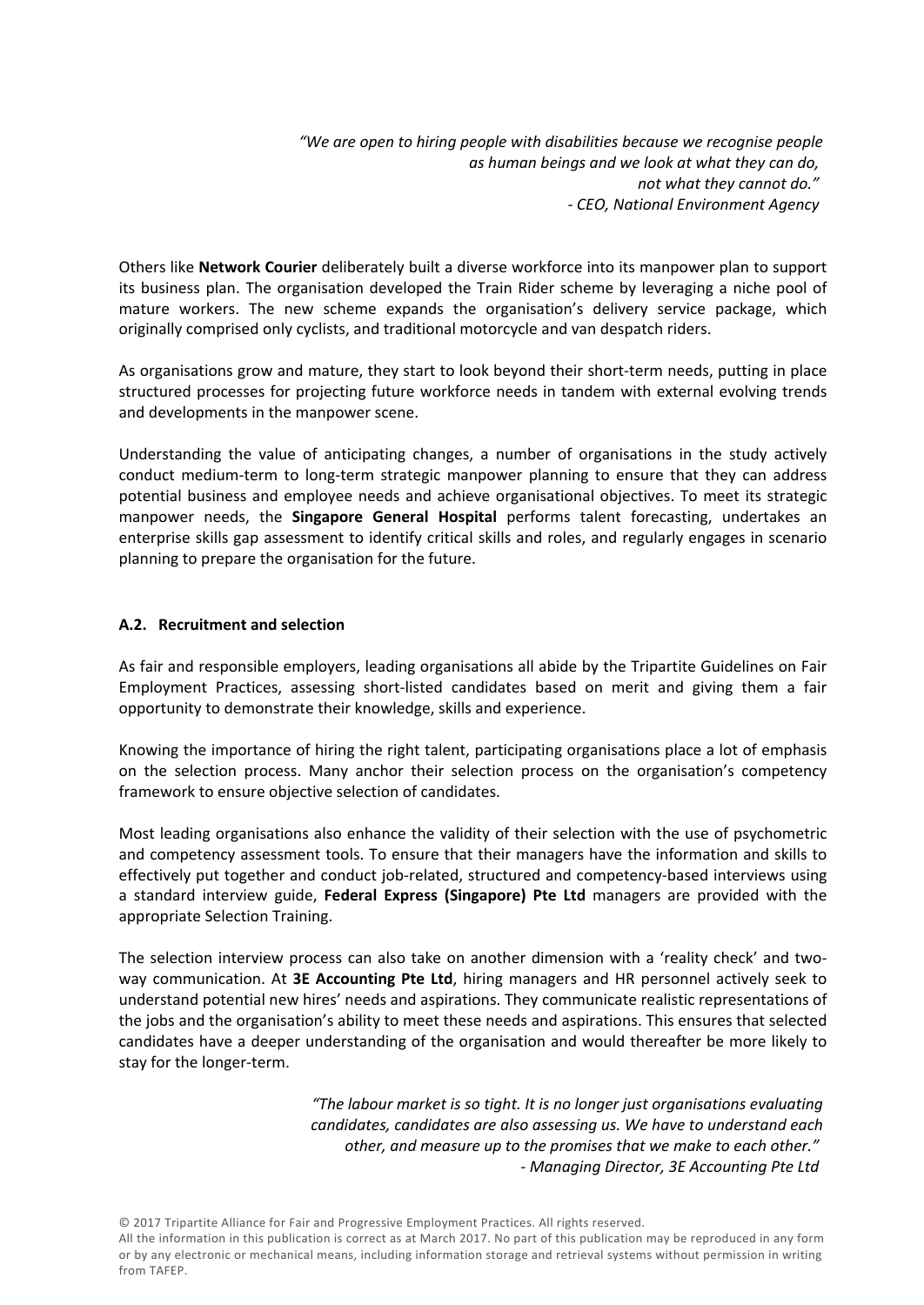# **A.3. Onboarding**

Organisations generally aim to give new hires a positive onboarding experience. They induct new hires through structured orientation programmes over a day or a couple of weeks, and partner them with buddies for social integration. These programmes may include meeting management or senior leaders.

> *"We have checklists of what each new employee needs to know to be successful in the organisation after one month, after two months, after three months. This helps to ensure that every employee can be confirmed into the job role." - Group HR Director, Asia, Robinsons & Company, An Al-Futtaim Group Company*

A number of the leading organisations in the study engage in more robust onboarding engagement practices, which include planned training in core courses and longer-period buddy arrangements with multiple check-ins over several months with supervisors, HR and sometimes management.

Some extend the scope of newcomer-buddy interactions beyond social integration to engaging buddies as mentors to share their experiences, and guide newcomers on the workings of the organisation, its spoken and unspoken norms, and work-related information, knowledge and processes.

For employees of **Admiralty Primary School,** the scope of its buddy-new hire interactions extends beyond social integration to include guidance pertaining to work-related information, and assimilating new hires into the organisation.

> *"Under our onboarding programme, new joiners are invited for a lunch with the Management team, which sets the foundation to our open door policy." - People Director, Aviva Ltd*

#### **A.4. Learning and development**

All participating organisations strongly believe in providing a learning environment to enable their employees to optimise their potential. They have structured learning and development frameworks that allow individual employees to identify their learning needs based on current and future job requirements.

> *"An annual training plan and budget are drawn up. Planned and ad hoc training are implemented in the year for staff members. Employees are free to seek out opportunities on their own and discuss available training opportunities with their supervisors." - CEO, SSTC Institute*

To ensure that employees are primed to serve customers well, **Robinsons & Company, An Al-Futtaim Group Company (Robinsons & Company)** developed detailed learning roadmaps and deploys elearning to make learning more productive and accessible to staff.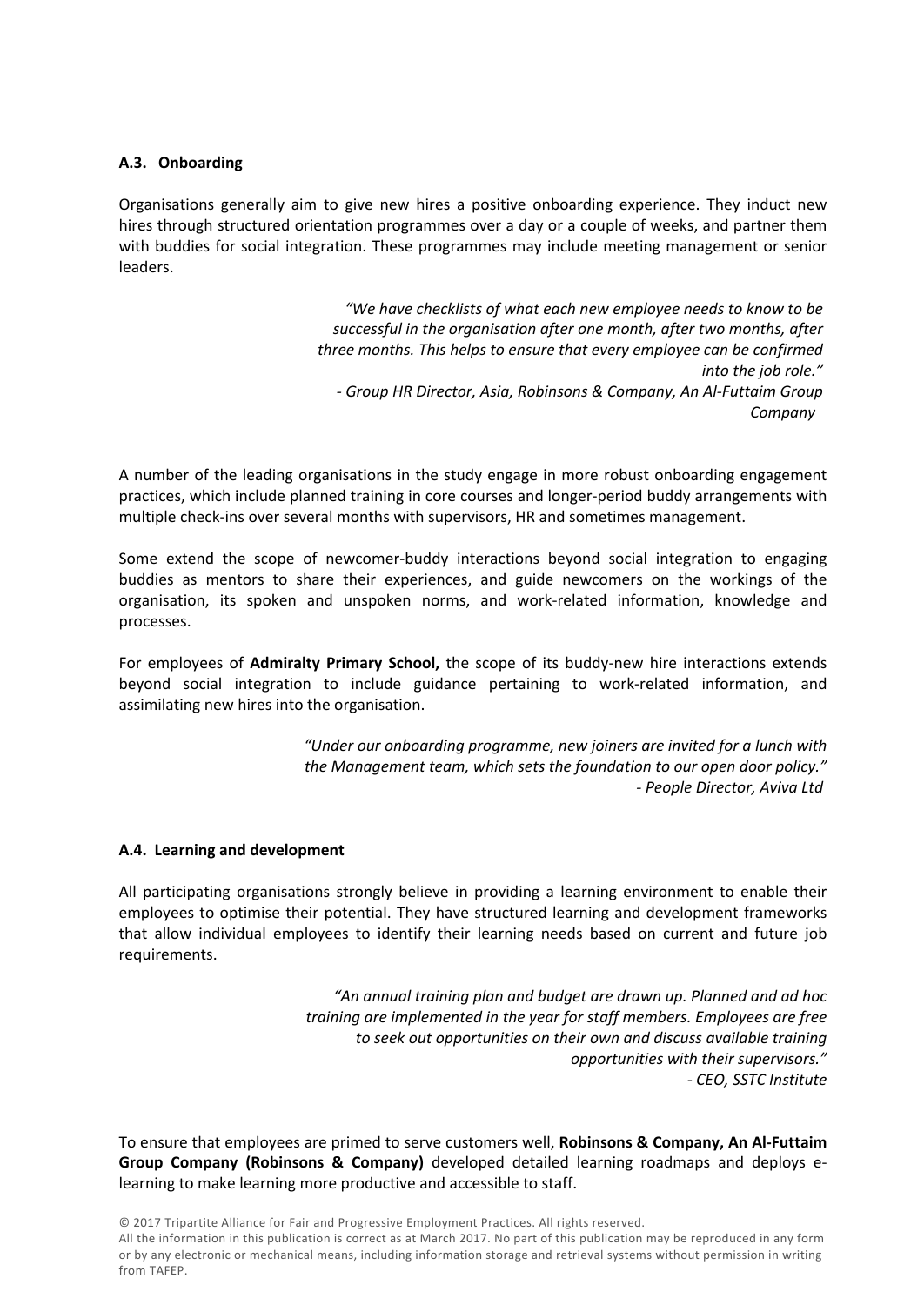*"The SGH Grow My T.R.E.E.TM Competency Framework was launched as a guide for employees to identify their competency gaps, and map these to readily available learning opportunities. Information is easily accessible through the SGH Training Calendar and the staff's online portal. Supervisors are also notified through email so that they can encourage and provide support to improve performance and develop employees to their potential."* 

*- HR Director, Singapore General Hospital*

The leading organisations in this study also have active discussions on what it means to have futureready workforces. They are aware that particular skill-sets may become obsolete and new skill-sets need to be identified and nurtured. They look ahead at anticipated changes to the economy and their industries. They reflect on innovative, influencing and leading business trends, and actively incorporate such views into their strategic considerations.

In an increasingly competitive job market where a shortage of workers with the right training and skills are impeding business expansion, **The American Club** up-skills and re-skills employees to better equip them to meet future challenges. It created cross-training programmes, offering employees opportunities to develop in new areas of work. It is an efficient solution for the organisation too as employees can move to other functional areas when there is less demand for their primary skills, or when there is a peak demand in other areas.

> *"Development of our people is how we future-proof our employees for the changing business landscape. This is an area we will focus on in the coming years. As Singapore moves towards being more technology and innovationdriven, we will provide up-skilling and re-skilling for employees so they remain relevant and competitive." - People Director, Aviva Ltd*

# **A.5. Career development**

Beyond closing competency gaps and developing employees to perform their jobs well, these organisations also place great emphasis on providing them with the opportunities to fulfil their career aspirations. **Aviva Ltd (Aviva)** regularly holds career development workshops for employees to learn how to plan and progress in their careers within the organisation. Employees are encouraged to work cross-functionally on projects as part of their career development, giving them exposure to different parts of the business.

Most of the leading organisations in the study have developed learning and career development roadmaps in line with the needs of the organisation and its goals. Such roadmaps are mainly drawn up along key functional and behavioural competency frameworks and provide clear directions to help employees at different levels reach their potential. For example, **Maybank's** Learning Roadmap's Career Navigator allows employees to look at their current role and see where they develop in the future. With such an understanding of the possibilities, employees are able to hold meaningful conversations with their supervisors on their short- to medium-term career plans. At **The American Club**, the Progressive Wage Model gives employees a clear understanding of the skill-sets and critical experiences they need to have in order to progress up the career ladder. This enables employees to take ownership of their own job progression.

# *"OCBC's Holistic Development Programmes were made available for employees to sign up via My Learning Portal, our internal online portal for*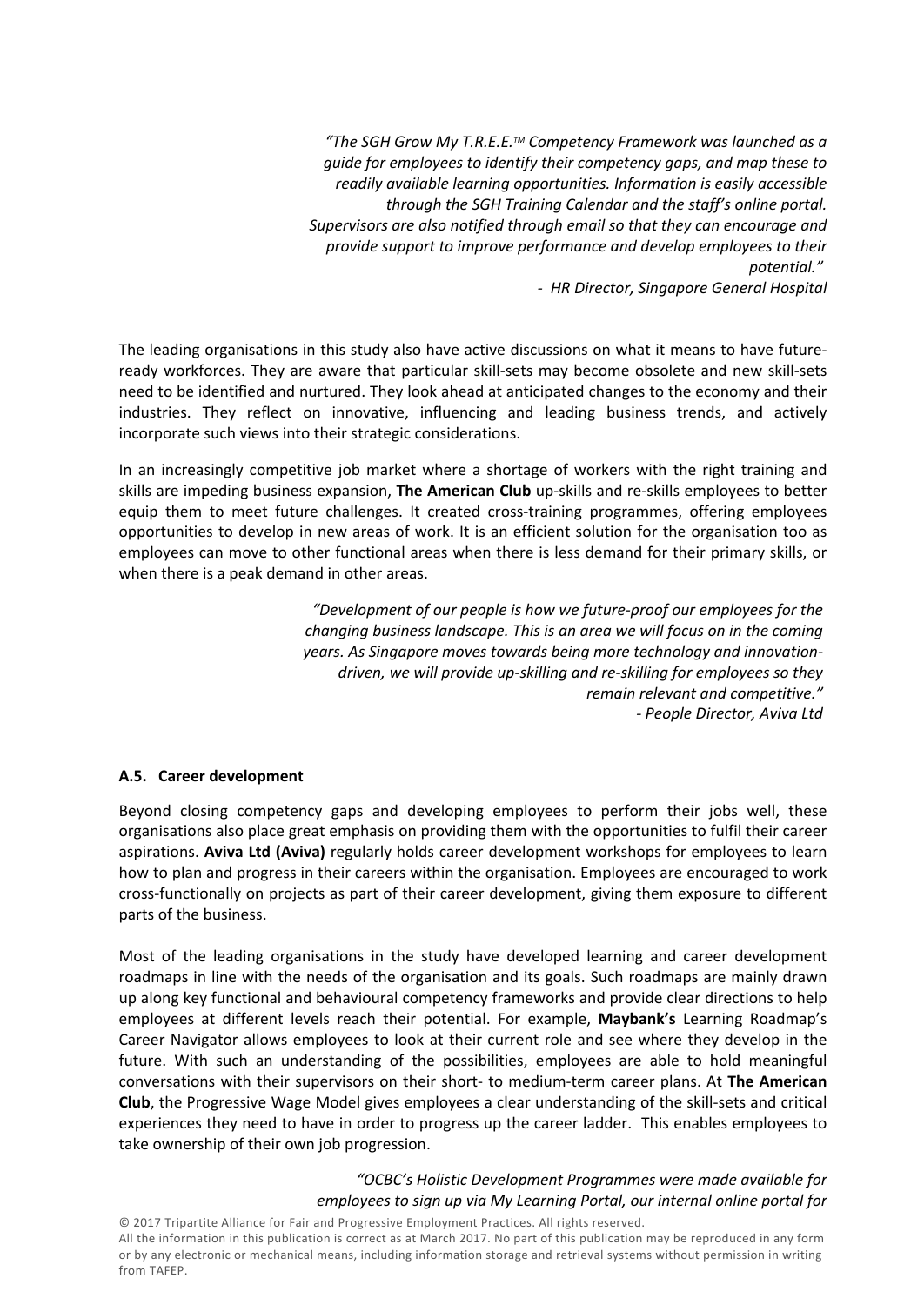*learning. The programmes will provide a holistic development experience that supports not just employees' career development, but also inspires their general well-being and personal growth." Head of Group HR, OCBC Bank*

# **A.6. Performance management**

The fundamental goal of performance management is to promote and improve employee effectiveness. Fair and responsible employers ensure that they have an objective system to identify, measure, manage and develop their employees' performance.

> *"Our strong performance culture is underpinned by a robust and transparent performance management process that instills accountability. This ensures that the efforts and achievements of management and employees are aligned with our scorecards and values." Managing Director, Head of HR, DBS Bank*

Across the 20 organisations in the study, the practice of performance appraisals has evolved beyond 'ratings' and supervisor-directed work targets. The focus has shifted to supervisors working in partnership with employees on goals, targets and performance expectations.

In these organisations, a performance appraisal is no longer just about 'measuring' performance. Emphasis is now placed on employee development to improve performance and effectiveness, and to help employees fulfil their potential.

In addition, once or twice-a-year performance discussions have progressed to ongoing, developmental conversations throughout the year, where supervisors and employees work together to monitor, review and align performance, goals and development. For **Heraeus Asia Pacific Holding Pte Ltd,** the objective of its performance appraisal is to ensure regular dialogue between line managers and their direct reports. It provides a platform for employee feedback and an opportunity to discuss individual work situations as well as career ambitions and personal development.

> *"Our performance management development appraisals (MDAs) take place globally across our business as a key element of our People Development. Appraisals are absolutely critical to developing our talent across Heraeus worldwide." - Managing Director, Heraeus Asia Pacific Holding Pte Ltd*

Line managers play a crucial role in the successful implementation of performance appraisals and other HR policies and practices. The **National Environment Agency** actively explores ways to strengthen the middle management's people-management skills so that they can manage and engage their teams more effectively. Their **SuperMan** (**Super**visors and **Man**agers) Forum programme provides middle managers support and information to do so, and they also benefit from a diversity of thought and perspectives, increased peer interaction and collaborative teamwork.

# **A.7. Talent management**

Succession planning increases the availability of capable employees and supports organisational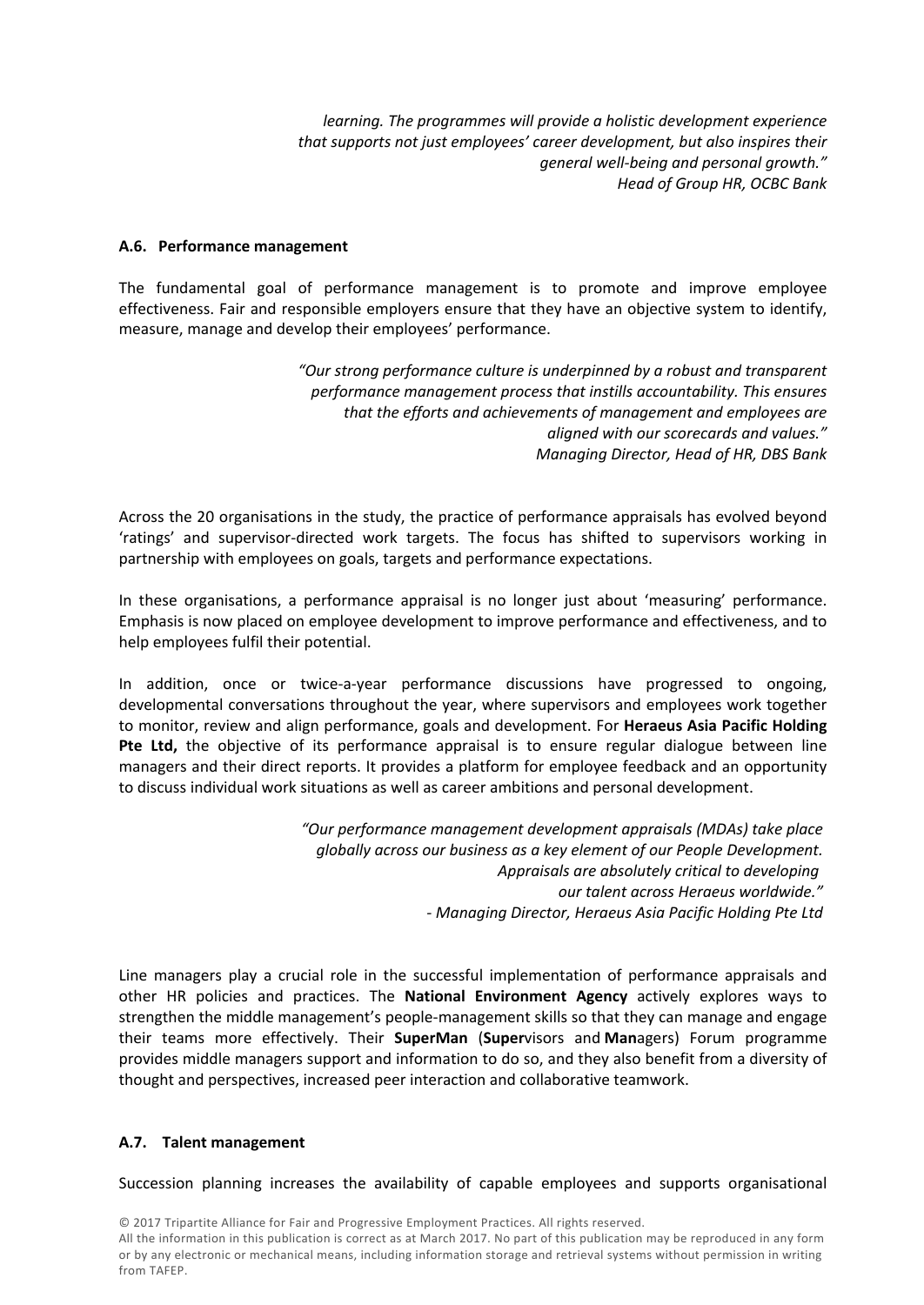stability by ensuring that transitions occur smoothly with little disruption to the organisation.

The participating organisations shared that they manage their senior leadership renewal through a deliberate and purposeful process of identifying critical positions and building a talent pipeline. Some of the organisations also consider the implications when key employees or those in critical roles leave the organisation, and ensure that there is a steady pipeline for these positions.

As part of the succession planning process, opportunities are identified for job rotation, crossfunctional projects, overseas postings, etc. For example, promising administrators at the **Singapore General Hospital** work with different teams to gain exposure. They collaborate with clinicians in areas such as operations improvement, infrastructure development and emergency planning. Such inclusive collaborations allow for greater appreciation of the challenges faced in different work areas, while forging working networks and bringing together diverse expertise. Working together provides a platform for these employees to 'grow together' in their careers and build camaraderie to facilitate future collaboration as they rise into leadership positions at the hospital.

**Maybank** has a systematic process in place to identify and develop talent to be potential successors to the organisation's leadership team. **Courts (S) Pte Ltd** categorises internal talent based on performance over time and leadership potential/learning ability in a nine-box matrix, and develops a personalised career development plan designed to achieve specific career development goals and keep track of progress.

In addition to the continuous development of leaders through on-going coaching, job rotation and developmental assignments, the participating organisations recognise that there is a need to ensure diversity in the pipeline in order to build an effective leadership team. This will reduce the risk of group-think, increase the range of perspectives and enhance decision making. Looking ahead, organisations can do more to create greater diversity in their leadership teams – to foster a sense of accountability, they can also track this metric as a management key performance indicator.

# **A.8. Employer branding**

The study found that beyond succession planning and leadership development, it is also imperative for organisations to focus on employer branding. In a talent-scarce market situation, organisations need to proactively develop their organisation persona as a means to differentiate themselves in order to attract and retain talent.

> *"Positioning NEA as a fair, responsible and progressive employer has helped to enhance our employer branding as a choice employer in the public service. We have maintained a solid reputation as one of the most popular graduate recruiters in Singapore and have been featured in the Singapore 100th Leading Graduates Employers for five consecutive years from 2011 to 2015." - HR Director, National Environment Agency*

Being recognised as fair and progressive employers adds to building employer branding, giving them a competitive edge in attracting job seekers. For the **Singapore General Hospital**, embracing fair employment and being an employer of choice are strategic imperatives and an intrinsic value proposition to its 10,000-strong workforce.

Leading organisations also demonstrate their commitment to upholding their employer branding by actively participating in benchmarking exercises and including 'employer branding' as a performance

© 2017 Tripartite Alliance for Fair and Progressive Employment Practices. All rights reserved.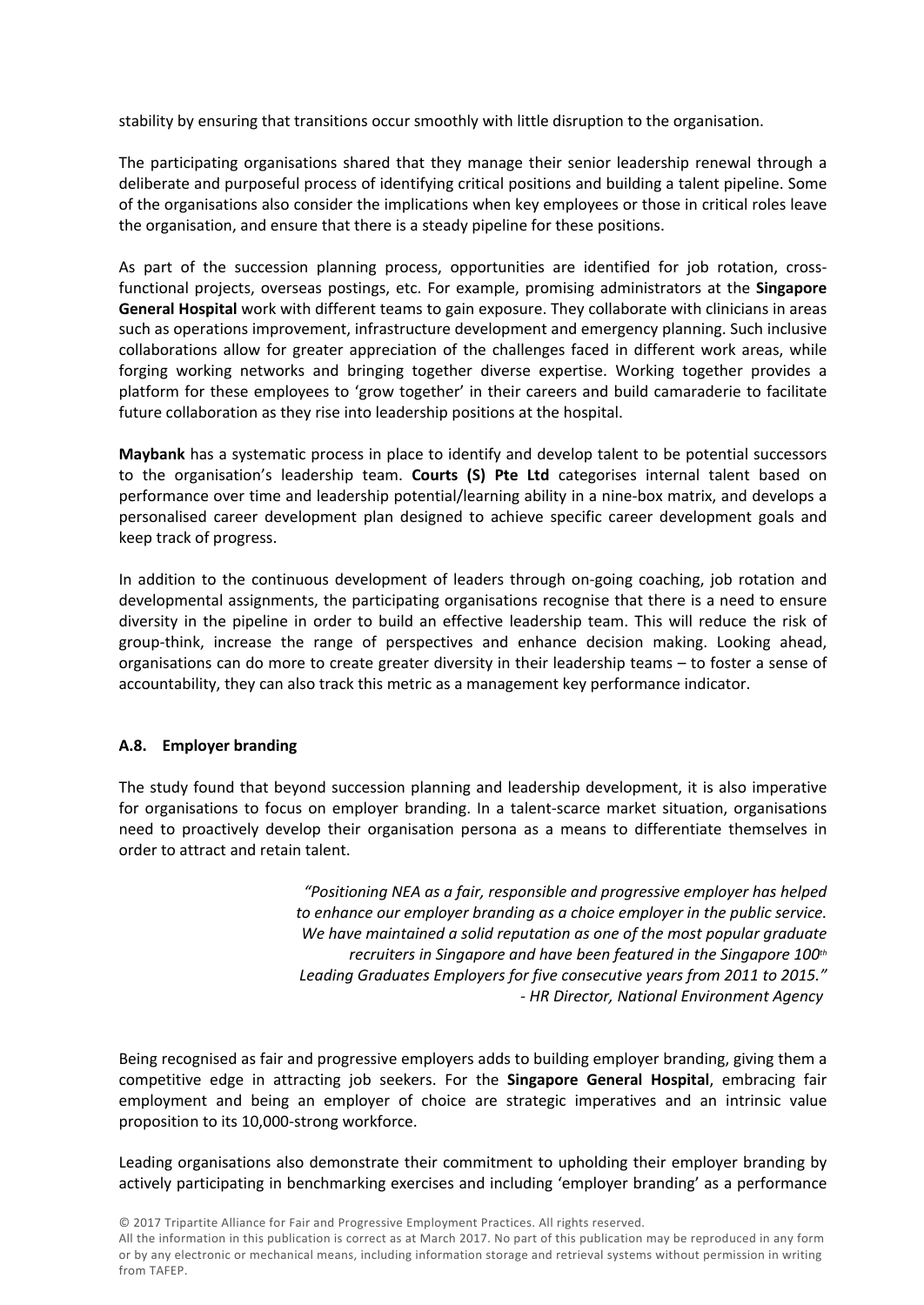indicator for the organisation. **OCBC Bank** was featured within the top 5 spots in the Bloomberg Market World's Strongest Banks ranking since the ranking's inception in 2011, and acknowledged as Singapore's most attractive employer (Banking & Financial Services Sector) in the Randstad Award 2016. **Mandarin Oriental, Singapore** was recognised for two consecutive years by HR Asia as the Best Companies to Work For in Asia in 2014 and 2015, while **McDonald's** was consistently acknowledged as Best Employer by Aon Hewitt in 2007, 2009 and 2011 and conferred the Aon Hewitt Best of the Best Employer Award in 2015.

# **B. REWARDS AND RECOGNITION**

Compensation, benefits, recognition, skills development, career opportunities – they are all part of the total rewards that an employee receives as recompense for good performance. When properly designed, delivered and communicated, they serve to attract, retain and engage talent.

# **B.1. Compensation**

Fair and responsible employers ensure that employees' salaries are quantified fairly and paid in a timely fashion based on what has been stipulated in their employment contracts. While the bigger organisations' salary structures are pegged to industry norms, smaller organisations and those with unionised staff take the National Wages Council (NWC) guidelines into consideration, and work in partnership with their unions.

**Federal Express** proactively reviews and benchmarks its compensation and benefits programmes to meet changes in the job market and in alignment with business goals.

Looking ahead, more organisations may wish to adopt a proactive stance and share with employees their approach towards salaries and benefits benchmarking, whether it takes reference from NWC guidelines or through industry benchmarking. Increased transparency in matters relating to compensation and benefits can have a positive impact in motivating employees and reinforcing desired behaviours.

# **B.2. Benefits**

Fair and responsible employers ensure that their employees enjoy all statutory benefits. As progressive employers, these organisations offer additional benefits beyond what has been legislated – such as additional leave schemes and programmes to support work-life harmony and employees' health and well-being. Many also offered benefits, such as paternity leave, long before they were legislated as statutory benefits.

> *"I know what it is like to be so busy handling deliveries and to miss meals. We make sure that every employee gets a full meal at work every day through our Hearty Meals where we provide lunch for all our Networkers." - VS Kumar - Managing Director, Network Courier*

Appreciating that employees' needs change throughout their life stages, leading organisations in the study recognise that flexible benefits can better address the needs of a diverse workforce. Some organisations offer flexi-credit or flexi-dollars for employees to use on their choice expenditures, be it for the purchase of a laptop or enrichment classes for their children.

<sup>©</sup> 2017 Tripartite Alliance for Fair and Progressive Employment Practices. All rights reserved.

All the information in this publication is correct as at March 2017. No part of this publication may be reproduced in any form or by any electronic or mechanical means, including information storage and retrieval systems without permission in writing from TAFEP.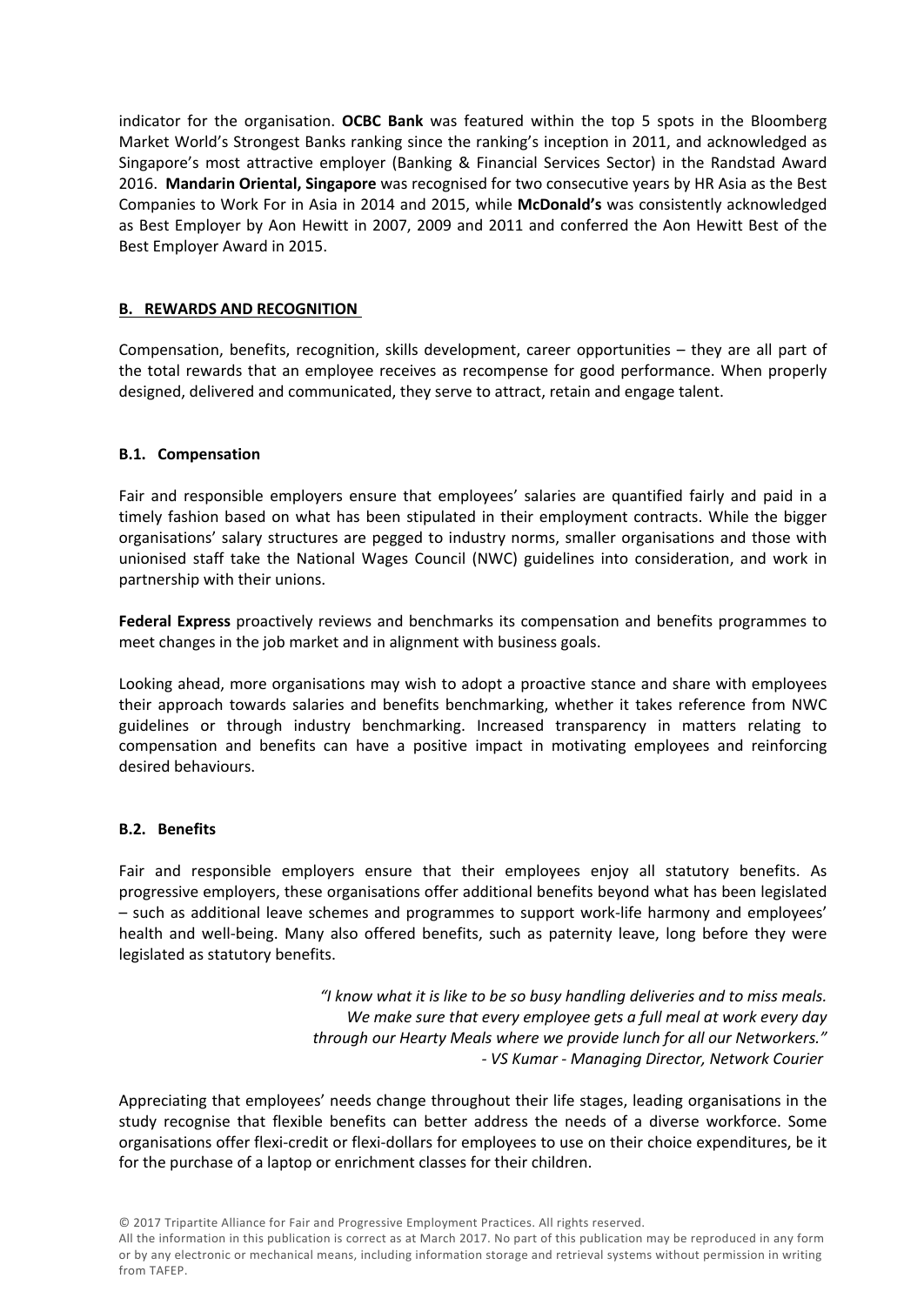Organised programmes that cater to employees' health, opportunities to pursue their recreational interests, and attending company functions or community activities together, contribute significantly to the forging of positive relationships and to employee engagement. Participating organisations understand this, and ensure that their employees' welfare and well-being is managed holistically, by customising activities and programmes to meet a diverse workforce's different life stage needs.

> *"One of the principles guiding our policies and programmes is the 'meeting of life stage needs'. Thus whether it is formulating training programmes, flexi-work arrangements, or well-being and social activities, we strive to understand the physiological and emotional needs of the different demographic groups and work to develop appropriate policies and programmes so that every group can benefit." - HR Director, National Environment Agency*

Increasingly, organisations are turning the running of employee welfare and well-being programmes to employees. The personal engagement from employees who champion programmes that they are passionate about ensures their sustainability while giving employees a sense of empowerment. These programmes provide an excellent platform for greater interaction between colleagues, and help strengthen employee camaraderie and teamwork.

With a definite shift away from presenteeism and clocking of hours towards behaviour competency and performance output, leading organisations also offer employees greater flexibility and control over when and how they do their work. They recognise that employees who enjoy work-life harmony are generally happier, more productive and loyal to the organisation. **Philips Singapore** built and designed their APAC Center with Workplace Innovation in mind, giving employees the flexibility to work when and where they can be most productive, and at the same time facilitate better work-life harmony.

Based on employee feedback, the organisations continue to provide flexibility in work arrangements for employees to better manage their work responsibilities alongside their personal needs.

> *"Flexible work arrangements have allowed us to tap on mothers returning to the workforce." - Managing Director, 3E Accounting Pte Ltd*

Recognising that an individual's work-life fit varies across career and life stages and may change over time, the participating organisations offer an array of Flexible Work Arrangements (FWAs), including flexible work hours, time-off schemes and telecommuting. These arrangements are formalised into policies, guidelines and processes, and communicated to employees. Organisations also ensure that their line managers are educated and equipped with adequate knowledge to administer the FWA policies effectively and consistently.

Besides encouraging employees to maintain good work-life harmony and providing various FWAs suited to its business operations, **Aviva** employees have the flexibility to utilise these arrangements on an ad hoc basis. They are not required to apply beforehand or to submit any forms to HR for approval. Employees simply need to seek approval from their managers before utilising these arrangements.

© 2017 Tripartite Alliance for Fair and Progressive Employment Practices. All rights reserved.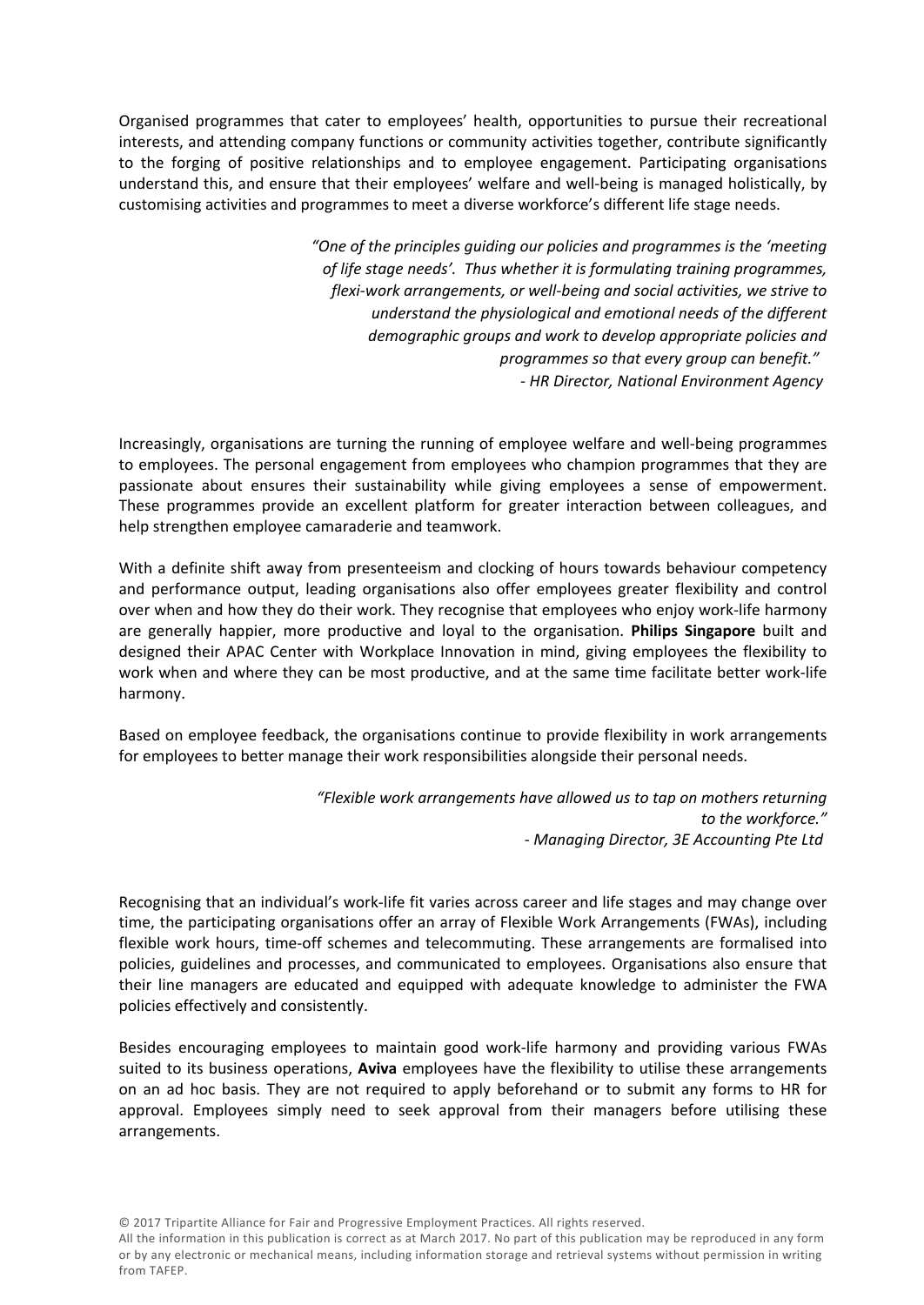# **B.3. Recognition**

The leading organisations in this publication know that recognition makes a difference to employee motivation and use both monetary and non-monetary recognition schemes to show employees that they are valued. **Philips Singapore** has a recognition programme which awards recognition points that employees can use to redeem a range of products based on their preferences.

> *"We reward employees and teams for extraordinary performance or contribution to the company. The highest award, the Gold Award, translates to 10% of the employee's annual base salary. - Managing Director, Heraeus Asia Pacific Holding Pte Ltd*

The organisations use holistic and equitable recognition programmes to show appreciation, acknowledge achievement and foster or reinforce desired employee behaviours such as teamwork, thoughtfulness, or excellent customer service. Recognising employees for doing the right thing encourages them to do those things again and contributes to building an employee's self-esteem, confidence and motivation.

> *"We recognise exemplary service in our organisation." - Director of HR, Mandarin Oriental, Singapore*

*"We recognise employees that display our corporate values." - Head of Group HR, OCBC Bank*

Peer-to-peer recognition programmes have also become a common practice in many organisations. This is because they know that social recognition is, in some cases, a more powerful motivator than monetary recognition as it appeals to an employee's intrinsic motivation.

**MatchMove Pay Pte Ltd (MatchMove Pay)** has established procedures and avenues for employees to thank colleagues publicly, or nominate and vote for exemplary colleagues. Physical tokens, public display of employee pictures or names, and public recognition at organisational events are used to showcase the value or behaviour being recognised. Employees appreciate the acknowledgement by their peers and the organisation – it serves as the age-old 'pat on the back' that people seek.

> *"We have a strong culture of recognition and a programme called 'Caught in the Act' to thank colleagues who have done a great job by going above and beyond their duty. Anyone can nominate a colleague or a team and the number of nominations in the last year increased by 113% year-on-year." - People Director, Aviva Limited*

# **C. EMPLOYEE RELATIONS**

Research has shown that engaged employees display higher capability and potential<sup>5</sup> than disengaged employees. Organisations that focus on building good relations between management and employees, among employees, and instil a sense of pride in the work that they do, can expect to reap

<sup>©</sup> 2017 Tripartite Alliance for Fair and Progressive Employment Practices. All rights reserved. 5 Source: Retrieved February, 2016, from http://engageforsuccess.org/what-is-employee-engagement

All the information in this publication is correct as at March 2017. No part of this publication may be reproduced in any form or by any electronic or mechanical means, including information storage and retrieval systems without permission in writing from TAFEP.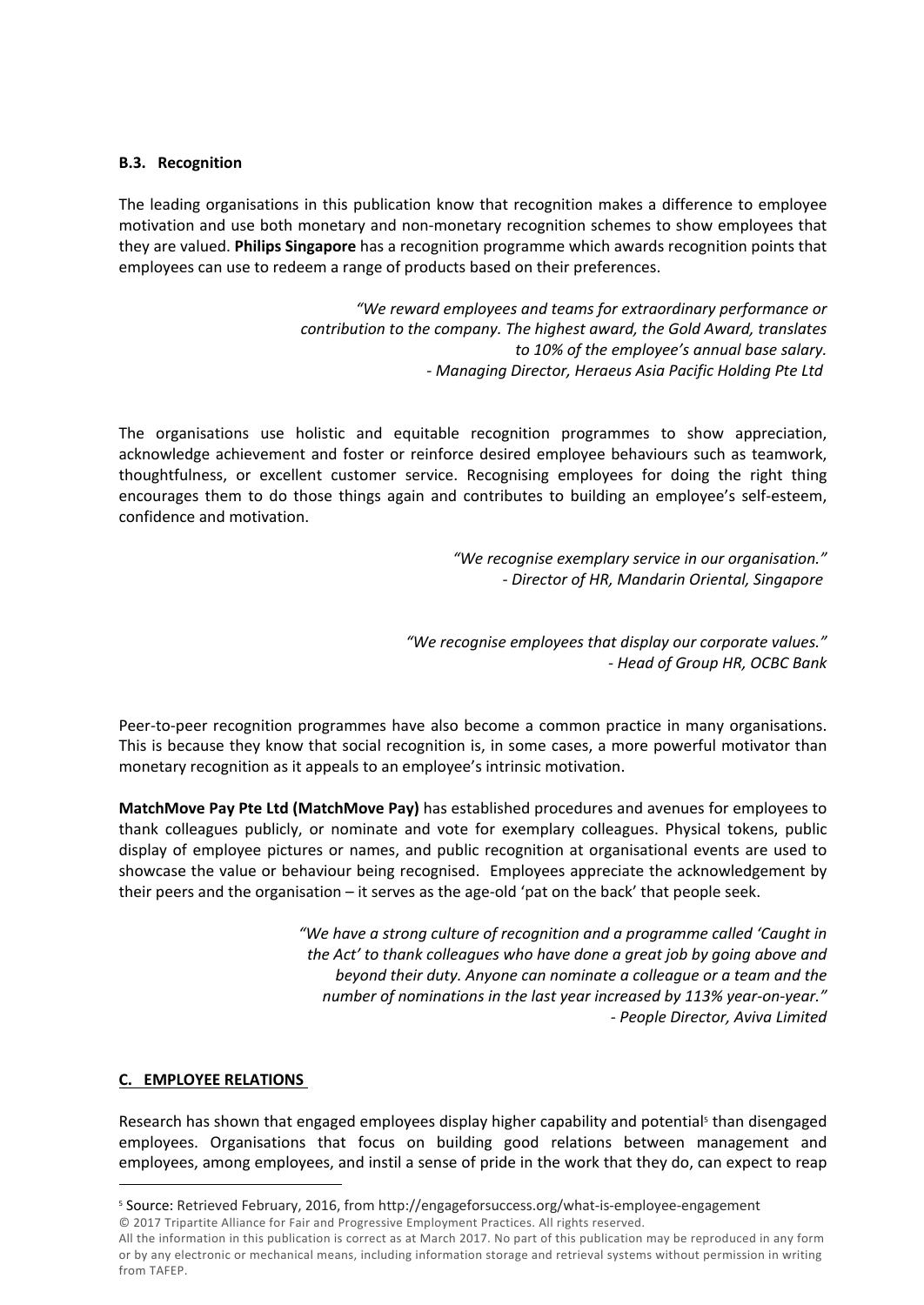benefits associated with high employee engagement. These include higher productivity, lower turnover and increased innovation.

How can organisations engage employees' heads, hearts and hands?

In today's work environment comprising individuals from different backgrounds and age groups, organisations consciously create a positive work environment where differences in work styles, perspectives and strengths are respected and valued. Great workplaces are built through the day-today relationships that employees experience – not just a checklist of programmes and benefits.

Good relationships are built in an inclusive workplace environment that fosters trust and collaboration, where one has a 'voice' and feels valued and cared for by colleagues and management.

## **C.1. Commitment to building an Inclusive Workplace**

Organisations in the study recognise that there are tangible business benefits to be reaped from the talents of a diverse workforce, and have consciously facilitated its creation and leveraged the strengths that such diversity offers.

In the words of **Admiralty Primary School** management, "Having a diverse workforce will increase the quality of the manpower in the organisation. The different individuals bring with them fresh ideas and unique perspectives due to diverse backgrounds and interests. When these differences in perspectives are respected, appreciated and harnessed, they will be drivers of creativity and innovation."

But these organisations also know that diversity in itself is not the end goal, inclusiveness is.

 *"People are the most important part of our business. Take care of them, and they will take care of the business." - CEO, Courts (S) Pte Ltd*

They do not just rhetorically embrace the values, perspectives and culture of their diverse workforce, but take active steps to understand the needs, perspectives and contributions of the different groups of employees.

They commit resources to build an inclusive workplace for all employee groups by ensuring that their people policies and practices, and their methods of listening, communicating and celebrating, signal a respect and appreciation of the needs and perspectives of diverse communities. They work towards embedding diversity and inclusion into the full HR value stream – from recruitment and selection processes, performance management to talent management, and learning and development programmes.

All these require commitment from the highest level – corporate leaders are pivotal in driving the vision and strategic direction to creating a sustainable inclusive environment. They are the organisations' role models; their words and actions serve as a powerful signal of their convictions – whether they treat their employees with respect and truly embrace diversity and inclusion will determine the perceptions and corresponding behaviours of middle management and staff.

> *"The way management say and do things, our attitude and views, they set the tone and that will be cascaded down. Our responsibility as leaders and*

© 2017 Tripartite Alliance for Fair and Progressive Employment Practices. All rights reserved.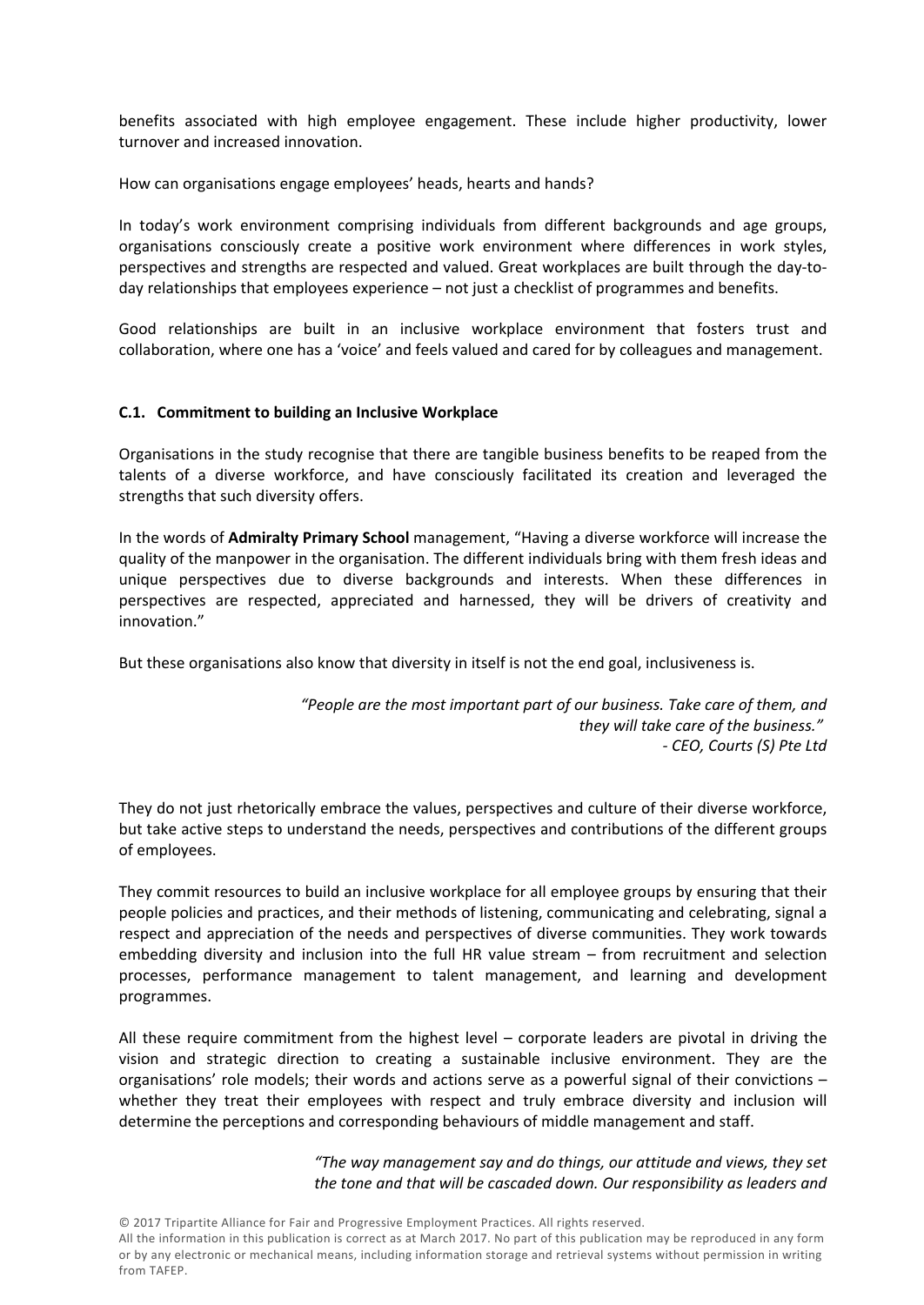*managers to those who join us is to deal with them fairly. We must operate*  fairly and have the right values and culture. It may sound like a cliché, but it *is not – our people are our assets. We have to treat them well, motivate them, and ensure there is good interaction and relationships." - CEO, National Environment Agency* 

*"Our management champions key initiatives and fully support practices that build a fair and inclusive culture. Because of the strong support of management, we are able to act immediately on employee feedback and implement policies and programmes that support fair and responsible practices." - People Director, Aviva Ltd* 

Leaders and line managers must also share the responsibility of embracing diversity and inclusion in their actions. To help them manage a diverse workforce with differing needs, **DBS Bank** organises a variety of training programmes to equip them with the relevant skills-sets.

Looking ahead, participating organisations may wish to demonstrate their commitment to maintaining an inclusive workplace, by ascribing accountability to management for the success of the organisation's diversity and inclusion programmes. Leaders in the organisation can be evaluated on the demonstration of inclusive behaviours through appraisals, comprehensive feedback systems or the annual engagement surveys."*When we honour our relationships with our employees, we inevitably* 

*strengthen the connections they have with our customers, and in the communities where we do business." - Head of Partner Resources, Starbucks Singapore*

# **C.2. Two-way communication**

People are more likely to feel included if they know what is going on in the organisation and can share their opinions on matters impacting them. Thus, a strong culture of two-way communication where employees can safely and readily air their views is a demonstration of management's commitment to creating an inclusive workplace.

> *"We make effort to keep employees informed on policy changes or NEA news to be released to the public. Giving employees a heads-up strengthens the trust between NEA and the employees." - HR Director, National Environment Agency*

Participating organisations in the study recognise the importance of this and generally adopt an open door policy to encourage employees to speak freely with management, managers and HR personnel. They have structured mechanisms to encourage two-way communication on a regular basis, using a mix of channels to reach out to employees in a targeted manner, allowing for sharing in either an open or confidential setting.

Examples of such platforms include site visits, All-Hands Meeting, e-newsletters, Townhall sessions, Chat-with-CEO sessions and employee-led taskforces. Increasingly, participating organisations are enhancing these platforms to encourage greater communication and interaction: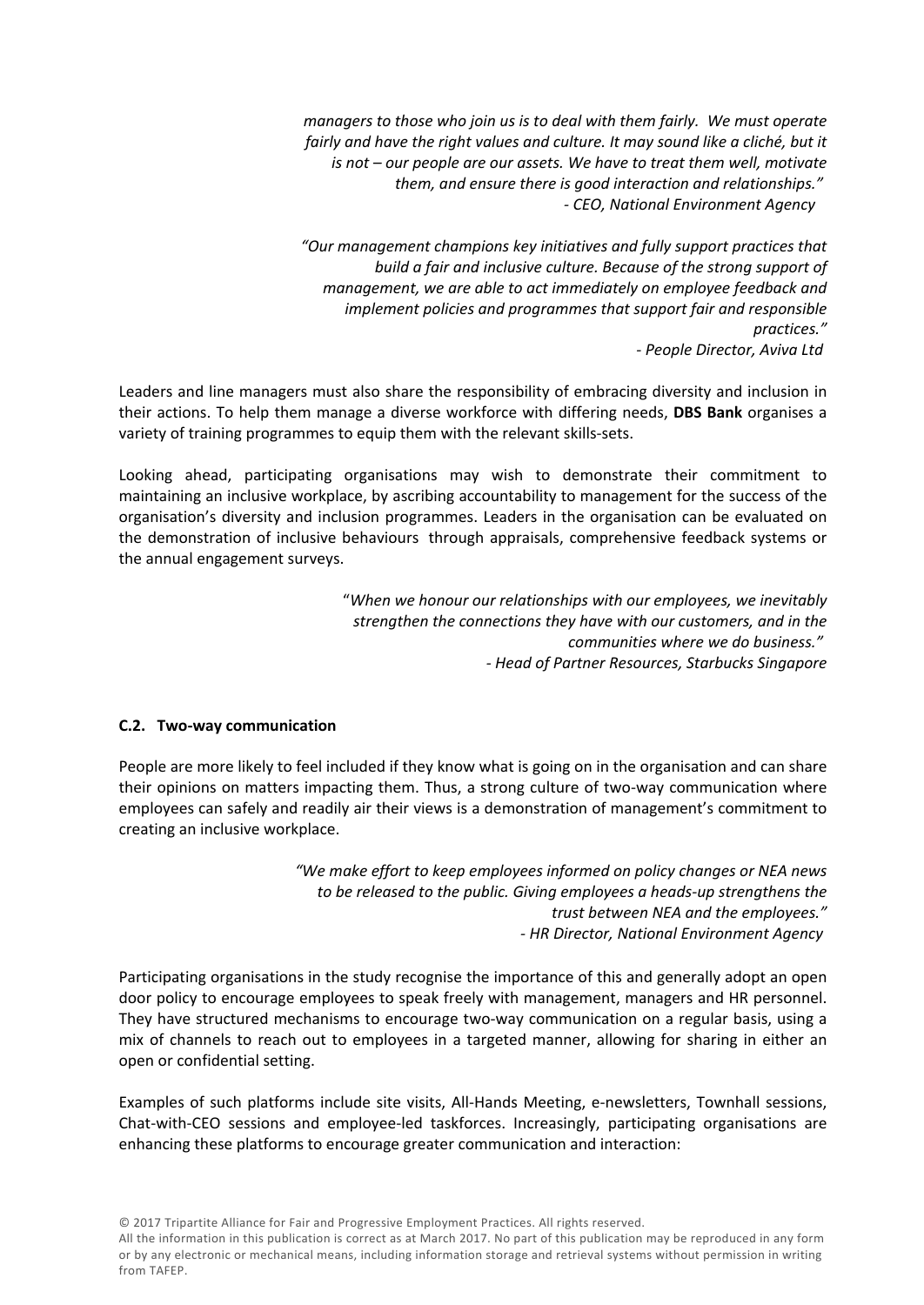Town Hall sessions at **Aviva** take on a more informal setting with quizzes and inspiring stories to encourage questions and feedback from employees. The organisation's monthly 'Walk with CEO' from the Aviva office to Gardens by the Bay not only promotes a healthy lifestyle, but also provides employees direct access to the CEO and allows them to give feedback in an informal setting. This activity provides the CEO with an opportunity to engage with employees at a more personal level, and cultivates a culture where honest conversations can take place, helps break down hierarchy and promotes inclusion.

> *"Our culture is built on open communication and respect, with our senior leadership team role-modeling these behaviours. Our CEO leads by example and sets aside time to engage with employees through regular programmes." - People Director, Aviva Ltd*

Management and HR personnel regularly walk the ground to make themselves more visible and accessible to employees. **Robinsons & Company** introduced the HR Business Partner role seven years ago to enable them to be more responsive to employee needs.

Leaders adopt a more consultative management style to encourage feedback. Through the Managing Director Advisory Board programme, **Federal Express** employees are not only 'heard' but also participate in the creation of solutions, producing a strong sense of engagement and ownership among the employees.

Progressive employers consciously leverage the strength of a diverse workforce. **MatchMove Pay**  serves customers across diverse markets, hence, understanding customer requirements is critical in tailoring and deploying its technology effectively.

> *"Our diverse workforce has enabled us to develop better and more culturally attuned solutions." - CEO, MatchMove Pay Pte Ltd*

# **C.3. Grievance Procedure and Whistle Blowing policies**

It is unavoidable that disagreements and miscommunication occur in the workplace and employees may occasionally feel that they have been unfairly treated. To maintain workplace harmony, participating organisations in the study have in place a grievance handling procedure to manage employee complaints arising from discontent pertaining to work, or perceptions of unfairness in the workplace.

For example, employees of **Federal Express** can use its Guaranteed Fair Treatment process (GFTP) to make complaints of any allegation of discriminatory employment practices. They are familiar with the GFTP, which outlines the various stakeholders' responsibilities and describes the systematic review by progressively higher levels of management to fairly and equitably handle employee complaints, problems, concerns and allegations regarding fair treatment.

> *"An employee's right to participate within the guidelines of the GFTP is guaranteed, although the outcome may not necessarily be in the employee's favour. We look at the GFTP as more than a grievance handling process. We use it as a learning opportunity where the organisation can improve on our policies or the way we handle issues."*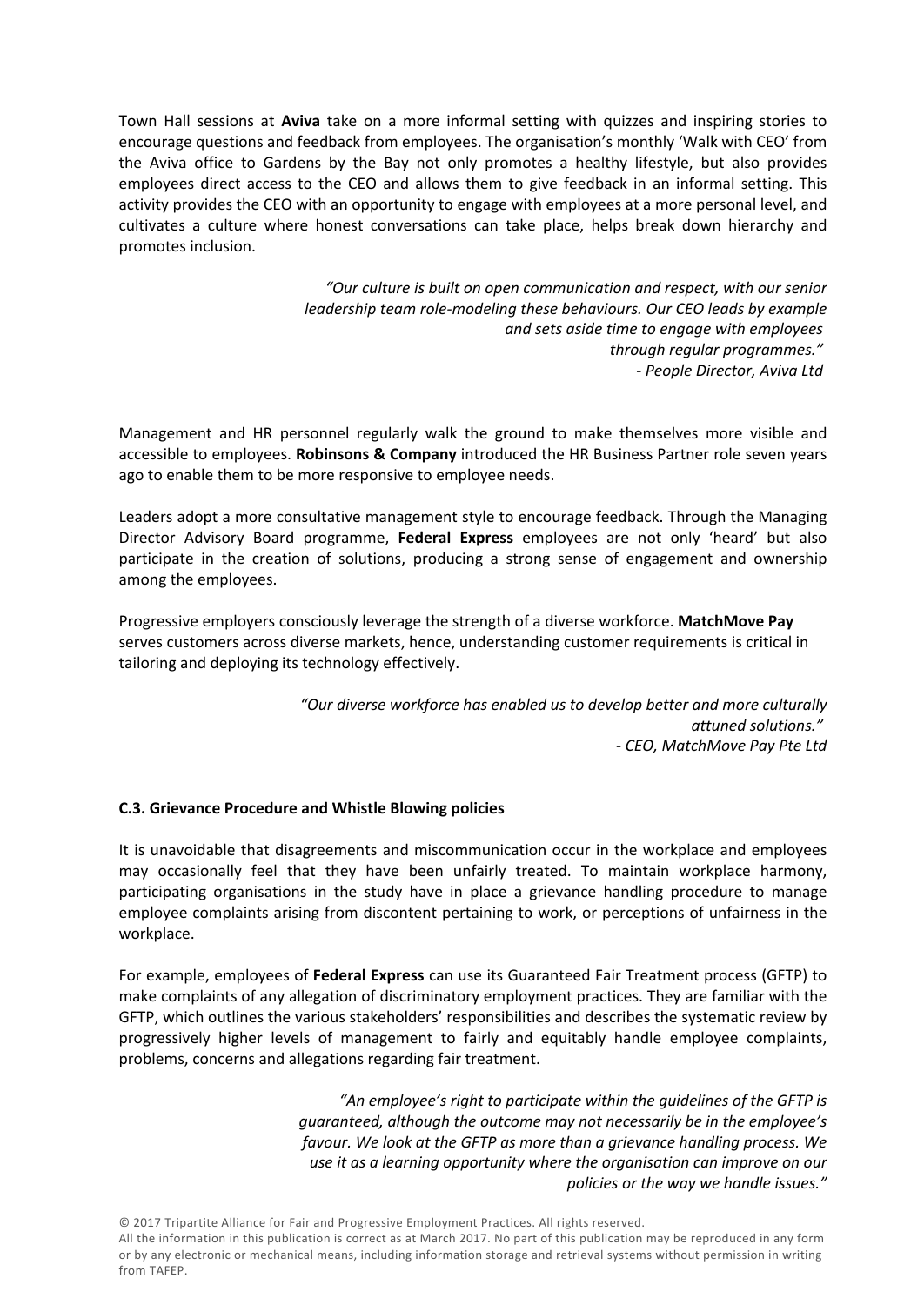A specific and transparent grievance handling process communicates an organisation's commitment to creating a safe environment for aggrieved employees to speak up. Going a step further, some organisations have provided an avenue for employees to surface ethical or legal breaches of law or wrongdoing within the organisation through their whistle-blowing policy and/or ethics hotline. They believe that without a formalised process in place, employees may not surface such issues out of fear of being identified, although the organisation has articulated an open-door policy.

# **C.4. Feedback from employees**

As with other leading organisations in the study, **Federal Express** uses diagnostic tools to systematically gather feedback from employees, to ensure that the company is providing a good working environment and working conditions. Its Survey-Feedback-Action programme includes a feedback session with the workgroup's management for employees to have the opportunity to elaborate on concerns expressed in the survey.

The most common tools used by the organisations to gather feedback are annual or biennial organisational climate and employee engagement surveys. The surveys are comprehensive, with performance indicators to measure the effectiveness of the organisations' people strategies, policies and programmes, mainly through the level of employee engagement. The most common indicators measured are retention, pride in the organisation, satisfaction, and willingness to recommend their organisations to potential employees.

> *"In terms of engagement, our approach is based on respect, valuing differences and inclusion. Employee well-being is important to us. Through regular feedback, we continuously review our initiatives to ensure they are relevant and impactful, with the aim of promoting, engaging and supporting our employees' diverse needs and interests at the workplace." - People Director, Aviva Ltd*

Over time however, there is a risk that such structured and regular surveys may become a routine. It is hence vital that there is adequate follow-up to address employee feedback, as insufficient action may result in cynical and less inspired employees.

**OCBC Bank** is transparent about its survey results as well as the follow-through actions taken in response. It appreciates honest feedback – both positive and negative – and engages employees to better understand the issues and to develop possible solutions. Follow-up actions are taken and employees acknowledge the improvements made with higher satisfaction scores.

The leading organisations in the study recognise the value of conducting regular employee surveys to check on the health of the organisation and the engagement level of employees, but they also ensure that this does not replace actual conversations and face-to-face meetings with employees. They understand that a good work environment is ultimately about relationships, and that employees must be able to sit down with their supervisors or management to talk about issues and concerns; otherwise, no matter how many anonymous surveys the organisations conduct, problems will continue to persist.

© 2017 Tripartite Alliance for Fair and Progressive Employment Practices. All rights reserved.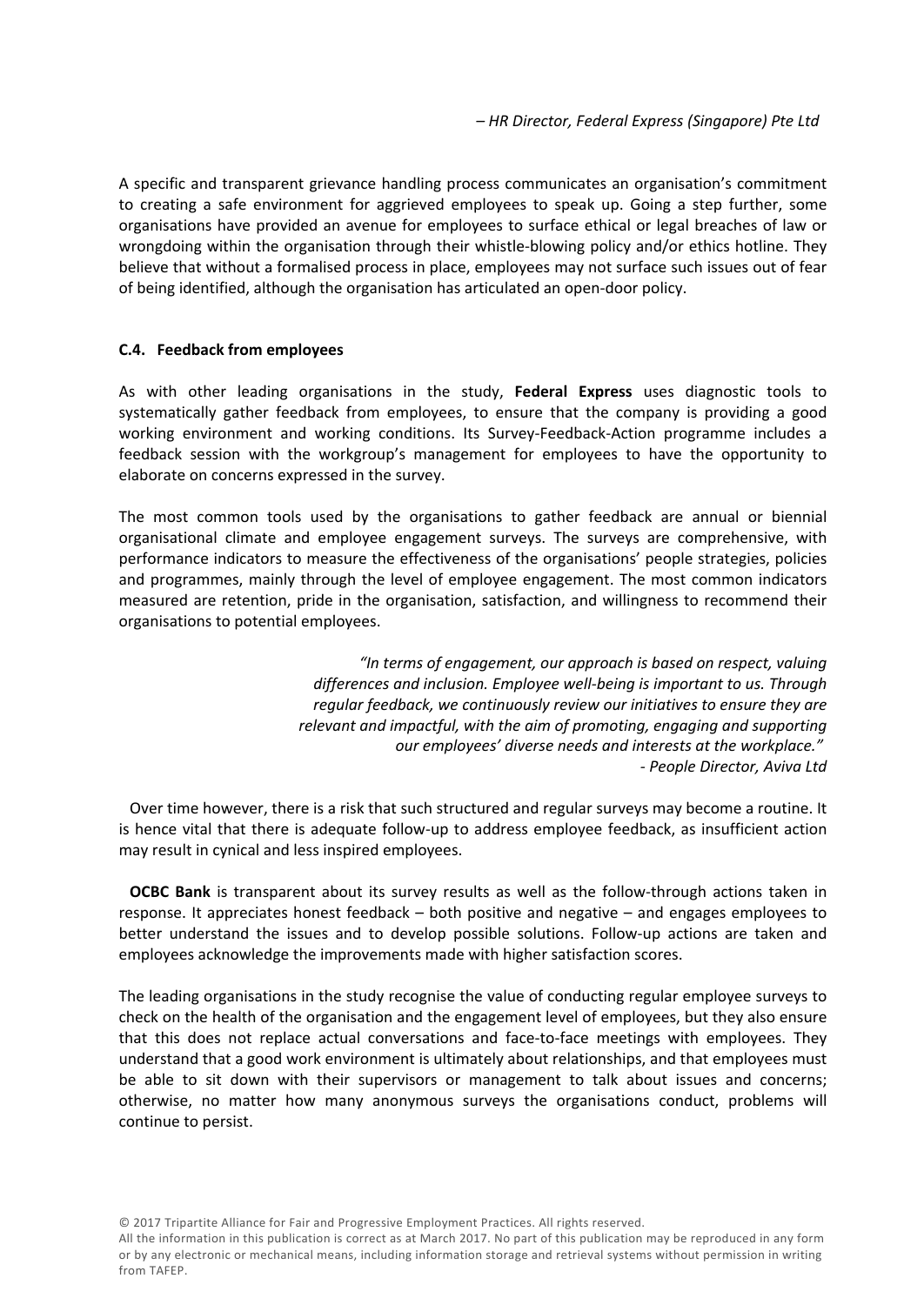*"We have to hear from our employees formally and informally. Top management hold quarterly 'skip level' dialogues to interact with employees they do not regularly interact with so as to hear firsthand the issues they face." - Group HR Director, Asia, Robinsons & Company, An Al-Futtaim Group Company* 

# **C.5. Measuring effectiveness of employment practices**

As with all organisational initiatives, performance indicators have to be identified to measure the effectiveness of its people strategies, policies and programmes. These indicators should measure the impact of the employment practices on business results and employee engagement.

This would help the organisation to evaluate the effectiveness of existing practices so that it can make refinements to strategies or policies as necessary. It is useful to track these indicators over time to assess the impact of these practices and identify trends.

For the leading organisations in the study who measure the effectiveness of their employment practices, the HR Balanced Scorecard appears to be the preferred tool used to articulate the alignment between the organisations' HR plans and strategies with their strategic business thrusts. The HR Balanced Scorecard is an effective tool which connects the different streams of HR activities – from recruitment and selection to employee engagement, talent management to tripartite relations – into a strategic fra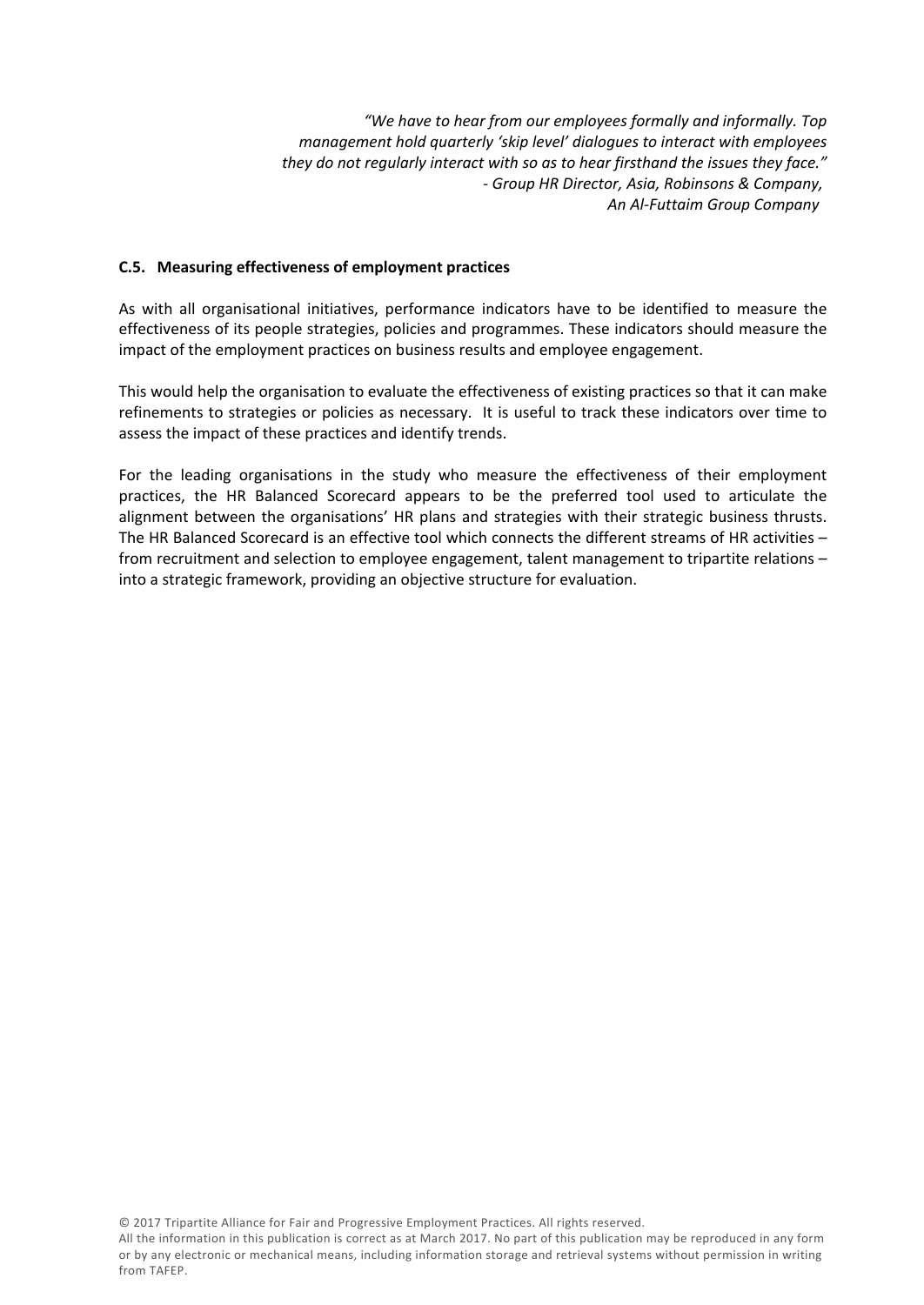#### **Conclusion**

Fair and progressive employment practices are integral to the long-term success and sustainability of organisations in Singapore. While their journeys and experiences in implementing fair and progressive employment practices have been different, all the business leaders in this study have seen how these practices serve as a definitive competitive advantage for their organisations.

These leading employers do not deploy fair and progressive employment practices as a matter of compliance or just to keep up with trends in HR practices; they proactively cultivate and embed organisational values that support and facilitate a fair and progressive culture within the workplace, and continually enhance, innovate and synergise their employment practices to ensure relevance.

While the insights detailed in this report serve as good examples to guide and encourage other organisations on their fair employment journeys, every organisation must take its own context and business environment into account. It cannot simply adopt another organisation's 'best practices'. Neither is there a single perfect approach to developing 'best practices'. It is more realistic and practical for organisations to reflect on their own practices in relation to their employee needs and business environments, then identify and develop/enhance fair and progressive employment practices in line with the shared values of progressive organisations.

When developing/enhancing their fair and progressive employment practices, organisations should leverage support and resources from within and outside their organisations. Employees are a source of good ideas and can be co-creators of practical solutions that meet the needs of their organisations and employees. Where available, additional information and resources from global headquarters and parent organisations can also be tapped. Tripartite agencies, industry associations and government bodies also offer support and resources in varied and numerous ways.

Needs and circumstances change all the time. The journey of a fair and progressive employer is taken one step at a time and evolves constantly. Organisations do not 'arrive' at a fair and progressive 'state' – rather they continually move forward to embed their culture, values and principles, develop and enhance their practices, champion diversity of perspectives and embrace inclusiveness to forge ahead as a team.

# For more information and resources on fair and progressive employment practices, visit tafep.sg

© 2017 Tripartite Alliance for Fair and Progressive Employment Practices. All rights reserved.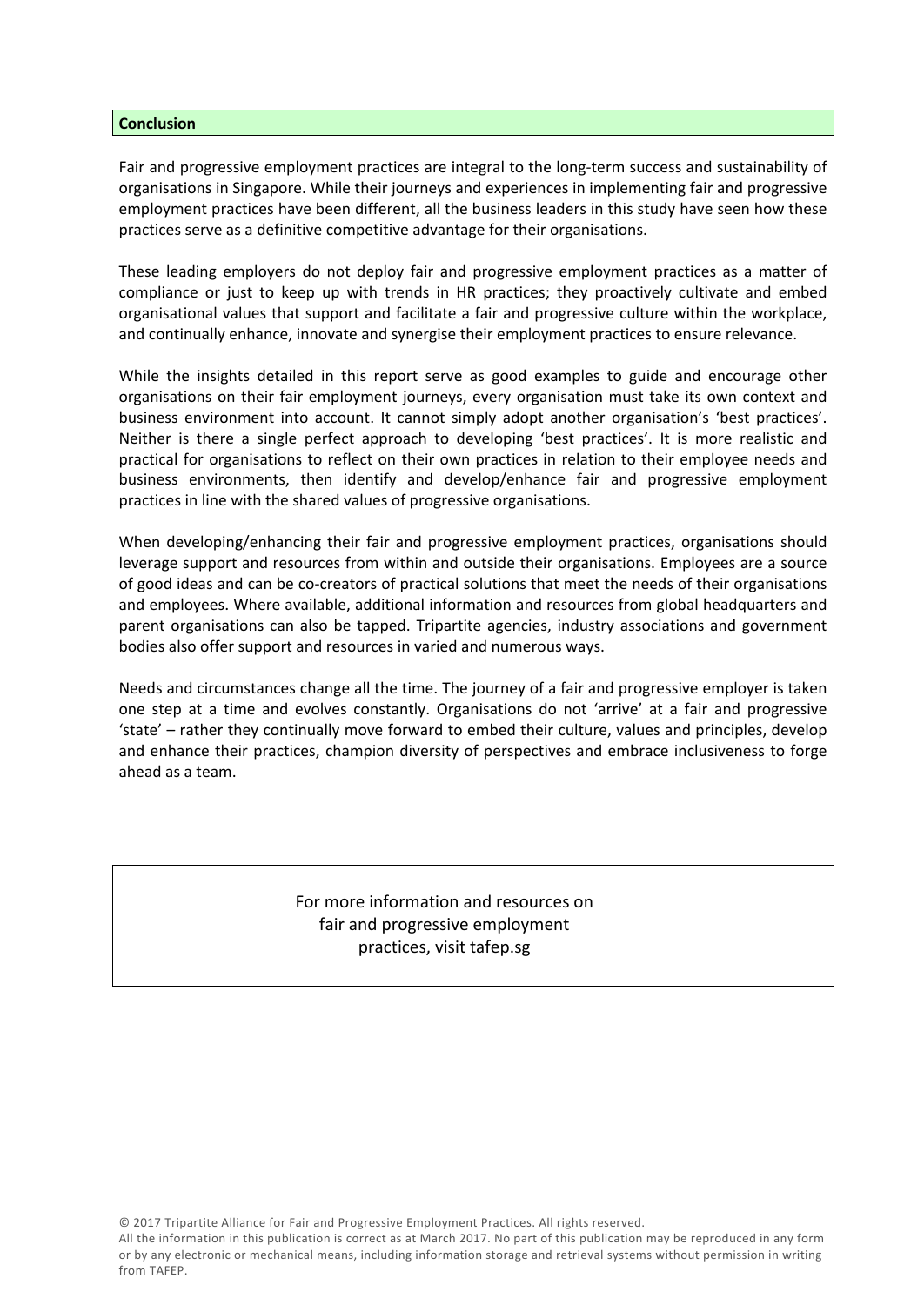#### **References**

Tripartite Alliance for Fair and Progressive Employment Practices (2016). *TAFEP Exemplary Award 2016*.

Knowlson, I. (2015). *Five Consequences of Skills Shortages in 2016.* https://www.linkedin.com/pulse/5-consequences-skills-shortages-2016-ian-knowlson-finstsmm-mior

Bersin, J. (2015). *Why People Management is Replacing Talent Management.* http://joshbersin.com/2015/01/why-people-management-is-replacing-talent-management/

Bersin, J. (2015). *Why Diversity & Inclusion Will be a Priority for 2016*.<br>http://www.forbes.com/sites/joshbersin/2015/12/06/why-diversity-and-inclusion-will-be-a-toppriority-for-2016

Tripartite Alliance for Fair and Progressive Employment Practices (2014). *The Fair and Inclusive Journey of Leading Employers – Insights Revealed.* 

Garr, S.S. (2012). *The Bersin & Associates Employee Recognition Framework: A Guide to Designing Strategic Recognition Programs*. Bersin & Associates Research Report.

Lee, A. (2012). *Workplace Transformation and the Changing Nature of Work.*  http://www.growthleaderdialogues.com/Resources/Strategy-Execution/Workplace-Transformationand-the-Changing-Nature-of-Work

Heerwagen, J, Kelly, K. and Kampschroer, K (2010). *The Changing Nature of Organizations, Work, and Workplace.* https://www.wbdg.org/resources/chngorgwork.php

Rutledge, T. (2009). *Getting Engaged: The New Workplace Loyalty*. Mattanie Press, Toronto.

Crim, D. and Sejits, G. (2006). *What Engages Employees the Most or, the Ten Cs of Employee Engagement.* 

http://iveybusinessjournal.com/publication/what-engages-employees-the-most-or-the-ten-cs-ofemployee-engagement/

Chapman, A. (n.d.). *The Psychological Contract.*  http://www.businessballs.com/psychological-contracts-theory.htm

Hall, R. (n.d). *Psychological Contracts: why do they matter?* http://lrrpublic.cli.det.nsw.edu. au/lrrSecure/Sites/Web/13289/ezine/year\_2008/sep/ documents/Psychological-Contracts-why-do-they- matter.doc

© 2017 Tripartite Alliance for Fair and Progressive Employment Practices. All rights reserved.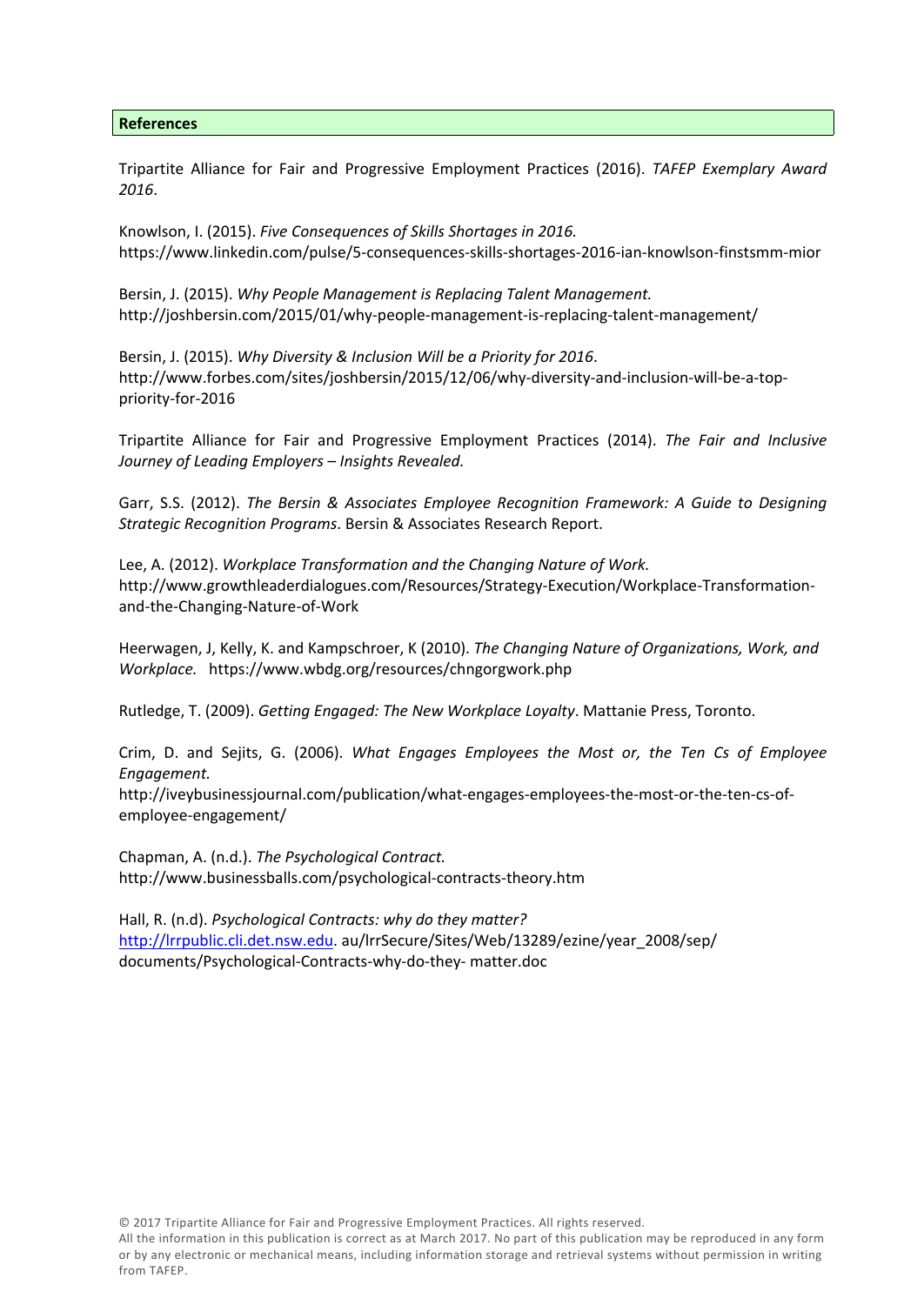# **3E Accounting Pte Ltd**

# **Introduction – An up and coming corporate advisory firm**

As a young Singapore-based firm (incorporated in 2011), 3E Accounting Pte Ltd (3E Accounting) provides corporate advisory and professional services for start-ups and small and medium enterprises (SMEs). From a husband and wife team, it has expanded to a group of over 20 employees. 3E Accounting ranks among the top 30 accounting firms in Singapore (The Singapore Business Review), and in 2014 received the Promising SME 500 Award in recognition of its success.

As its name suggests, 3E Accounting is guided by 3 'E's  $-$  Empowerment, Enthusiasm, and Enhancement.

- Empowerment involves listening and communication  $-$  the management team shares information, and rewards and empowers its employees so that they can take the initiative, make decisions to solve problems and improve service and performance.
- Enthusiasm reflects how 3E Accounting's employees embed personal enthusiasm into working with integrity, trust, transparency and professionalism in all its dealings.
- Enhancement is about raising the skill levels of employees through upgrading and staying abreast of the latest regulations, financial and international developments, so that they are able to provide quality advice in every business transaction.

# **Business case – The right people are needed**

3E Accounting's leaders are not content to merely operate a profitable business. They seek to provide a sustainable business with a reputation that rests on their steadfast pursuit of exceeding customer expectations. 3E Accounting has cultivated a sustainable ecosystem of quality service with predictable revenues and decent margins, in a workplace culture that satisfies employees' work-life needs and aspirations. This has enabled them to recruit employees who want career advancement and also value work-life harmony.

# **Best practices – HR practices for flexibility and effectiveness**

From the start of its operations, 3E Accounting focused on training and developing its employees. Its approach paid off with ACCA recognising it as an Approved Employer within one year of its founding, and obtaining the status of Accredited Training Organisation for the Singapore Qualification Programme candidates in 2013. Prospective employees are assured that the level and quality of teaching and developmental support meets or exceeds global standards.

When offering opportunities to prospective employees, 3E Accounting holds an enlightened view of modern employment. 3E Accounting envisions modern careers as associated with ongoing learning, relevance and individual productivity, rather than climbing the ranks of the corporate ladder. Prospective employees and the company seek to understand each other in the interview process, a fundamental step crucial to mutually choosing to work together. With this approach, 3E Accounting has been able to reach out to diverse groups including mature workers and working mothers (including expectant women), with the assurance that work contributions are valued and that employees are able to balance professional and personal growth. 3E Accounting cross-trains suitable employees into multiple roles – this allows them to widen their industry knowledge, increase their professional expertise and facilitate operational flexibility.

© 2017 Tripartite Alliance for Fair and Progressive Employment Practices. All rights reserved.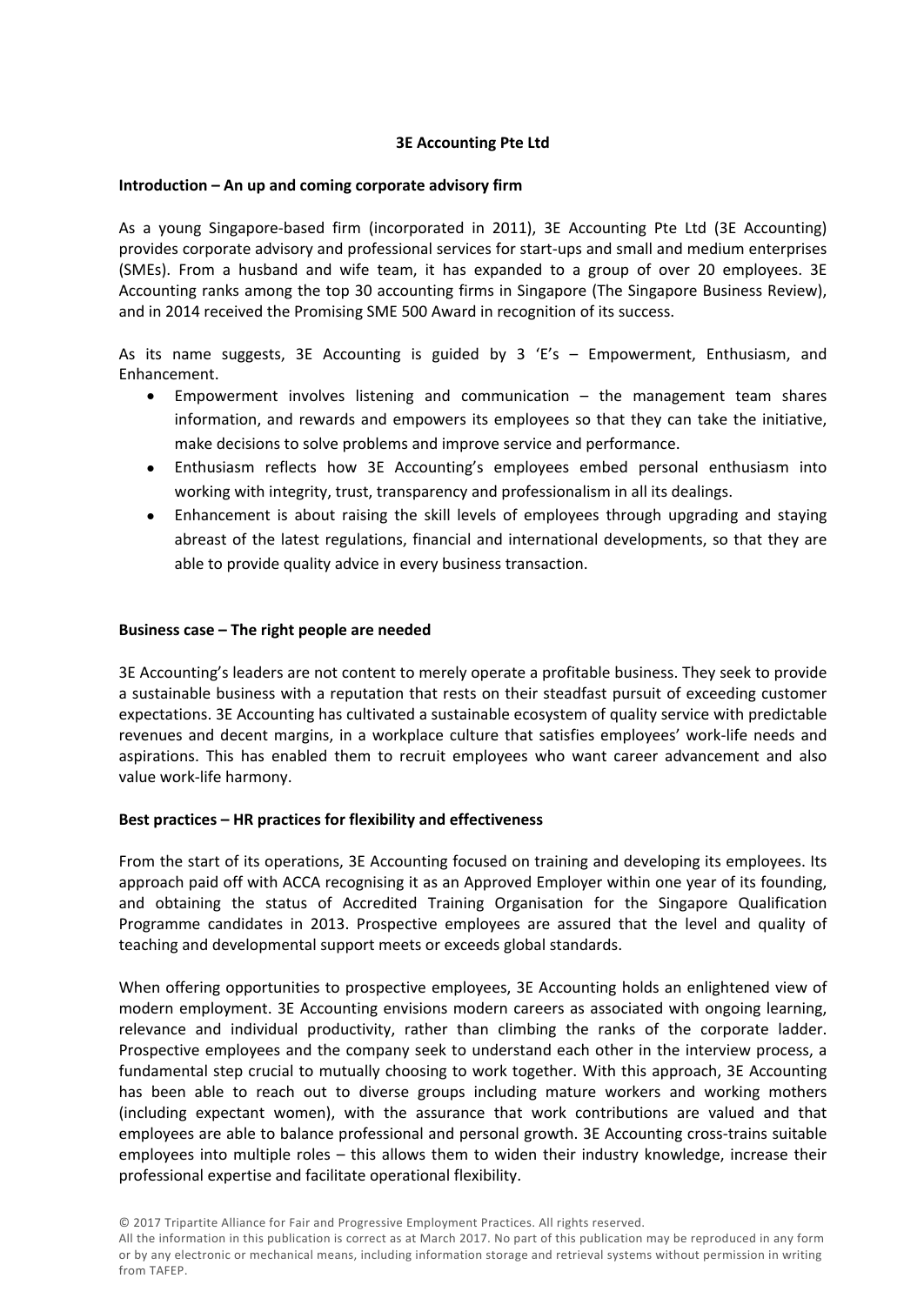Work within the organisation is subject to a holistic performance appraisal framework. Employees self-appraise their own progress and performance, and provide feedback on whether they have received sufficient support to perform their work duties. The two directors review every appraisal and conduct a one-to-one discussion directly with each employee. With an expectation that everyone handles constructive criticism with maturity and is willing to improve, leaders have nurtured a positive work atmosphere where employees' views are heard so management can directly address any perceived or real discrimination and unfair treatment.

Ultimately, 3E Accounting's business performance relies on providing quality service to its clients. Since its inception, it has progressively expanded its suite of services with value-added services and enhanced its operational model to be responsive to client needs and enquiries. 3E Accounting responds rapidly to client enquiries, which enables quicker decision-making by its clients, and moves actively to reduce service errors through training each member of the team.

Quality service has been achieved with operational ingenuity. 3E Accounting deliberately focuses on operational productivity. Speed in moving assigned work to its team and completed work back to its clients is concurrently supported by a high-performance culture. Competent managers also project team capacity accurately and deploy team resources productively. This operating approach seeks to eliminate slack office time, replacing it with efficiency, facilitating a five-day workweek with limited overtime, thereby supporting the life goals of staff and the operational goals of the business.

## **Impact on business outcomes**

The combination of business revenues, employee productivity and work-life harmony has created a virtuous cycle that underpins 3E Accounting's performance. With its low employee turnover, the organisation is able to provide consistent and high quality client service, resulting in significant revenue growth (S\$450,000 in 2012 to S\$3 million in 2015).

#### **The path to success**

3E Accounting's progress is reflected in the drive that its directors have in ensuring that the business is successful and sustainable in the long-term. While always concerned about business sustainability, they have productively channelled their energies to a future grounded on building an organisation that provides meaningful livelihoods for employees and relevant services to clients.

© 2017 Tripartite Alliance for Fair and Progressive Employment Practices. All rights reserved.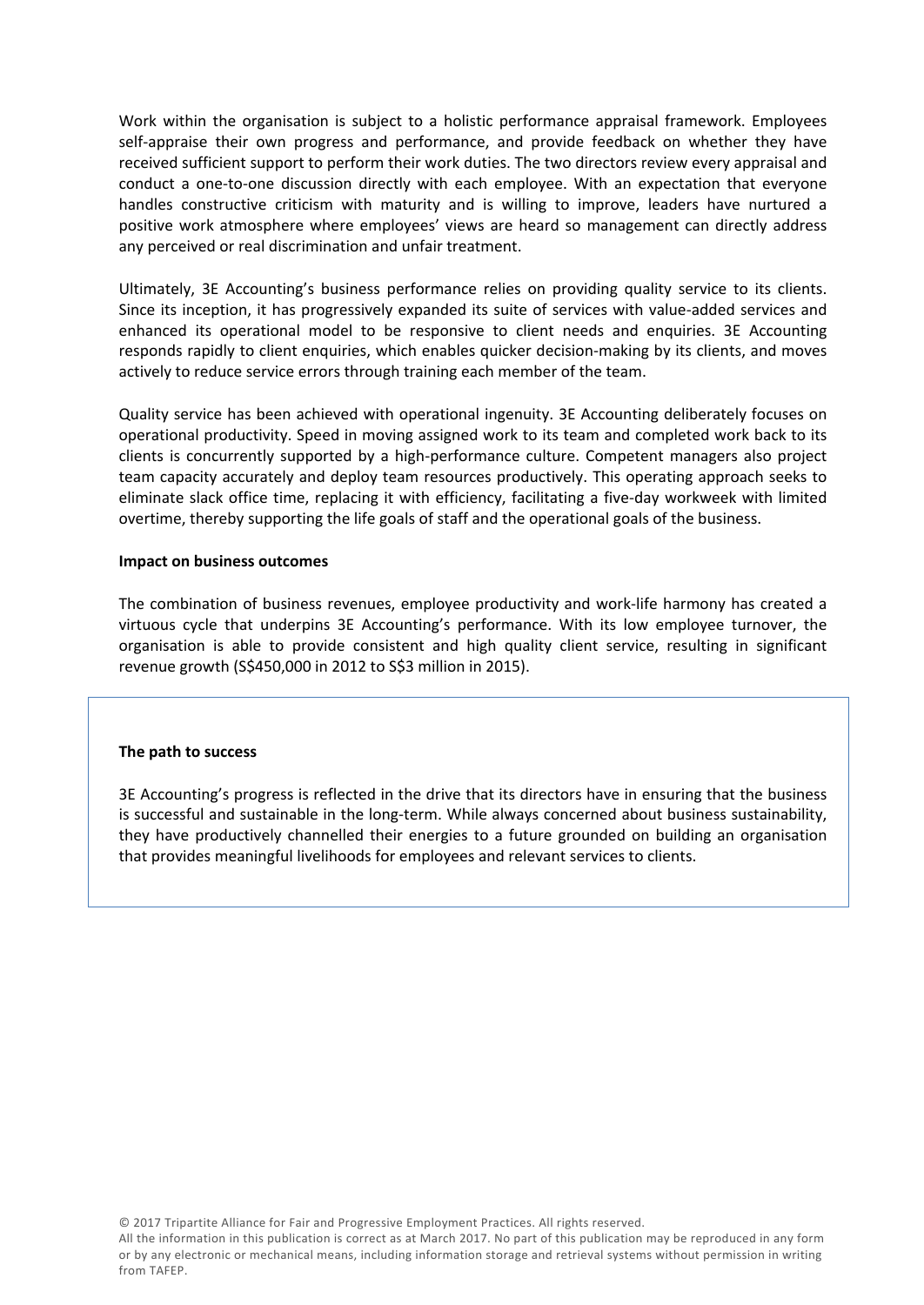# **Admiralty Primary School**

# **Introduction – A dynamic educational hub**

Admiralty Primary School (Admiralty) was established in 1997 and aims to be a vibrant and dynamic educational hub. It strives to develop children through creative and innovative educational methods and help them grow into confident persons and critical thinkers. To achieve this, it partners with employees to live up to the vision of the teaching service – to lead, care and inspire.

This school in the northern part of Singapore has a vibrant workplace environment. It embraces the diversity and richness of backgrounds and perspectives of its employees, and leverages their diverse talents for organisational excellence. Employees work together harmoniously and everyone is part of a big happy family.

## **Business case – A clan culture**

In 2011, the new principal noted that the school's strong family culture could impede its goal to be a vibrant and dynamic educational hub, if it led to leaders and employees withholding necessary performance feedback in order to maintain positive relationships.

## **Best practices – Enhancing the performance management system**

Whilst ensuring that the school maintains its open and collaborative clan culture, and school leaders continue to assume a mentoring role toward employees, the leaders also sought to edge its organisational culture towards being more results-oriented, with a focus on competition, achievement and getting the job done.

One area that the school leaders focused on to edge it towards a market-oriented culture was its performance management system. School leaders communicated and explained the rationale for the school's directions and expectations, and Key Result Areas were made clearer to employees. Strategic goals and expectations were cascaded to Heads of Department (HODs), who shared the department goals and targets with department members.

The existing performance management process was refined to allow for more communication to help employees continue to develop and improve on their performance. These include the use of pairwise performance comparisons, and half-yearly conversations with employees based on a tiered performance structure.

Although apprehensive and concerned about their performance ratings, employees were eventually won over when they recognised that the intent of the enhanced performance management process was not punitive, but was structured to help them develop and improve. Today, employees view the performance management process as fair and transparent, and the outcome is that they become more self-directed in bridging their developmental gaps, are more resilient and more proactive in taking on new initiatives and projects.

Additionally, HODs were trained to evaluate performance objectively and to share feedback candidly. At the 'Management and Leadership in Schools' programme, they were also trained to coach, mentor and inspire team members with differing profiles.

Another area that the school leaders focused on to bring about a market-oriented culture was to ascribe accountability. The school 'de-centralised' its structure and empowered HODs to make decisions on how to run their departments and manage their resources to achieve desired results. Thus, decisions are made more quickly and there is greater scope and level of innovation, thereby improving productivity, increasing employee satisfaction and getting the job done.

© 2017 Tripartite Alliance for Fair and Progressive Employment Practices. All rights reserved.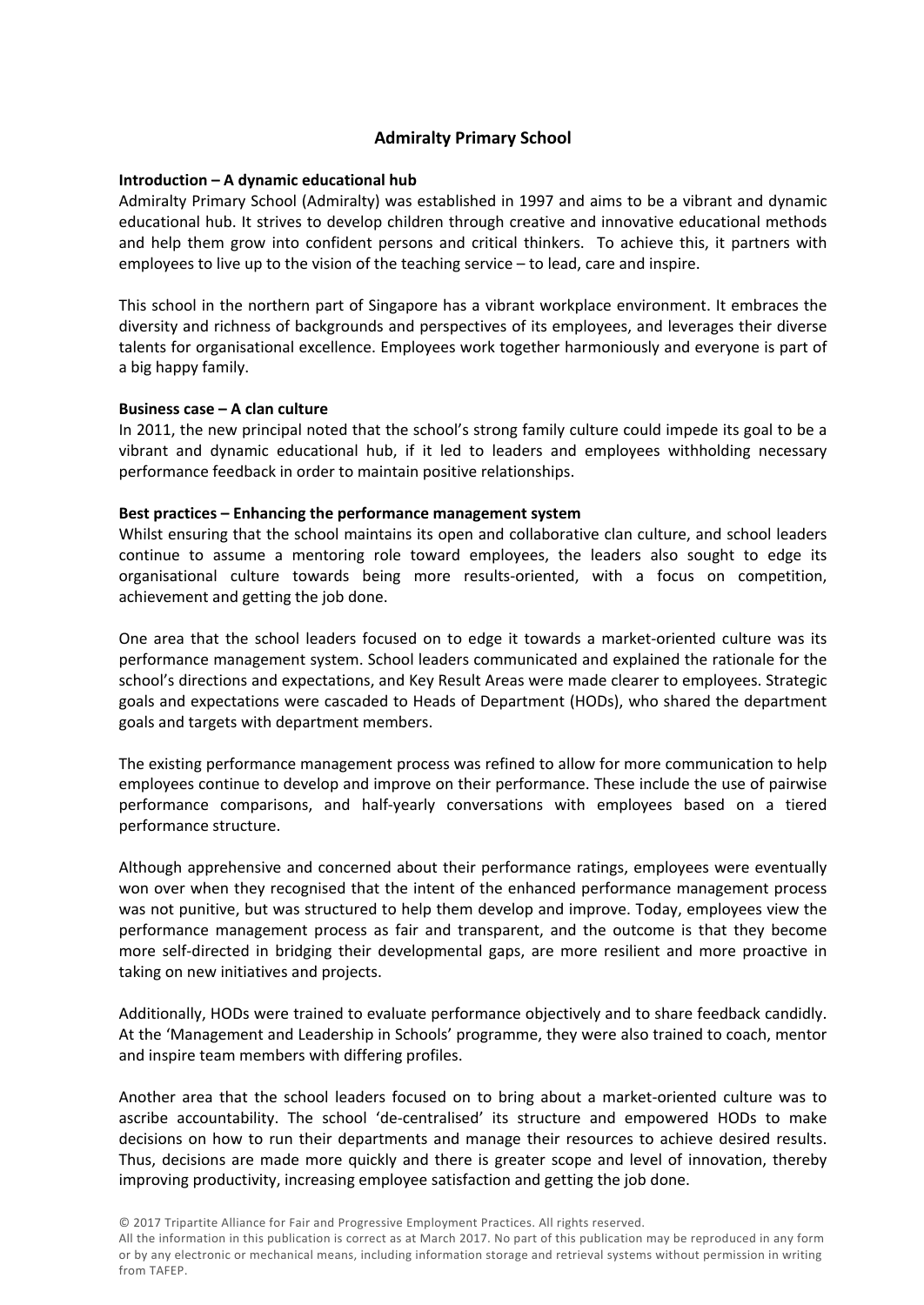# **Impact on business outcomes**

Admiralty's enhanced performance management system helped it towards achieving a marketoriented culture focused on achievement of goals, results and productivity, while anchored to a family-like environment that facilitates collaborative efforts and uses quality relationships to produce results and quality outcomes. Collegiality amongst goal-focussed colleagues drives productivity and staff engagement, and ultimately leads to organisational excellence.

The enhancement to the performance management system benefitted the school as employees became more goal oriented and focused on achieving results.

• In 2010, eight of 24 PSLE indicators identified by the school surpassed the national average. By 2015, 23 of 24 PSLE indicators surpassed the national average.

It helped the school achieve its vision to be a vibrant and dynamic educational hub.

 Beyond the PSLE, the school also made significant achievements in the aesthetic and physical domains of education and in environment education and community partnership.

As teachers become more purposeful in providing quality education, they also became more engaged and involved in the school.

 In 2015, 94% of employees said that they felt a 'sense of achievement' in their work, with overall employee engagement at 74%, a significant improvement from 64% in the 2013 School Climate Survey.

#### **The path to success**

The School Leaders were open and transparent about the performance management practices that were to be introduced; and they had the courage and commitment to make changes to a culture that employees were comfortable with. They communicated the rationale for changes, acknowledged the concerns, practised the process consistently, listened to feedback and refined the processes appropriately. School leaders set the tone, walked the talk and took responsibility for the results.

© 2017 Tripartite Alliance for Fair and Progressive Employment Practices. All rights reserved.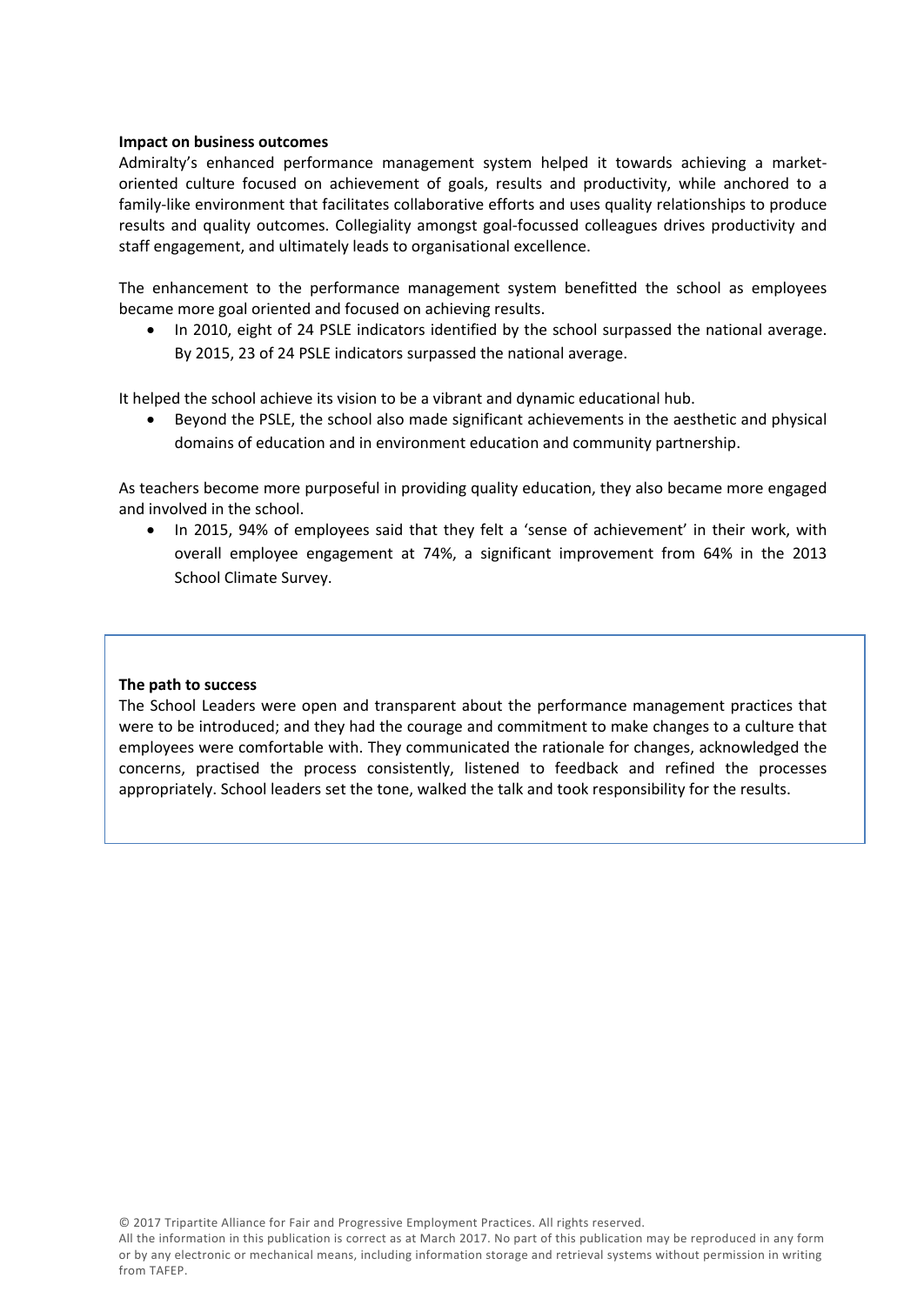#### **Aviva Ltd**

## **Introduction – An inclusive employer**

Aviva Ltd (Aviva) is a subsidiary of a global company employing over 29,000 people in 16 markets worldwide. The Aviva Group provides life insurance, health insurance, general insurance and asset management to over 34 million customers globally. In Singapore, the British insurer has more than 650 employees comprising 14 nationalities, of whom Singaporeans and permanent residents make up 92% of the staff strength.

Aviva believes in being a fair and inclusive employer because it benefits the business, the employees and the wider community. Management and the People Function actively work to remove 'hierarchy', and employees are encouraged to challenge assumptions without fear of reprisal. The result is a fun and vibrant workplace that embraces diversity, engages employees and develops them to perform to their full potential.

In Aviva, employees are encouraged to meet the needs of customers and create a sustainable future for them. The organisation's corporate values of 'care more', 'kill complexity', 'never rest', and 'create legacy' provide a guide for employees' interaction with one another and with customers.

## **Business case – Creating an inclusive environment**

The organisation believes that to have engaged employees and a vibrant workplace, there must be an inclusive environment where everyone is treated with dignity and respect, and where differences are valued. Aviva wants to create a culture that is built on trust, and open, honest and timely communication.

#### **Best practices – Approach to building trust and engagement**

The organisation uses a host of communication platforms and channels to facilitate two-way conversations and feedback. Adopting an open door policy with a strong focus on face-to-face conversations, employees are encouraged to approach their managers or the senior leadership team. At Aviva, various programmes and practices incorporate this policy, starting from the top with the CEO.

Several programmes are structured such that employees have direct access to the CEO and regular conversations are conducted in informal settings to allow for engagement at a more personal level. More importantly, these programmes aim to cultivate a culture where honest conversations can be held despite hierarchy, to promote diversity of thought and inclusiveness.

Examples of such platforms include Town Hall sessions in informal settings with fun activities and quizzes, floor visits, skip-level sessions with individual departments, the popular monthly walks from Aviva's office to Gardens by the Bay, and community work, with the CEO and senior leaders taking the lead in these events.

Through these regular communication sessions, Aviva is able to continuously review initiatives and practices to ensure that they are relevant and impactful. Because of the strong support from management, the People Function is also able to act immediately on employees' feedback and implement policies and programmes that support fair and responsible practices. This was demonstrated when an employee's proposal to do away with the submission of medical certificates was approved by the management team within days of receiving the suggestion. This new practice allows employees to rest at home for minor ailments without the need to visit a doctor to get a medical certificate. It heightens employees' well-being and contributes to greater engagement because of the trust placed in them.

© 2017 Tripartite Alliance for Fair and Progressive Employment Practices. All rights reserved.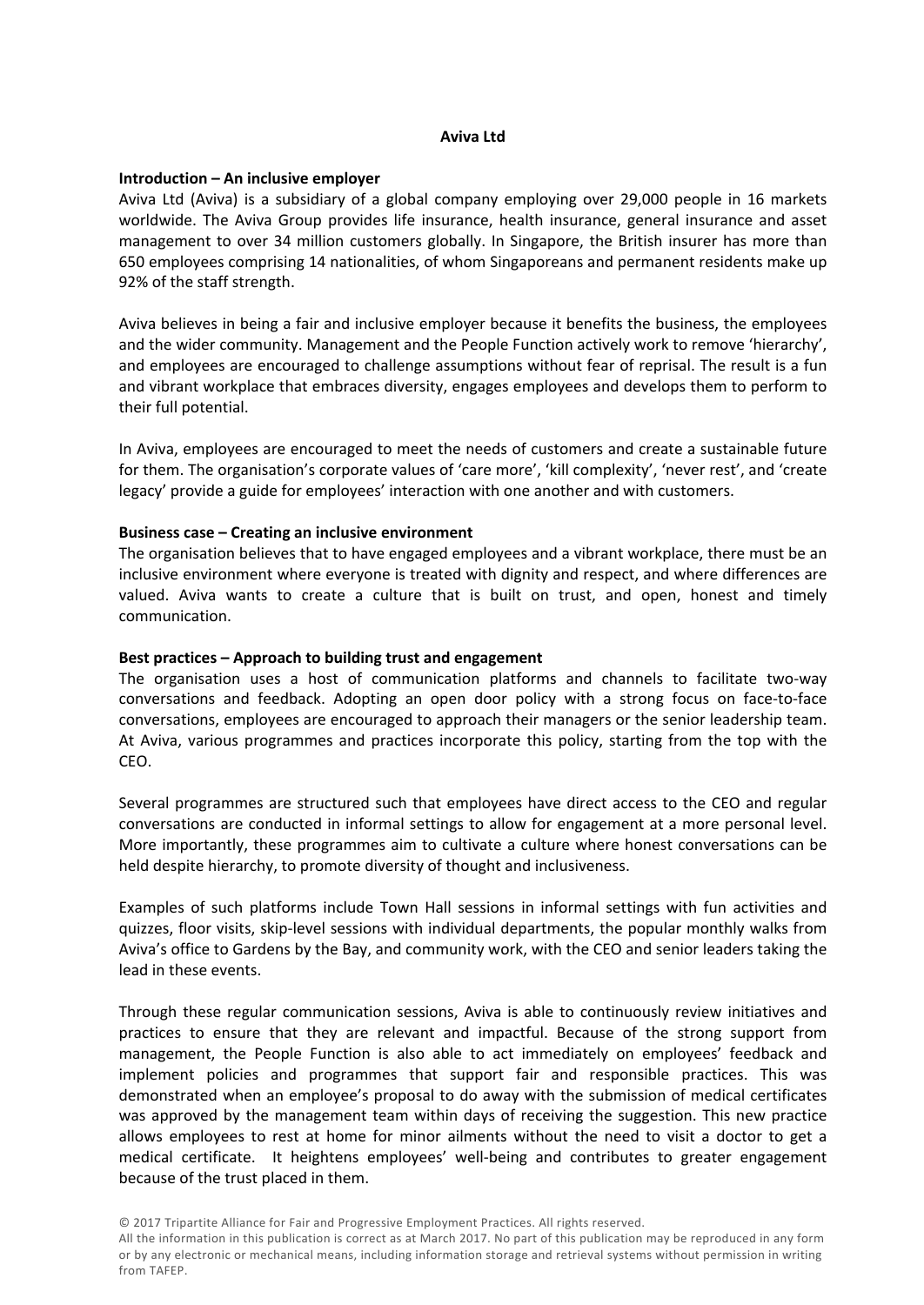To build trust and engage employees, the organisation also ensures that employees are involved in the business. For example, when it unveiled a new strategy at the end of 2013, all employees regardless of grade were invited to attend immersive experience workshops led by the CEO and senior management. This ensured that every employee was given the opportunity to explore, better understand, and internalise what the new strategy would mean for them and their work. As part of this strategy workshop, employees participated in a session to suggest how they could make the company more progressive and inclusive. Many of the suggestions are part of the organisation's practices today.

## **Impact on business outcomes**

Results from the organisation's annual employee surveys support the importance of communication and building a culture of trust. In 2015,

- 89% of employees said that they are proud to work for Aviva (89% in 2014 and 67% in 2013),
- 80% are motivated to contribute more than required (74% in 2014 and 55% in 2013),
- 90% said they trust what their senior leaders say (90% in 2014, 71% in 2013),
- 87% said that senior leaders do what they say they will (88% in 2014 and 66% in 2013) and
- 85% said that there is open, honest communication at Aviva (84% in 2014 and 63% in 2013).

## **The path to success**

Aviva's focus on building trust and good relations between management and employees, and amongst employees helped create an inclusive environment in the organisation. Management champions its corporate values by living the values and walking the walk. The CEO and management members' personal and authentic engagement with employees make them feel valued; as they know that their opinions are respected and that all feedback is seriously considered.

© 2017 Tripartite Alliance for Fair and Progressive Employment Practices. All rights reserved.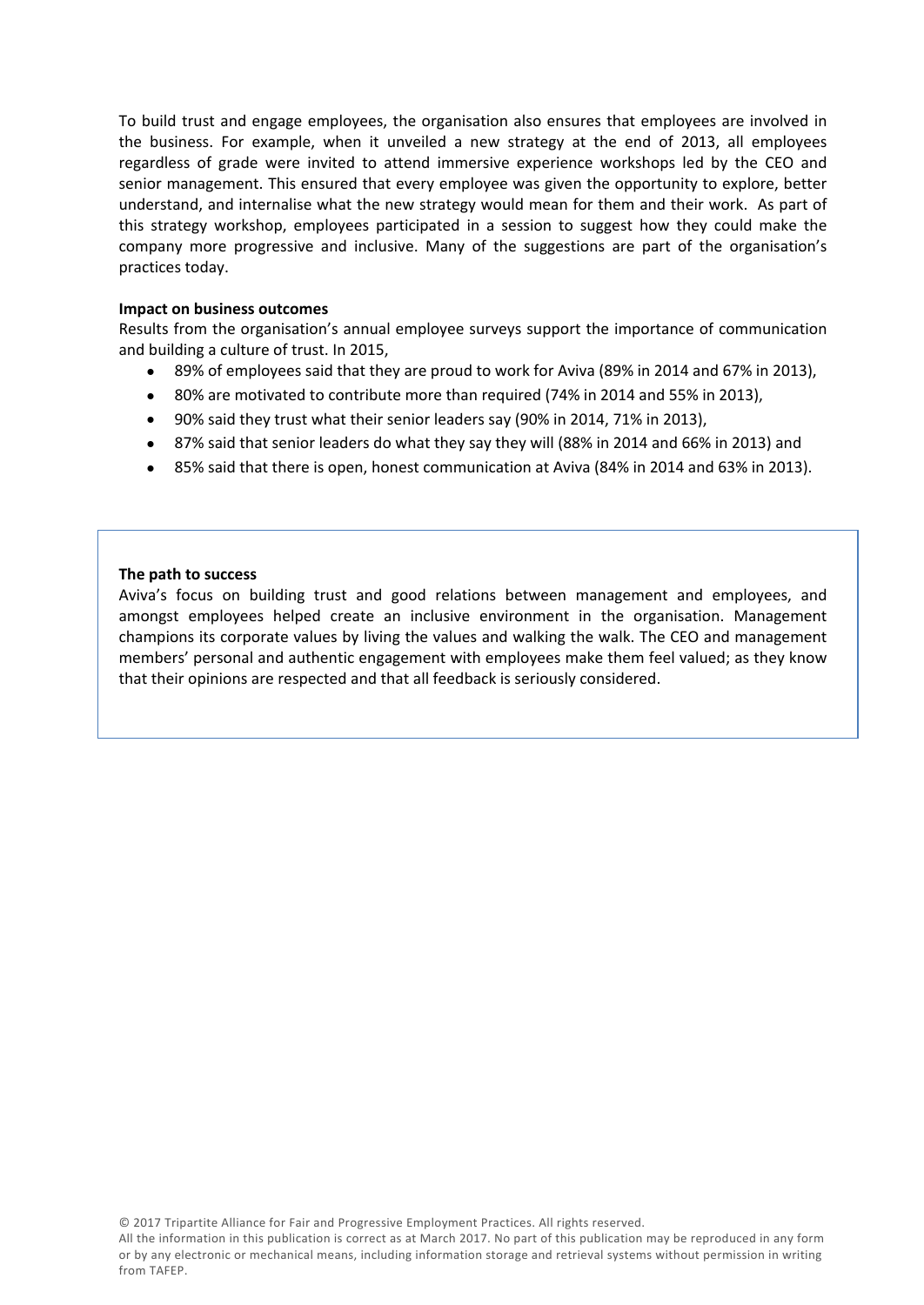# **Courts (S) Pte Ltd**

# **Introduction – An Established Retailer**

Founded in 1974 and headquartered in Singapore, Courts (S) Pte Ltd (Courts) is the largest electrical, IT and furniture retailer in Southeast Asia. Its mission is to make aspirational home products easily affordable. It has differentiated itself from its competitors by providing in-store credit, and developing capabilities in credit assessment and credit management.

With more than 700 employees in Singapore, Courts operates 16 stores with a retail space of 470,000 square feet. These encompass store formats of the megastore, the superstore, the department store and the small-format store. Its regional footprint includes 64 stores in Malaysia and 5 stores in Indonesia. Courts aims to be the clear #1 player in select Asian markets, be the retailer of choice in core and select categories and achieve high staff engagement in a performance-oriented culture.

## **Business case – Responding to challenges in a soft retail market**

Courts operates in a fast-evolving retail landscape where traditional boundaries between physical and digital shopping are increasingly disappearing. Economic growth in the group's markets in Singapore, Malaysia and Indonesia was slow in 2015. In Singapore, Courts' turnover remained stable at S\$505.6 million on the back of economic growth of 2.0% in 2015. Projected economic growth for 2016 in Singapore was expected at 1%-3%.

While economic growth is expected to be muted, Courts lives its core values of 'Employee First', 'Customer Focus', and 'Innovate to Grow'. Courts aims to improve its productivity, raise its margins, and invest in the future, with integrity. Store reinvention continues to be a key emphasis with refurbishment of existing stores as well as the creation of a new store look planned to complement product ranges and an omni-channel experience.

# **Best practices – Living its core values: 'Innovate to Grow', 'Employee First'**

The management at Courts are guided deeply by its core values. As part of ongoing innovation, Courts launched its next-generation store in April 2016. Designed with more modular and flexible retail floor and advertising displays, the store offers sales optimisation through changes in store layout to suit different product seasonality, such as laptops and digital products during back-to-school periods targeted at tertiary students. Such ongoing innovation increases productivity with efficient use of retail space and fixed assets.

In its core value 'Employee First', Courts showcases its people, its most important asset. It conducts training programmes to develop the product knowledge and selling capabilities of its sales force. The senior management actively champion workplace diversity and inclusion, and demonstrate their commitment to employees by actively engaging them in the business on an ongoing basis. Employees at all levels are required to develop organisational goals annually, and there are strategies to help them achieve the goals through various engagement platforms.

For instance, by making store-based metrics (such as Net Promoter Score) available, employees gain a sense of shared purpose, team identity and unity. Employees communicate directly with management through regular management visits at each store. Team building activities are also made part of employee wellness initiatives. In a season of cyclically lower financial performance where employees might traditionally look for other opportunities, Courts has taught employees to understand the relationship between the business performance and the business cycle, and

© 2017 Tripartite Alliance for Fair and Progressive Employment Practices. All rights reserved.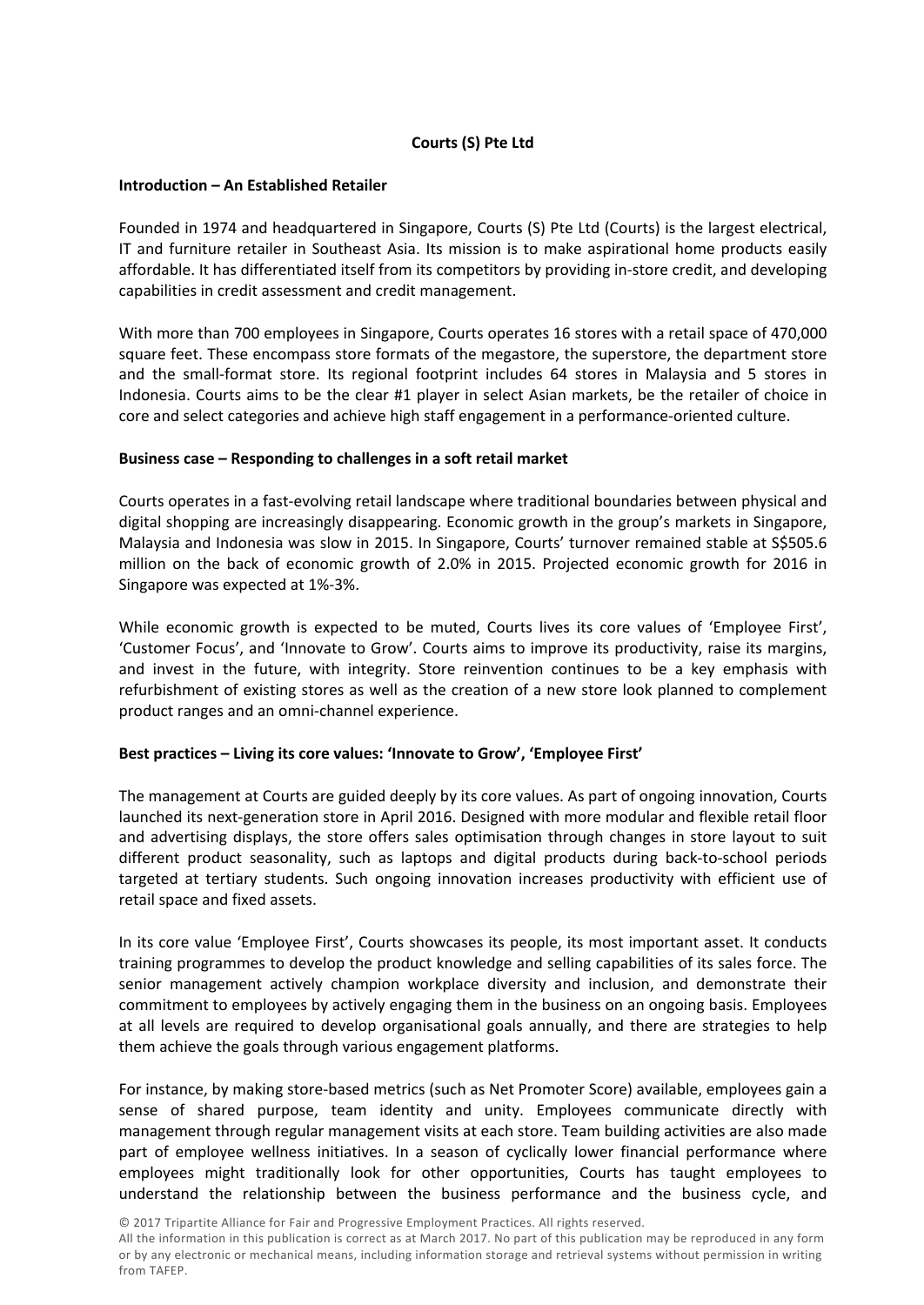tempered expectations towards remuneration such that many employees choose to stay to contribute to the business.

Courts makes developing its talent its priority, to handle the changes in the retail landscape. It uses a professional framework – the robust Lominger-Nine-Box matrix, to identify talented candidates and to assess employees' current and potential contributions in a meaningful manner. It has put in place a number of tailored development plans to retain and develop the potential of these high performing employees. These include training programmes, job rotations, regional job postings, mentoring opportunities and coaching as part of the structured programmes, and serve to groom the next generation of leaders at Courts.

#### **Impact on business outcomes**

Courts' investment in its people has deepened loyalty between employees and management. The attrition rate of 1.9% at Courts is significantly lower than the 3.4% industry benchmark according to 2015 data by the Ministry of Manpower.

Employees know that leaders are committed to nurturing the business, taking care of employees and likewise commit to their performance goals. Courts has maintained its People Developer and Service Quality Class awards since 2003, and attained the Singapore HEALTH Award 2012 – Silver Award.

## **The path to success**

Courts makes its core values central to its business. With data-based decision making, and steady execution of its strategies, leaders at Courts engage employees and make them part of the success of the business. Employees stay with Courts through the up-and-downs of business cycles because their leaders have engaged them actively to understand the business. Employees know that their contributions matter, and that they have the opportunity for a long-term career with Courts.

© 2017 Tripartite Alliance for Fair and Progressive Employment Practices. All rights reserved.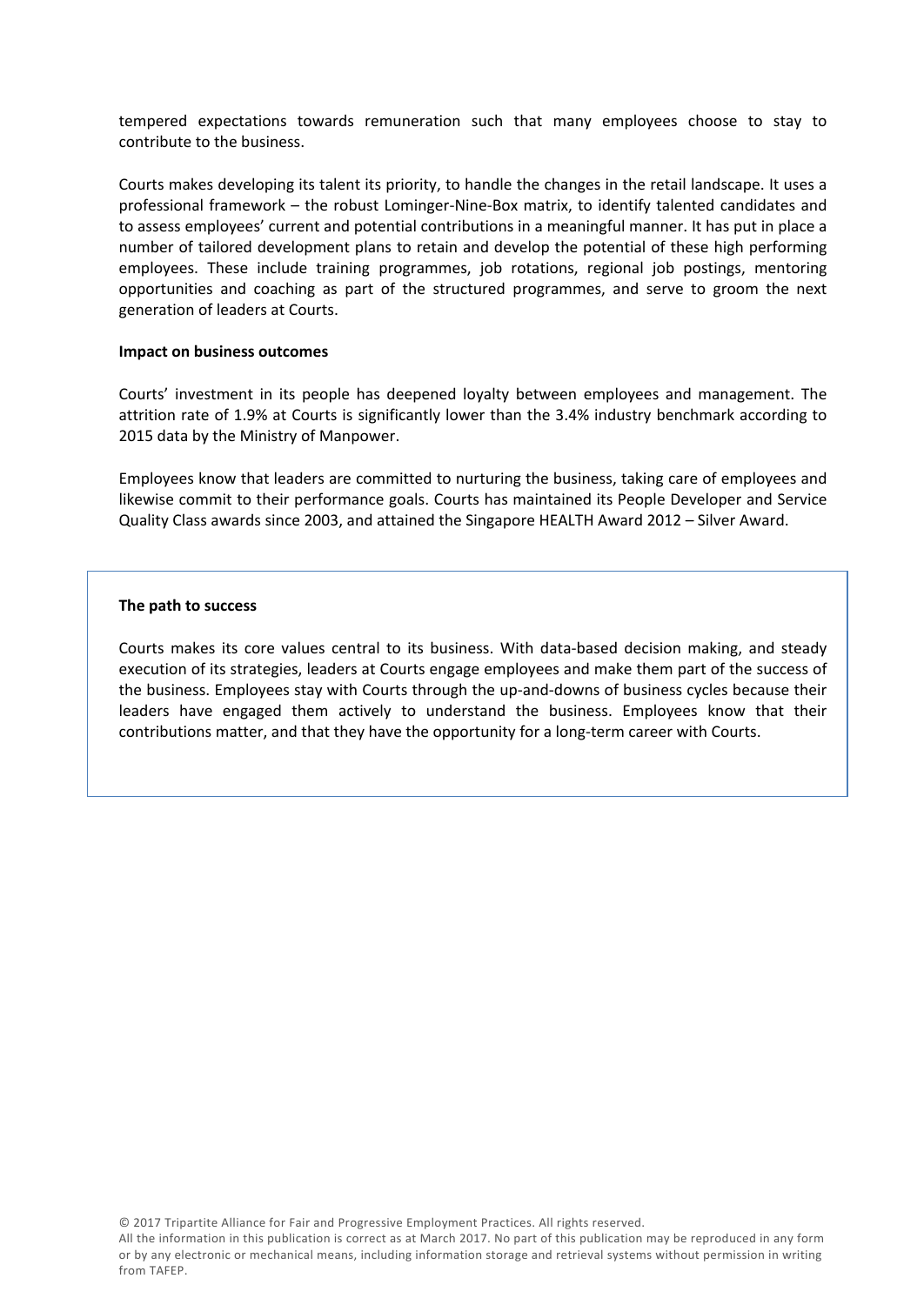## **DBS Bank**

## **Introduction – Building a future-ready and inclusive workforce**

DBS Bank (DBS) is a leading financial services group in Asia, headquartered in Singapore. Providing a full range of services in consumer banking, wealth management and institutional banking, it has more than 22,000 employees across 18 markets. It is at the forefront of leveraging digital technology to shape the future of banking, and has been named "World's Best Digital Bank" by Euromoney. The bank has also been recognised for its leadership in the region, having been conferred "Asia's Best Bank" by The Banker and Euromoney, and "Asian Bank of the Year" by IFR Asia. The bank has also been named "Safest Bank in Asia" by Global Finance for eight consecutive years from 2009 to 2016.

DBS brings together a diverse workforce with a broad spectrum of skills and perspectives that enables an innovative and dynamic work culture that is about "Making Banking Joyful". It is committed to creating a collaborative work environment and equipping employees with the latest tools and technology, leading to highly engaged employees who feel valued and take pride in the growth of the business.

At DBS, employees are expected to demonstrate professionalism and respect. HR aligns its policies with the bank's core PRIDE! values – Purpose-driven, Relationship-led, Innovative, Decisive and 'Everything fun'. This creates a positive culture of greater collaboration and respect for one another, embedding values and reinforcing desired behaviours into daily life.

# **Business case – Diversified workforce with varying employee demographics**

The banking industry is being profoundly impacted by new technologies and changing customer expectations. Fintech start-ups are beginning to affect various parts of the financial services value chain. DBS sees its future success as dependent on its ability to harness the digital revolution and completely re-imagine the banking experience. This means enabling employees to excel in the future and building a work environment that engages the large and diversified workforce.

# **Best practices – An inclusive and future-ready workplace**

Sustained effort within a defined journey enabled DBS to achieve progress. In its journey to build an inclusive workplace, it conducted numerous focus groups, workshops and surveys. Over an 18-month journey, it redefined the values important to the bank that would guide employee behaviours. The bank's CEO and senior management actively engaged employees across the year through various platforms including staff briefings, interactive blogs, and webcasts. More than 4,000 employees participated in a week-long exchange in 730 topics around digital, customer experience, and innovation.

To address the increasing impact of fintechs, DBS seeks to "future-proof" employees and inculcate a digital mindset. This means building awareness and understanding of new areas of knowledge in social intelligence, computational thinking, and new media literacy. Customised learning roadmaps were developed for different learning needs of employees. In 2015, employees underwent an average of 6.4 days of training. DBS also gave 2,000 employees exposure to digital culture, agile methodology, and digital working concepts through DBS Hackathons where employees worked with start-ups to develop solutions to business challenges.

With a large and diversified workforce, a one-size-fits-all working environment does not meet employee needs. DBS recognises the need to give employees more choices and greater flexibility at

© 2017 Tripartite Alliance for Fair and Progressive Employment Practices. All rights reserved.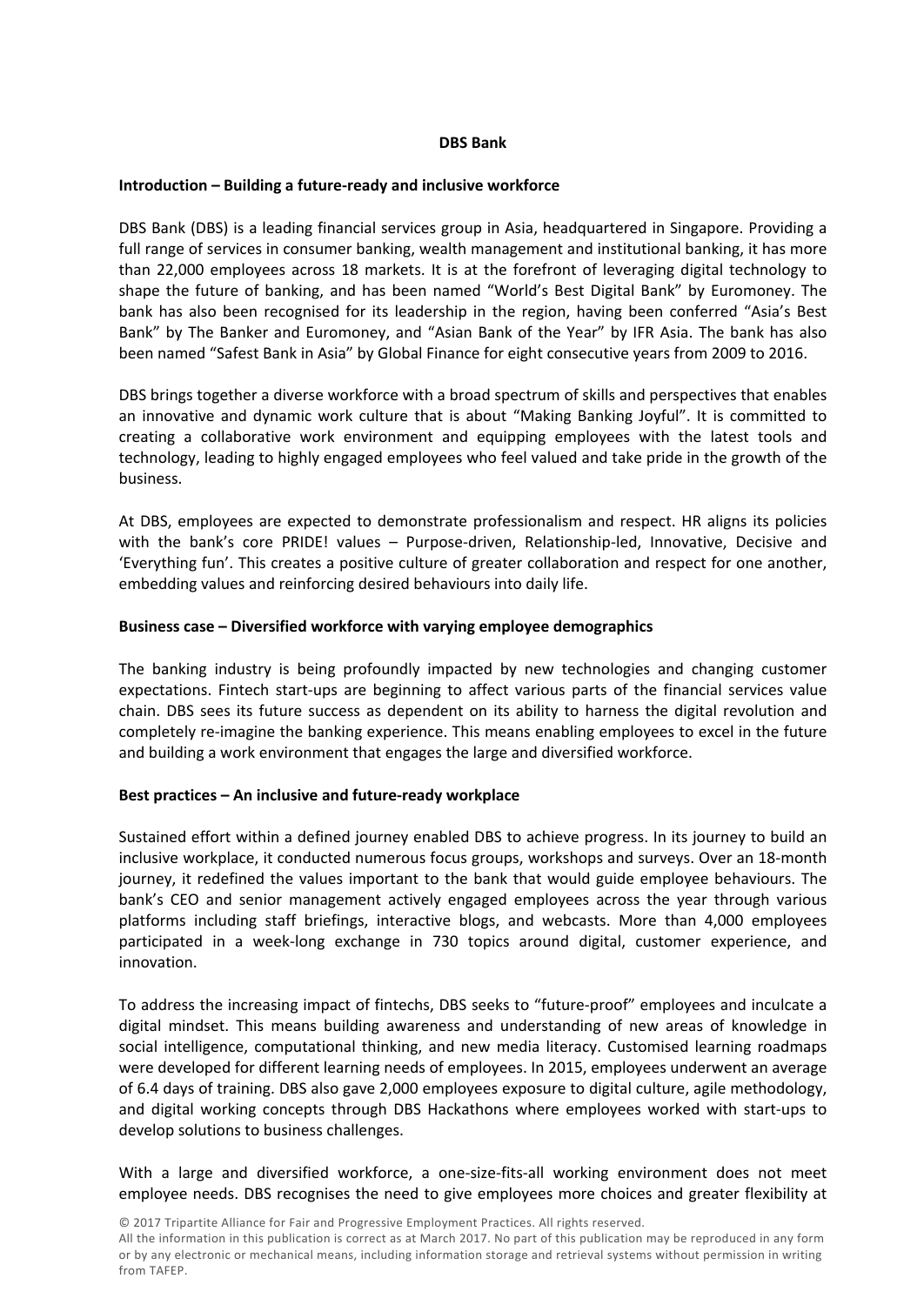work to help them grow professionally and personally. It designs initiatives to suit employees at different career and life stages.

For young professionals, growth and development are priorities, and DBS has put in its in-house learning centre, DBS Academy, a talent development programme for the full spectrum of employees from entry-level graduates to senior leaders. With its Internal Mobility Programme, employees can take on different roles across businesses and geographies.

DBS also has a Flexi-Work Arrangement programme which caters to parents with young children, or those who need to look after older family members.

To embed work-life practices in the bank, stakeholder engagement took place at multiple levels. Senior management endorsement provided staff with the confidence that the bank was supportive of flexible work arrangements. Training enabled line managers to facilitate conversations and employees also had access to information and toolkits on the company intranet. With the development of good practices and supportive supervisors, DBS has been able to encourage employees to utilise the various initiatives and enable greater inclusion of the diverse workforce.

DBS also offers mature workers (aged 62 years and above) re-employment terms that are better than tripartite guidelines and industry norms, and remuneration based on performance without any age bias.

## **Impact on business outcomes**

Over the past decade, DBS made progress in its employee engagement to world-class standards.

- Gallup awarded DBS the Great Workplace Award from 2013 to 2015
- In 2016, Aon Hewitt recognised DBS as the Regional Best Employer.

These engagement results are complemented with low attrition rates.

• In 2014, the bank's retention rates were better than the banking industry's attrition numbers

DBS has good workforce gender statistics.

 DBS's workforce consists of 57% women, with one-third of management positions held by women, ahead of peer commercial banks.

#### **The path to success**

One of DBS's goal is building an inclusive workplace. Senior leaders are responsive to 360-degree feedback and business heads actively address employee feedback, leveraging HR business partners to help them develop action plans to improve overall employee engagement. DBS' progress in gender diversity with women in leadership provides evidence that DBS has opportunities for all its employees.

© 2017 Tripartite Alliance for Fair and Progressive Employment Practices. All rights reserved.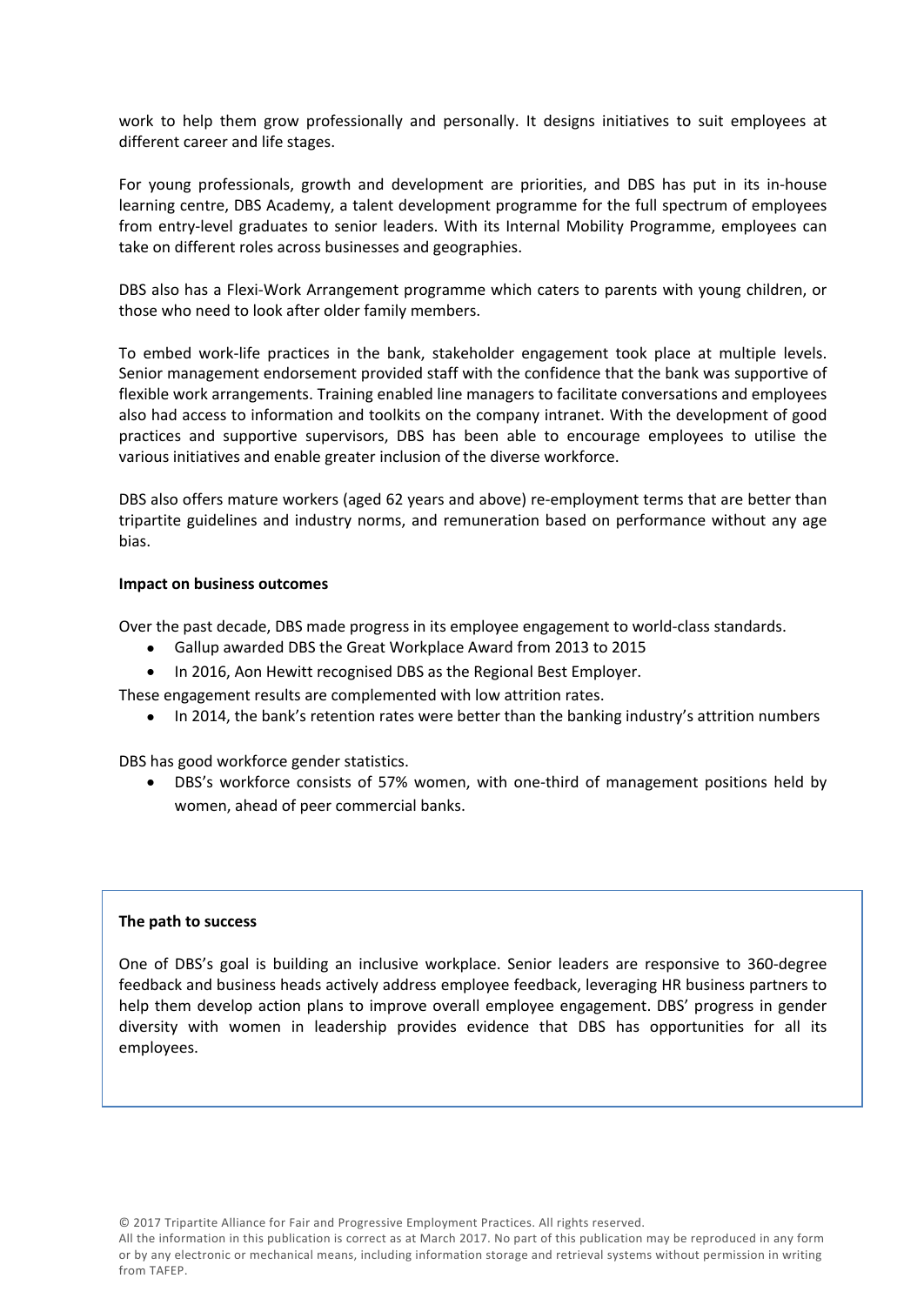# **Federal Express (Singapore) Pte Ltd**

# **Introduction – A global courier company**

Federal Express (Singapore) Pte Ltd (Federal Express) is an international shipping company providing express delivery and airfreight services. It has a reputation for service excellence, proven by its topping the 'Customer Satisfaction Index of Singapore for the Courier Service Sector' in 2014 and 2015.

 This global courier delivery service company believes that its employees are the foundation of its success, the key to its future, and must be valued. This belief is embedded in its 'People-Service-Profit' corporate philosophy, which states that employees are the organisation's first priority. When employees are well taken care of, they will be motivated to deliver impeccable service, which ultimately raises the profitability of the organisation. As such, all Federal Express policies synchronise with this philosophy, and all programmes and practices are built on this 'people first' foundation.

## **Business case – Retaining operational staff**

A few years back, it was not unusual for Federal Express to experience high turnover in the Operations department, which also saw high absenteeism from couriers and ground staff. Although this was in large part due to a growing economy and a tight labour market, it was nevertheless a perplexing issue as Federal Express had always provided well for its employees, and through employee schemes, recognised employees for their contributions. Its total rewards package was highly competitive, employees enjoyed excellent learning and development opportunities, and there were several avenues for management-employee communication and structured processes to systematically gather feedback.

# **Best practices – Getting employees to co-create solutions**

Whilst reviewing its employment practices and exploring ways to improve its retention numbers, Federal Express discovered that despite its open-door policy and the availability of numerous twoway communication channels, there were employees who were not comfortable with speaking up and shied away from interactions with management.

An initiative to further reach out to employees was created. The idea was to connect employees more with the organisation – by being more transparent about the business, sharing business challenges to make them feel more involved in the running of the business and by allowing ground-up ideas to get noticed.

A Managing Director Advisory Board was formed, comprising a group of select frontline employees and management members. The Advisory Board served as a structural link between management and frontline employees. Employee Board members gathered feedback and reviewed suggestions from their peers on initiatives that might impact the organisation and the employees. These were subsequently escalated to the Managing Director for a collective and collaborative evaluation of the solutions and best implementation plan.

As a result of the work done by the Advisory Board, the current courier turnover rate is less than half of that of three years ago, while absenteeism has been reduced as peers better understand the impact and consequences of absenteeism on colleagues, customers and the organisation.

#### **Impact on business outcomes**

This channel of communication, collaboration, and co-creation of solutions generated by the Advisory Board helped address many issues impacting employees. Over the years, ideas, initiatives and solutions conceived from this Advisory Board have led to many win-win outcomes that make Federal Express a better workplace for all.

© 2017 Tripartite Alliance for Fair and Progressive Employment Practices. All rights reserved.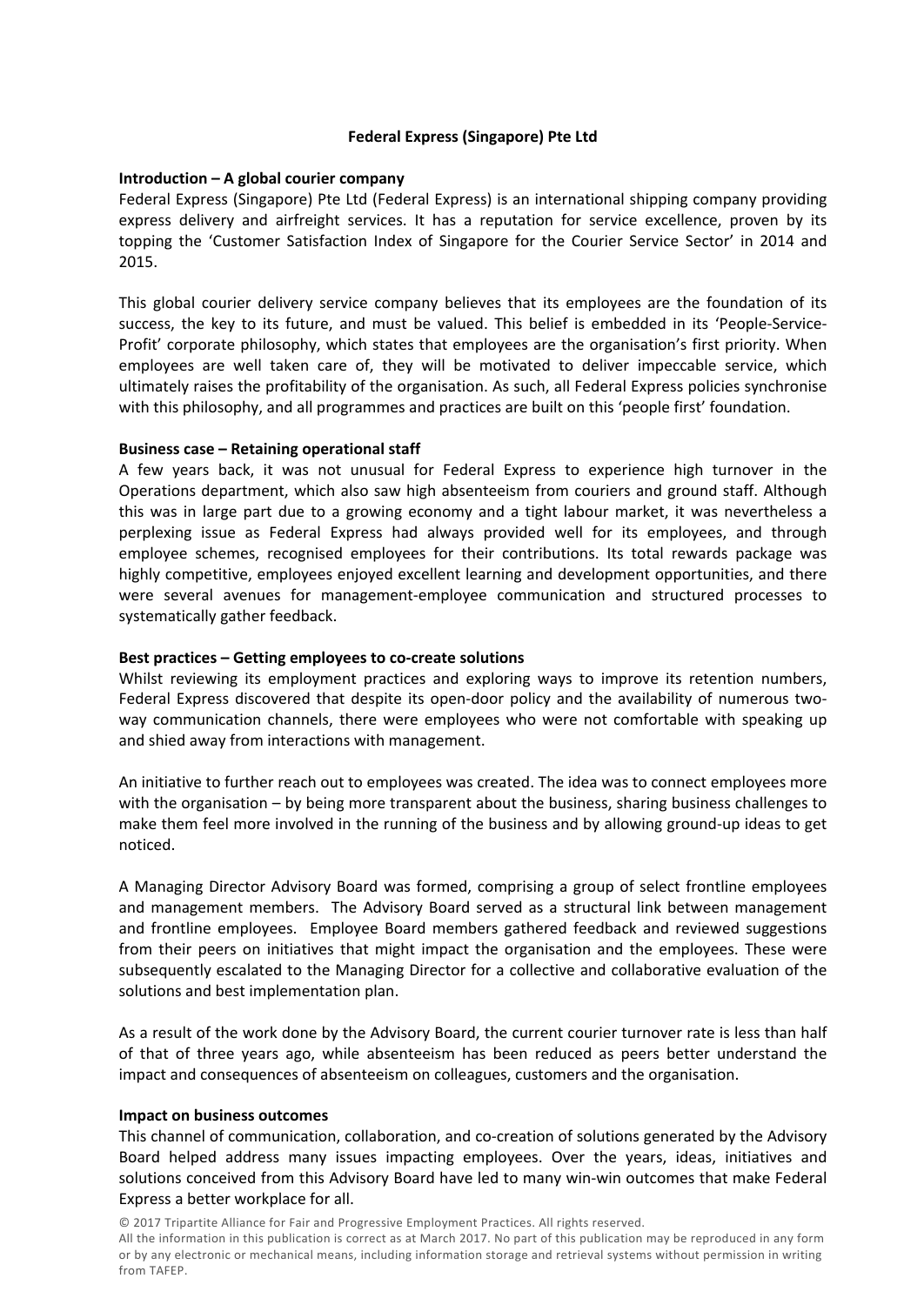These outcomes show that when employees are not only 'heard' but also given high-level participation in the creation of solutions, they produce in employees a strong sense of engagement and ownership of the issues and their solutions.

#### **The path to success**

Federal Express management kept an open mind and was willing to explore innovative practices to meet organisational goals. The Advisory Board was a success because it allows diversity of thought and perspectives, leading to innovation and sustainable solutions in many areas to benefit both the organisation and its employees.

© 2017 Tripartite Alliance for Fair and Progressive Employment Practices. All rights reserved.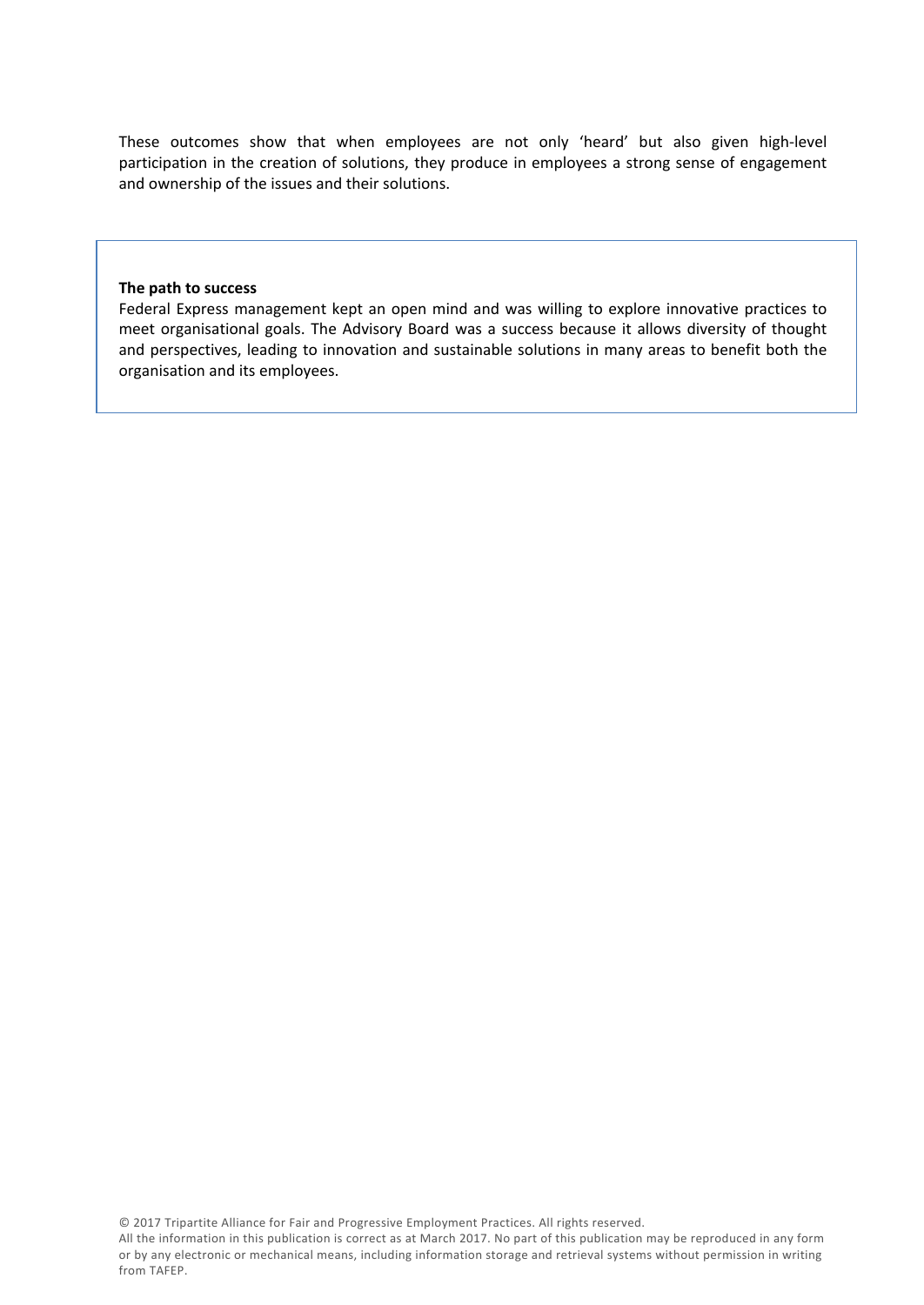# **Heraeus Asia Pacific Holdings Pte Ltd**

#### **Introduction – An innovative organisation**

Heraeus Asia Pacific Holdings Pte Ltd (Heraeus), established in 1985, is an international family-owned business founded in 1851 and headquartered in Germany. It is one of the leading companies worldwide for customer-specific development and manufacturer of sophisticated solutions for hightech products based on precious and platinum group metals and their alloys.

Its portfolio ranges from components to coordinated material systems that are used in a wide variety of industries, including the steel, electronics, chemical, automotive, health and telecommunications industries. Innovation has always been key to the organisation's success, and the Heraeus Group is not only respected and admired for its long-lasting success and fair business practices, but also for its unceasing efforts to contribute to building a sustainable and better world.

## **Business case – Unconnected systems and practices**

Over the past 7 - 8 years, Heraeus progressively acquired four businesses as part of its overall growth strategy. While consolidating the entities, the organisation faced some challenges typical of mergers and acquisitions, including the need to align workplace culture, integrate and align HR practices, and retain and attract the best talents.

## **Best practices – Structure, transparency and simplicity**

Heraeus is built on strong family-friendly values, and maintaining a diverse workforce and respectful workplace has always been a priority for the organisation, as articulated in its corporate guiding principles. But as it grew in employment size and number of locations after acquiring four businesses, it became pertinent for the organisation to formally structure its various principles, guidelines and values into a simple framework.

An inclusive workplace culture allowed Heraeus to set the stage for consistency in its people approach, and provide the framework to establish policies and practices that encapsulate the values the organisation believes in: collaboration, mutual respect, diversity of thought and perspectives, innovation, and service excellence.

Heraeus set about entrenching an inclusive culture through its employee development programmes. This included coaching employees to appreciate the value of diversity and motivating them to play their part in creating an inclusive work culture; at the same time, management and leaders were tasked to be role models, and to collaborate across teams, boundaries, locations and business units.

Believing strongly that being transparent is a powerful way to build trust with employees, Heraeus utilised a 360-degree communication model to connect and reach out to employees of all generations, professions and locations. An innovative tool that was introduced was the visual-based management system, where information and knowledge are distilled into simple one-page charts/summaries/graphics to help employees of all levels understand and use information effectively. This was, in Heraeus' words, making 'common sense common knowledge'.

The post-acquisition period of aligning HR practices also gave Heraeus the push to review and formally structure its various HR functions holistically. When aligning HR practices, it ensured that all pertinent practices were in compliance with employment regulations and adhered to the Tripartite Guidelines on Fair Employment Practices as well as the Fair Consideration Framework. It also undertook an employee survey to identify areas for improvements and potential for enhancement of its policies and programmes.

Post-acquisition, there was a certain amount of anxiety amongst employees, and retaining talent and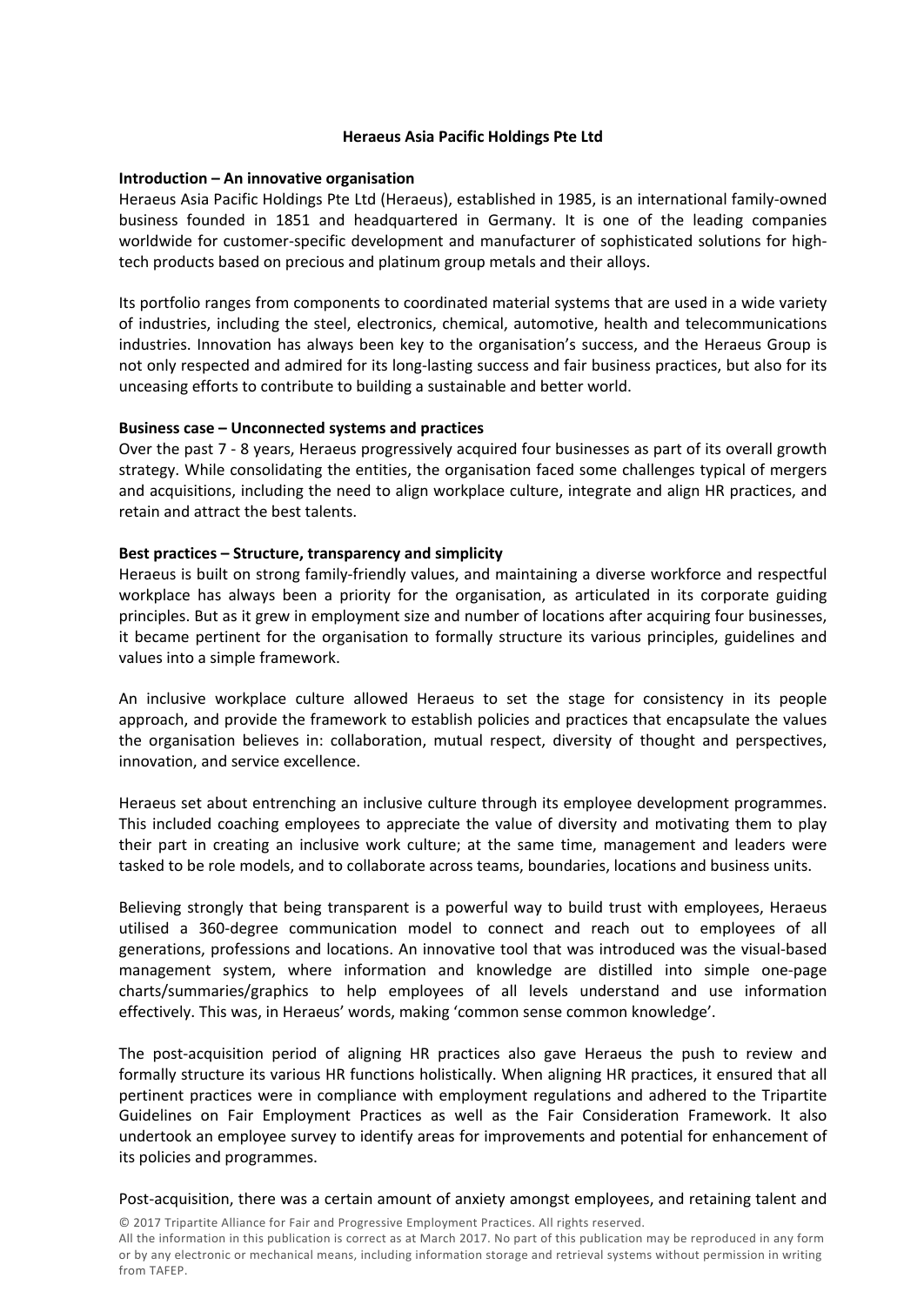attracting highly qualified employees was a concern for Heraeus. The organisation worked to strengthen and reinforce its employer brand of an inclusive workplace that values diversity, and created a leadership brand through its well-received Leadership Model programme to retain and grow existing talents, and to attract the best candidates.

#### **Impact on business outcomes**

A structured and standard approach underpinned by an inclusive workplace culture helped to create an identity for all five of Heraeus' factories. It proffered economies of scale, simplicity of operations, and facilitated job mobility between factories, providing a framework for shared success.

It contributes to Heraeus attaining its goal to attract highly qualified and ambitious employees who are committed to high standards of behaviour. Between 2013 and 2014, Heraeus' highly successful employee referral programme facilitated a recruitment cost reduction of more than US\$300,000 because employees were willing to recommend their friends to an organisation that practices fair and inclusive employment.

#### **The path to success**

Under management's people-centric leadership, Heraeus enhanced its communication processes to promote transparency. Management believes that this is a core tenet to building trust and inclusiveness. It also believes that the value of 'transparency' is reduced if employees do not understand the messages. Thus, it was imperative for Heraeus to have not only an overarching principle as a guide while it systematically structured and improved on policies and processes, but also to make it simple so that all employees could understand.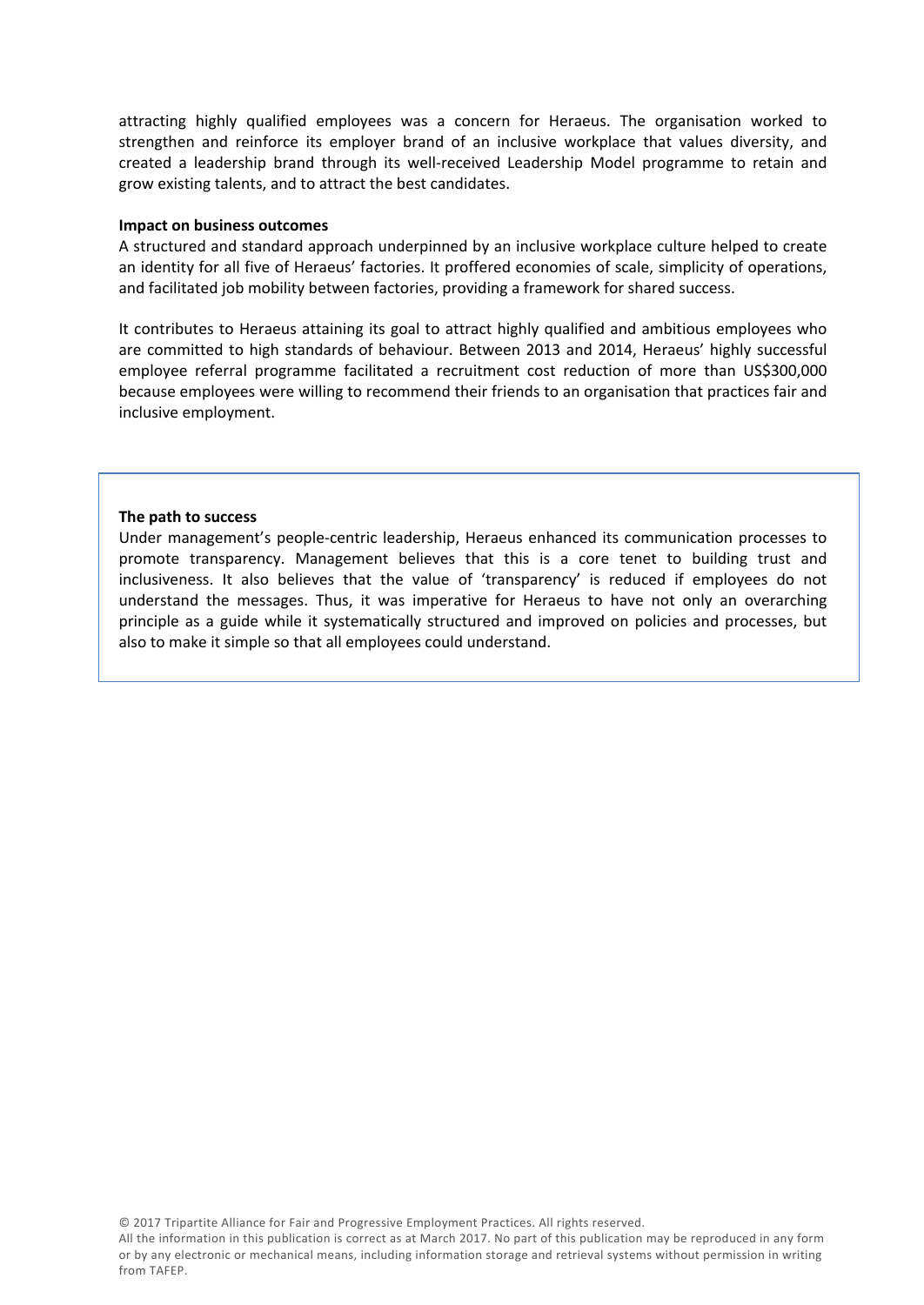# **Mandarin Oriental, Singapore**

#### **Introduction – A five-star luxury hotel in Singapore**

Mandarin Oriental, Singapore (Mandarin Oriental) is a five-star luxury hotel in Singapore. Located in the heart of Marina Bay, Singapore's dining and entertainment district, and near Singapore's central business district, Mandarin Oriental is situated for business and leisure. The hotel offers accommodation that combines subtle Oriental touches with luxurious contemporary comforts to exude a sense of understated style.

Mandarin Oriental aims to provide a motivating and rewarding workplace that enables its nearly 500 strong workforce to thrive. Its commitment to providing outstanding personalised service has earned it industry awards for exceptional quality.

## **Business case – Tight labour conditions in the luxury hotel market**

Facing direct competition from the nearby integrated resorts, Mandarin Oriental has the challenge of operating within a tight labour market in Singapore. As the hospitality industry is manpowerintensive, it has to ensure that its workplace is attractive to employees and conducive for them to contribute and grow.

## **Best practices – An operationally-ready diverse and quality workforce**

To operate at the highest possible standards, Mandarin Oriental has seven guiding principles that underpin its daily operations. These principles include 'Delighting our guests', 'Working together as colleagues', and 'Promoting a climate of enthusiasm'. These guide employee behaviour, such as the ability to anticipate and fulfil the wishes of hotel guests, and contribute to overall success as teamwork brings about higher productivity. Mandarin Oriental also aims to bring out the best in employees through effective training and meaningful career and personal development, and by encouraging individuality and initiative.

Mandarin Oriental starts with behavioural-based interviewing techniques to handpick candidates with the right competencies, attitudes and core values. It then guides employees through a 90-day Orientation on the company's culture and philosophy, and sets workplace standards of conduct to foster mutual respect, and one that is free from discrimination or harassment. These enable new colleagues to grow and mature in a safe workplace.

Mandarin Oriental listens to employees through an annual confidential employee engagement survey. The survey covers a wide range of topics to benchmark itself with other hotels in the group, and with best companies in Singapore and Asia. Action plans are formulated with the involvement of employees to improve, meet and exceed employee expectations. One initiative demonstrating management's commitment to an inclusive work environment was to convert the Colleagues' Dining Restaurant to a fully Halal certified outlet.

Working together as colleagues is very important to Mandarin Oriental. It navigates the hospitality business' seasonal peaks and troughs with a lean workforce that works closely together. One aspect of teamwork is the sharing of responsibility and accountability, and Mandarin Oriental cross-trains its employees to fill multiple roles. During peak periods, Mandarin Oriental utilises its 'Fire Brigade' – a lateral service programme in which administrative colleagues assist operational colleagues. Such programmes deepen trust across different employee groups resulting in a strong culture of service excellence within the workforce.

© 2017 Tripartite Alliance for Fair and Progressive Employment Practices. All rights reserved.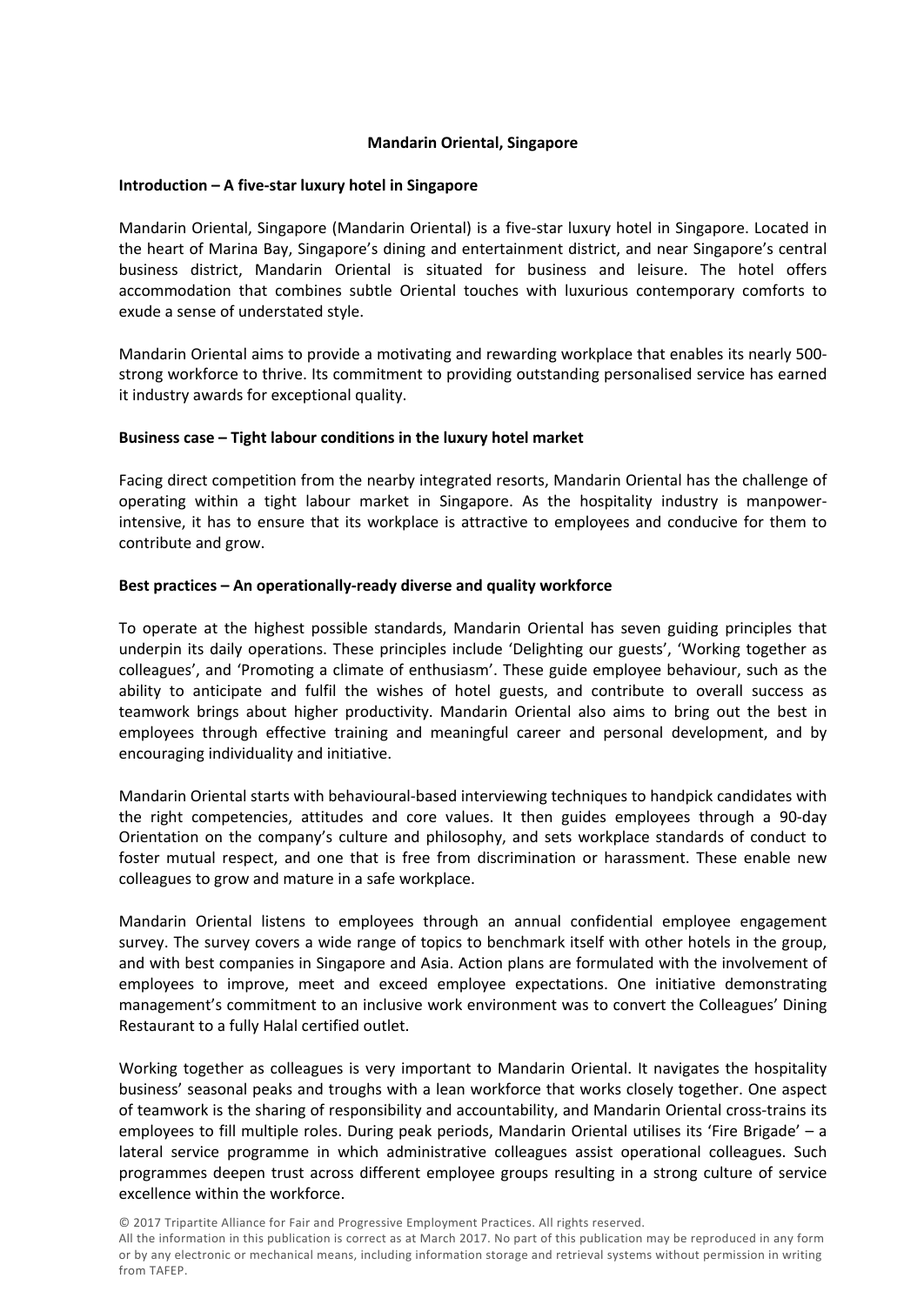Mandarin Oriental nurtures its employees to enhance workforce quality. With almost 70% of employees above 40 years old (close to 30 employees are aged 62 and above, with the oldest at 79+), Mandarin Oriental taps on the valuable experience and skills of mature workers.

The hotel also serves the community actively. MINDSET, a registered charity, has been established to make difference in the area of mental health. Led by the Jardine Ambassadors, the MINDSET programme aims to raise awareness and understanding of mental health issues and to change attitudes, while at the same time providing practical support and help for individuals, families and charitable initiatives in the mental health sector. Apart from being part of the MINDSET programme, Mandarin Oriental is also working with MINDS (Movement for the Intellectually Disabled of Singapore) and ASPN (Association for Persons with Special Needs) to provide training and placement for their clients.

# **Impact on business outcomes**

- Within its regional business group, Mandarin Oriental has maintained a high staffing efficiency with the lowest staff-to-room ratio, while maintaining a reputation for quality service.
- It attained an employee engagement score of 83% in 2015, exceeding its goal of 82%.
- Mandarin Oriental has been recognised by HR Asia as a 'Best Companies to Work for in Asia' in both 2014 and 2015, with a 93% positive response rate.
- Mandarin Oriental was given the Quality and Productivity Award by Spring Singapore in 2014.
- Mandarin Oriental was the only hotel in Singapore that achieved the Five Star distinction in both the hotel and spa categories in the Forbes Travel Guide Five & Four Star Awards since 2012.

# **The path to success**

Mandarin Oriental has the enviable challenge of maintaining its delivery of a Legendary Quality Experience. It has leveraged its leaders as role models, with a focus on attaining high engagement scores. The hotel engages employees in a wider range of activities – decision making, problem solving, sustainability efforts, productivity improvement projects, work-life harmony, innovation, new systems and technology, automation, RFID and processes – to good effect. The hotel moves forward with continuous improvements in areas such as housekeeping, room inventory management, and uniform and linen issue. Manpower-lean technologies such as mobile newspapers and facial recognition technologies are also being studied. With such plans and underlying practices, Mandarin Oriental confidently strides into the future as a leading hotel in its group and in Singapore

© 2017 Tripartite Alliance for Fair and Progressive Employment Practices. All rights reserved.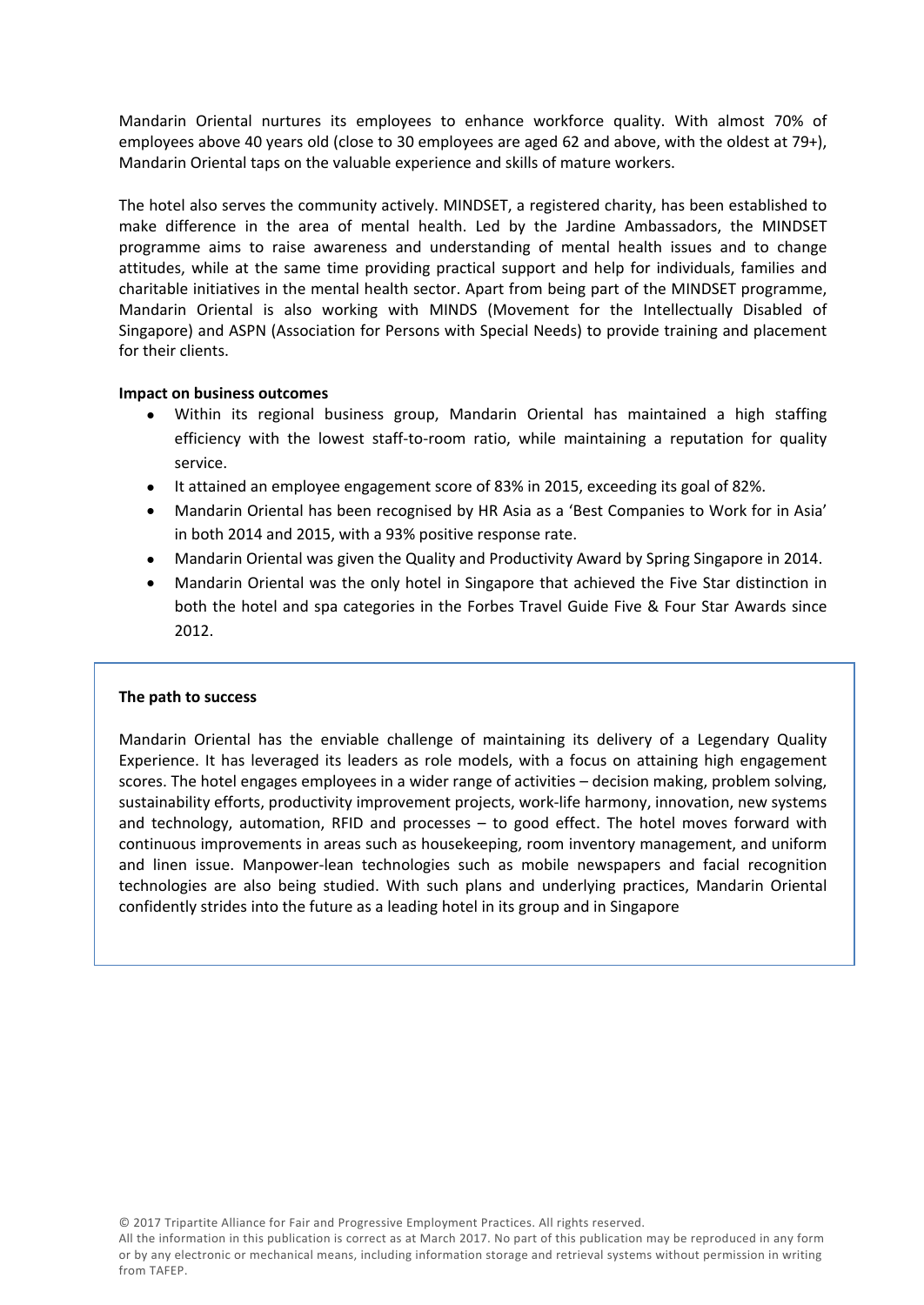# **MatchMove Pay Pte Ltd**

#### **Introduction – Financial technology services**

MatchMove Pay Pte Ltd (MatchMove) is a financial technology company that provides innovative, end-to-end enterprise payment solutions to help startups and large enterprises increase revenue and boost user engagement through its patented technologies. Its proprietary cloud-based MatchMove Wallet OS™ enables any company to easily offer their customers a fully branded, secure mobile wallet solution that includes P2P transfer, Remittance, Top Up channels, Virtual Payment Cards, Loyalty Points & Rewards, Promotions & Offers, amongst many other features.

MatchMove has consistently been recognised internationally for its outstanding innovation. In 2013, MatchMove was ranked as Singapore's fastest growing technology company in Southeast Asia in the Deloitte Technology Fast 500 Asia Pacific. In 2014, MatchMove emerged as the "Top Global Innovator" in the Global fintech competition, the SWIFT Innotribe Innovator Challenge in Boston. In 2016, MatchMove was recognised as Most Promising Solution Provider – Banking and Software by APAC CIO Outlook and Most Innovative Financial Technology Provider in Singapore by Global Business Awards.

MatchMove is headquartered in Singapore with offices in Vietnam, Indonesia, Thailand, India and the Philippines.

## **Business case – Diverse markets**

Operating in a highly competitive landscape, MatchMove helps its enterprise customers to increase their revenue, user engagement and loyalty through the deployment of its innovative and highly scalable Wallet OS that is compatible on any network or devices. It serves customers across diverse markets, hence, understanding customer requirements is critical in tailoring and deploying its technology effectively.

#### **Best practices – Diversity and a high performance culture**

As a small company, MatchMove competes with MNCs for candidates that are able to develop and deploy innovative technical solutions. It screens candidates for technical abilities and offers them a compensation plan with equity components, like Silicon Valley start-ups. Candidates also have the opportunity for professional recognition, as co-authors of patents that are written and produced. This facilitates the selection of energetic and ambitious contributors in a performance-oriented culture.

MatchMove operates on three core values – Collaboration, Innovation, and Dedication. Connecting its people is critical to MatchMove's goal of encouraging employees to innovate and contribute to the organisation. MatchMove adopts an open office concept to encourage optimal collaboration among its employees. Through a cross-department Buddy System, new hires gain insights to the work, company culture and the teams across the different markets. They also get to know each other through regular activities like breakfast sessions, lunches, and even beer sessions. At the start of each day, employees gather and share their daily goals. This reinforces the company's performance culture and drive collaboration among employees to help each other achieve their goals.

To ensure regular communication across different offices in the various countries, MatchMove uses a bi-monthly All-hands session to connect regional and local staff via a video conferencing tool and inculcate a sense of belonging. Presenters share work-related knowledge to improve employees' knowledge and keep abreast of the latest technology. The CEO gives out awards to recognise employees who have been nominated by their colleagues and who have contributed to innovation, collaboration and exhibited dedication in their work.

<sup>©</sup> 2017 Tripartite Alliance for Fair and Progressive Employment Practices. All rights reserved.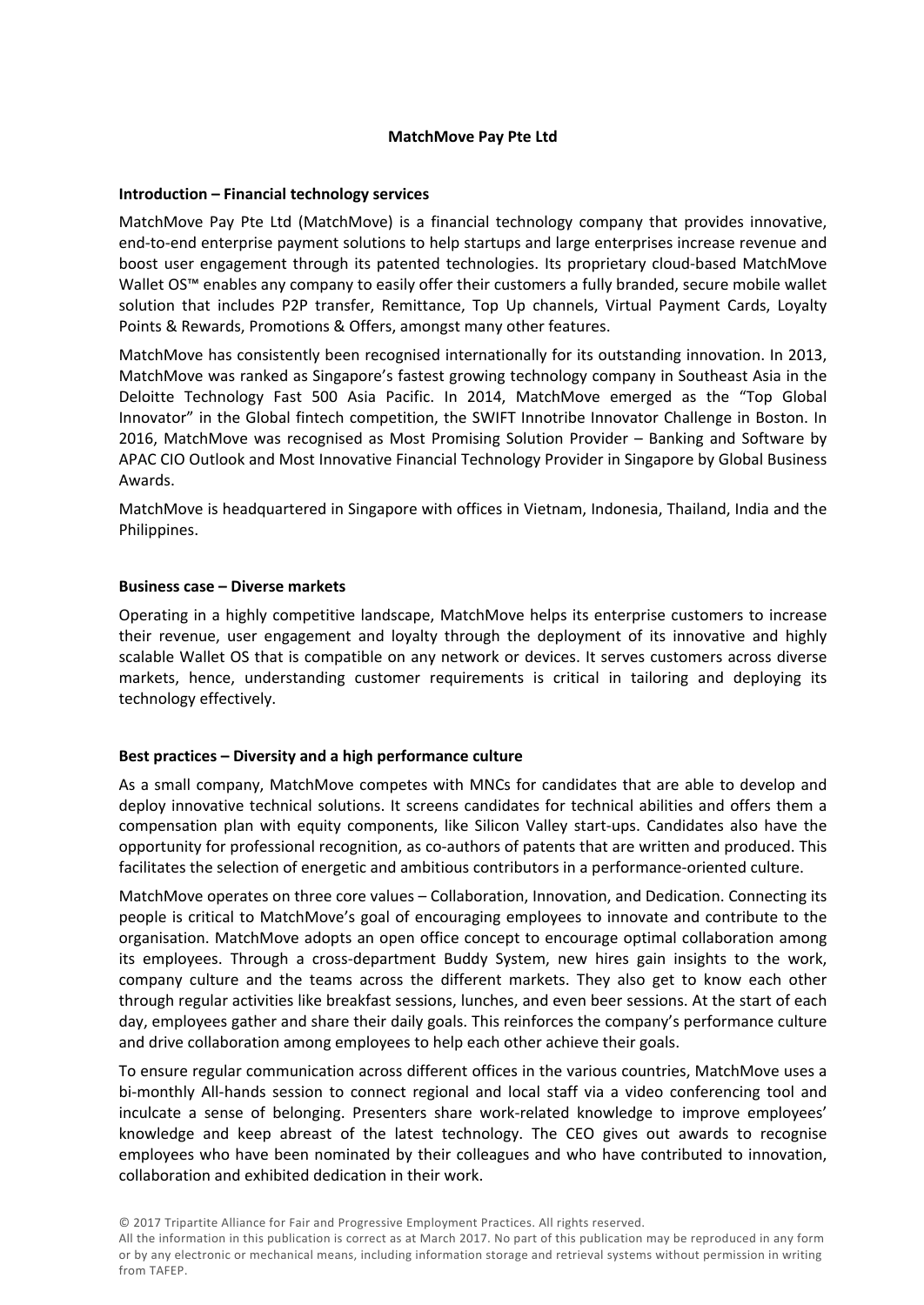As innovation is an integral part of MatchMove's business, employees are encouraged to try out new technologies and new ways of doing things. Having a test-and-learn culture is valuable for the company and the staff. This aspect of the corporate culture excites and encourages staff's creativity and performance, and contributes to staff retention.

#### **Impact on business outcome**

MatchMove has developed an open and strong collaborative workplace culture across its offices. Its diverse workforce brings valuable insights, with tremendous potential for deploying regional/global strategies rapidly and effectively. Sales teams are able to tap on to employees from the respective local markets to better understand cultural nuances and speed up the sales and deployment process. Native language speakers (e.g. Vietnamese) from a different function can step up to initiate communication and bypass challenges faced by another team.

#### **The path to success**

MatchMove believes in developing a culture based on common and mutual understanding among its employees regarding its business goals and emphasis on high performance, will help the company to stay on course and drive growth for all – employees' achievements and company's growth.

© 2017 Tripartite Alliance for Fair and Progressive Employment Practices. All rights reserved.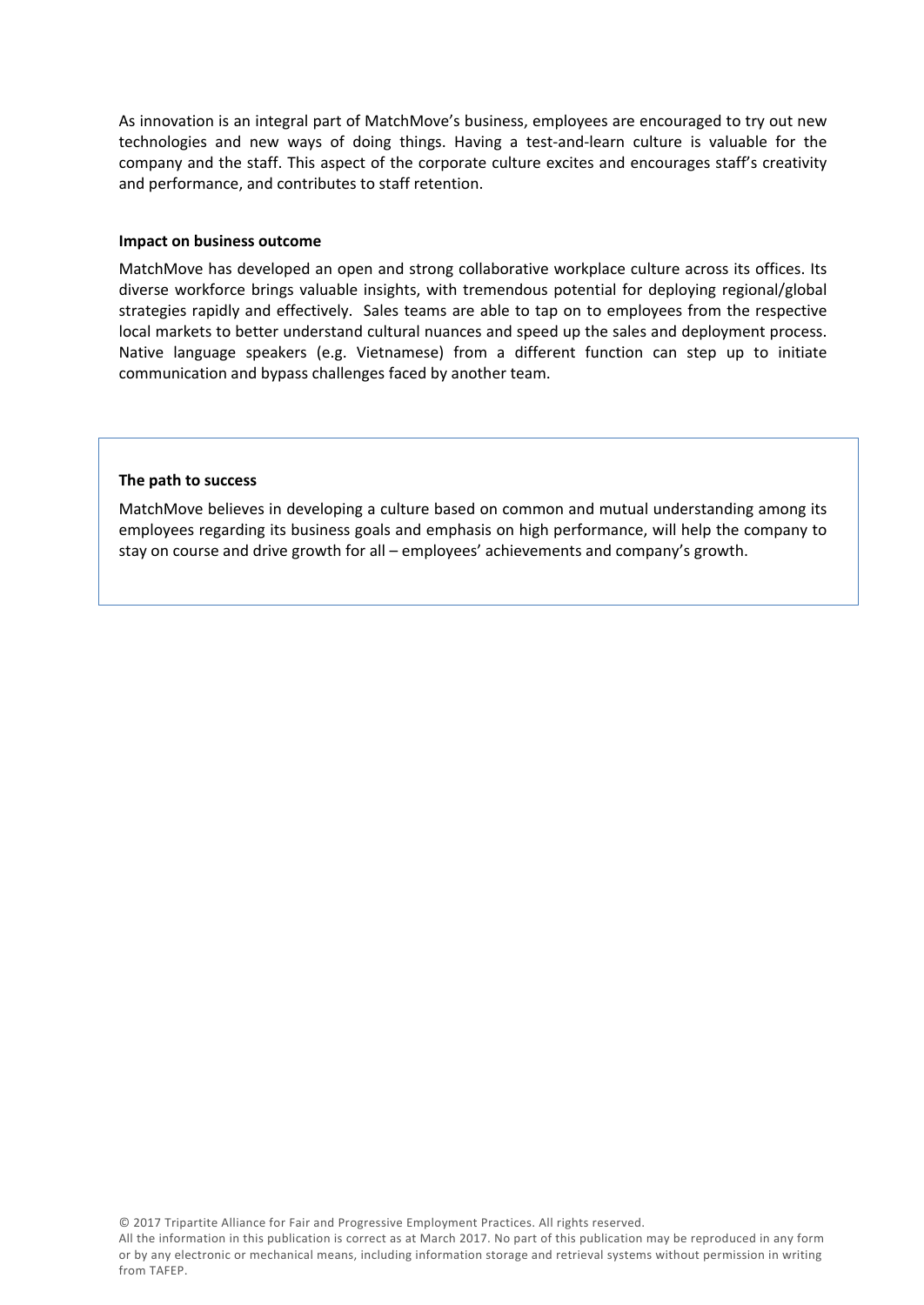# **Maybank Singapore**

## **Introduction – A family-oriented organisation**

Maybank Singapore (Maybank) started operations in Singapore in 1960. Today, it has 22 branches island-wide to meet the banking and financial needs of businesses and individuals. It is a qualifying full bank and one of Maybank Group's largest overseas operations.

Its pursuit of business excellence standards since 2009 has seen Maybank becoming the first bank in Singapore to achieve all four certifications by SPRING Singapore – the Singapore Quality Class Star, Singapore Service Class, People Developer, and Singapore Innovation Class at an enterprise level.

Maybank recognises that its employees are its best assets and strongly embraces a 'People First' philosophy, which means adopting a 'family-like' culture. This encapsulates the core of the bank's inclusive workplace culture and underpins all aspects of its HR policies, programmes and practices.

## **Business case – Meeting aspirations of employees**

Employees of Maybank seek opportunities to learn and grow, and to develop their careers. They look for jobs that are well-suited for their talents and interests, and they want great managers.

When organisations can provide such opportunities, there is a greater likelihood that employees choose to stay.

## **Best practices – Talent mobility**

Maybank believes in giving equal opportunities for employees to grow their career and gain new skills and knowledge. Employees are encouraged to use the organisation's Learning Roadmap's Career Navigator and Competency Framework to determine how they can develop and grow – laterally, vertically, linearly or in a lattice. With such an understanding, employees can hold meaningful conversations with their supervisors on their short to medium term career plans.

To ensure that employees have the opportunity to develop and advance within the organisation, the bank's Transfer and Mobility policy provides a framework for employees to take ownership of their career and development. Employees can pro-actively seek opportunities within the organisation to take on a new role, assignment or relocate to another location or country.

Employees are given first priority for any vacancy in the Maybank Group, and if found suitable, their current resident unit must release them within a 2-month time frame. The structuring of a 'release' into the internal transfer procedure ensures that supervisors who may not be willing to 'lose' a team member do not hold employees back. Management actively supports the movement of employees to other roles through public assurance, and by negotiation or facilitation to ensure a smooth transition.

Over and above providing employees with first priority for internal vacancies and preparing them for advancement with clear career roadmaps, Maybank also structured an avenue for employees to discuss their career aspirations with management.

Under the Senior Management mentorship programme, each Senior Management member is responsible for a cluster of bank branches or units, where he/she assumes the role of career mentor, organisation advisor, trusted friend and facilitator to the employees under his/her charge. In the career mentor role, the Senior Management member provides career advice and guidance, and helps employees with their personal career goal-setting.

© 2017 Tripartite Alliance for Fair and Progressive Employment Practices. All rights reserved.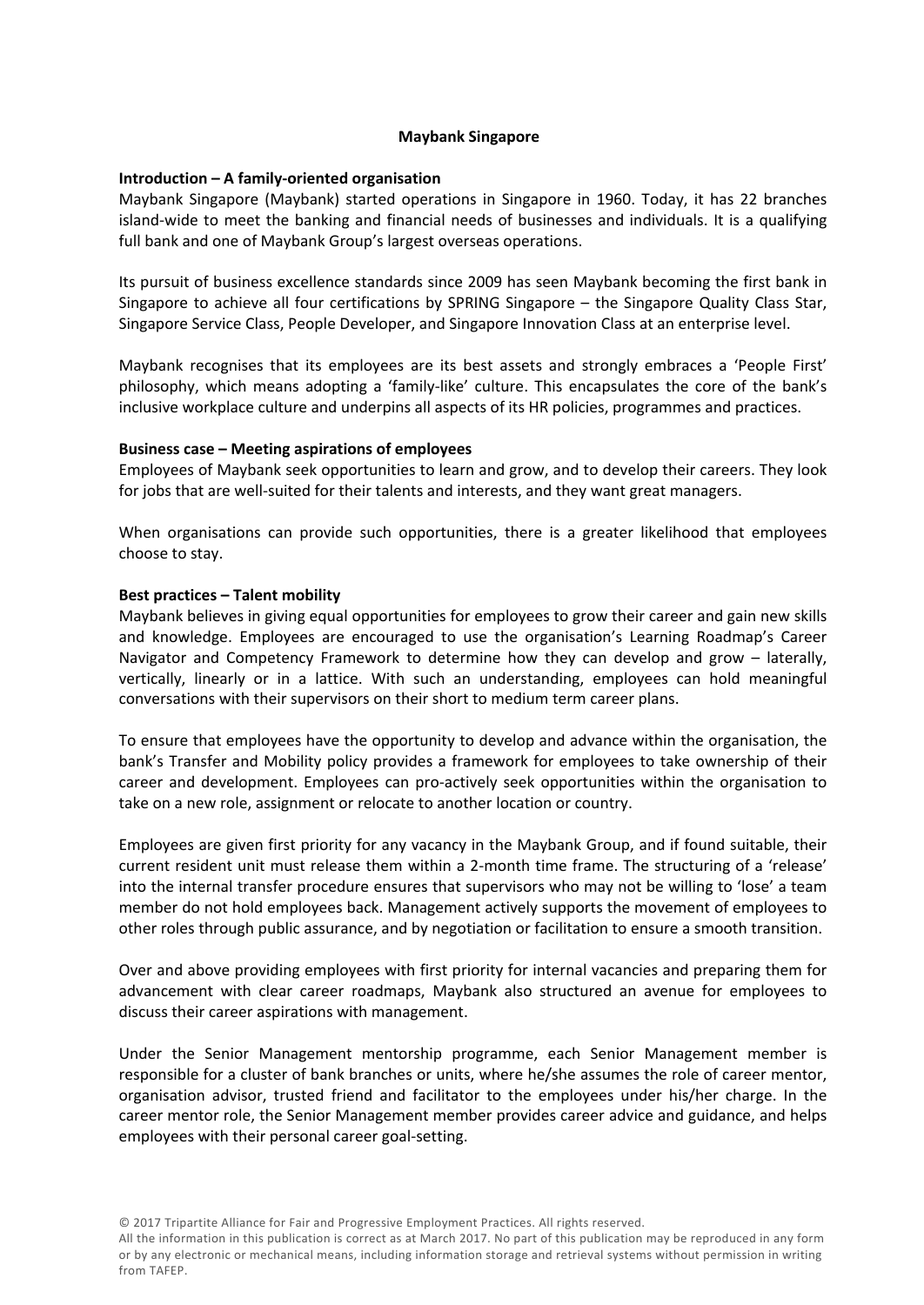#### **Impact on business outcomes**

This multi-pronged retention strategy gives Maybank a competitive edge as it helps the organisation retain talent within the Group, in another branch or country, instead of losing them to competitors.

The Bank's retention rate is consistently better than industry and national statistics. In FY14, its monthly attrition rate was 0.63%, against the financial service industry's rate of 1.6% and the national rate of 2.0%. This was an improvement over FY13's monthly turnover rate of 0.72%, against the industry's rate of 1.38% and the national rate of 2.14%.

Within the Group, there were a number of career transfers to new roles or locations. It also recently posted talents to Vietnam, Cambodia, Hong Kong and New York. This opportunity to apply to work in overseas branches is a boon for employees wanting to gain overseas exposure.

#### **The path to success**

A well-designed framework with well-defined programmes and processes help ensure that employees have the opportunity to develop and advance within the organisation. The bank adopts a holistic approach towards talent retention. It regularly communicates the different programmes to employees, demonstrates management commitment by having career mentors, and ensures accountability for talent retention by encapsulating it as a Key Performance Indicator in each senior leader's balanced scorecard.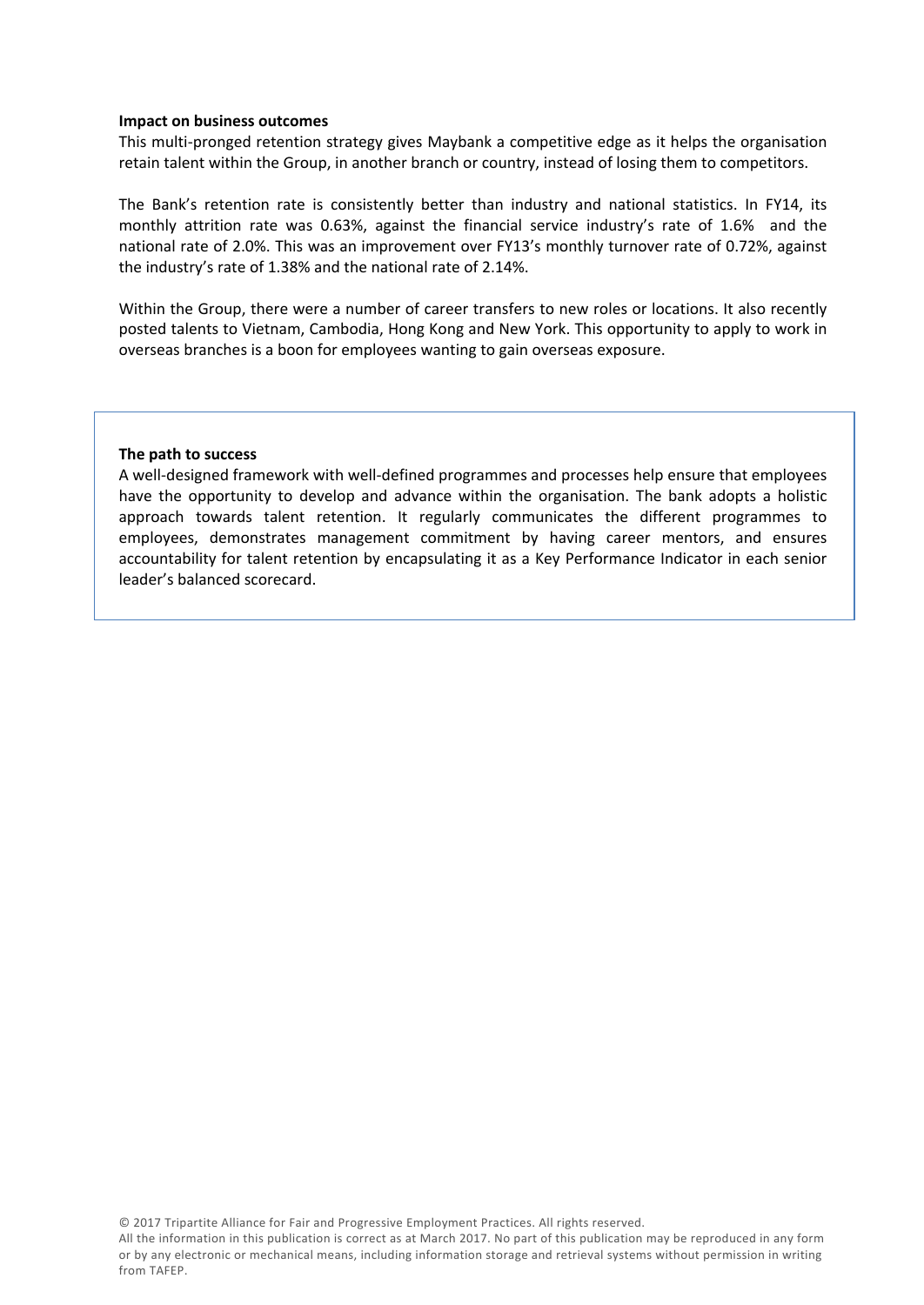# **McDonald's Restaurants Pte Ltd**

#### **Introduction – Fun and dynamic workplace**

McDonald's Restaurants Pte Ltd (McDonald's) has a network of more than 130 restaurants islandwide, 36 dessert kiosks, 51 McCafé outlets and in excess of 15 drive-through restaurants. It was the first in the industry to offer breakfast from 4 o'clock in the morning.

The organisation believes that the success of the restaurants and the company is achieved through the people it employs. The company aims to recruit the best people, and retain them by offering ongoing training relevant to their position and promoting them when they are ready.

With customers and employees from all ages, races and walks of life, McDonald's views a highly diverse workforce as a competitive advantage, and also as an opportunity to create a fun and dynamic workplace environment.

## **Business case – Attraction and retention of employees**

To serve its six million customers in Singapore each month, McDonald's has a workforce of over 9,000 employees. As with many organisations, attraction and retention of employees is a challenge for McDonald's. This became more acute in recent years when competition for labour in the Food & Beverage industry became more intense.

## **Best practices – Flexible work arrangements**

Faced with fierce competition in the labour market, McDonald's explored how it could continue to attract candidates from its traditional sources, and to determine what would interest candidates from other employee sources to work at McDonald's.

Two of McDonald's traditional manpower resources are mature workers and students. It is a pioneer in the hiring of mature workers in Singapore, and has been hiring part-time employees, particularly students, for many years. As many of McDonald's new hires come from employee referrals, the organisation also researched its employee sources to further understand what would attract potential candidates to McDonald's.

Understanding the needs of potential employees led the organisation to introduce even more 'flexibility' to its employment practices.

'Any time of the day' turned out to be a huge selling point in McDonald's recruitment drive. It recognises that every individual, be it a student, mature worker, or housewife, etc., has his/her own lifestyle, aspirations and commitments, hence McDonald's designed 'Flexi Hours', with flexible work schedules for employees to work during different times of the day.

'Flexi Location' allow employees to choose their workplace location whilst 'Flexi Pay' is an opportunity for employees to earn extra incentives when they work during peak periods, weekends and public holidays.

As part of its retention strategy, McDonald's starts early on during the interview and selection process in considering a candidate's potential to be developed into a future leader in the organisation. For all employees, it offers a suite of training and development programmes that include opportunities to pursue an education up to tertiary level, and opportunities to be seconded overseas for short periods.

#### **Impact on business outcomes**

© 2017 Tripartite Alliance for Fair and Progressive Employment Practices. All rights reserved.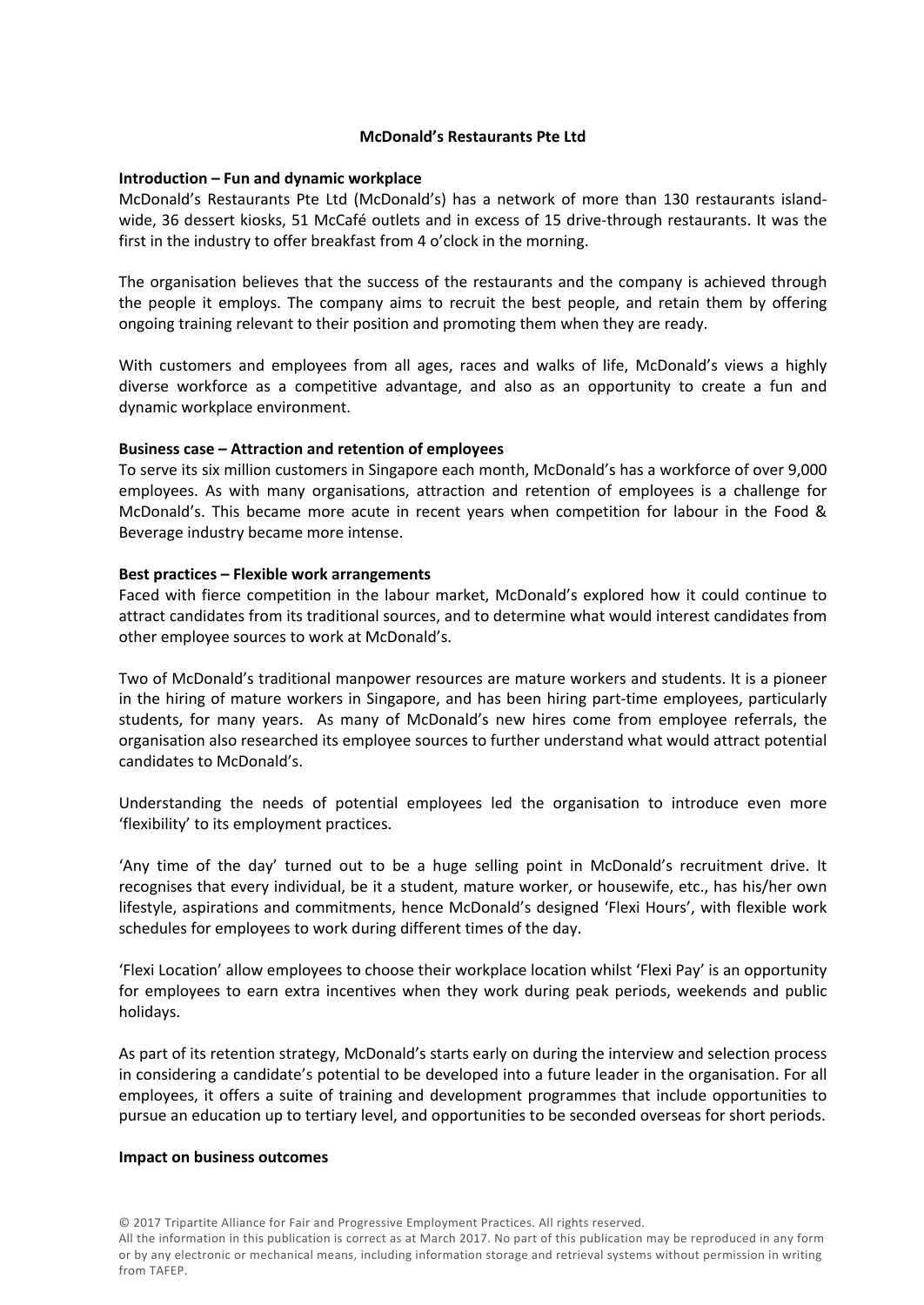Beyond diverse employment practices to attract and retain talent, McDonald's actively participates in benchmarking exercises to showcase its employee value propositions and utilise its employer brand to attract potential employees.

It has been the recipient of various awards over the years, highlighting the success of its attraction and retention practices.

- The organisation won the HR Asia Recruitment Best Employer Brand Development Silver Award and Human Resources Online Best Recruitment Advertising Strategy Gold Award in 2016.
- In 2015, it clinched the "Best of the Best" award in the Aon Hewitt Best Employers Singapore Awards, and was the recipient of the ST Jobs Award for Best Employer Branding at the HRM Awards.
- It also won the awards for Best Mature and Re-employment Practices and Best Recruitment Strategies at the HRM Awards in 2015 and 2014.

The organisation also scored significantly higher than the Singapore average across all four factors in the Aon Hewitt Best Employers Award 2014: Employee engagement 98% (Singapore average 60%), Employer brand 100% (68%), Leadership effectiveness 99% (64%) and, Performance and culture 99% (59%).

# **The path to success**

McDonald's has been able to meet its manpower goals and remain an attractive employer by anticipating changes, identifying and addressing potential business and employee needs, and being agile and willing to constantly evolve to ensure that its HR policies and practices stay relevant and effective.

© 2017 Tripartite Alliance for Fair and Progressive Employment Practices. All rights reserved.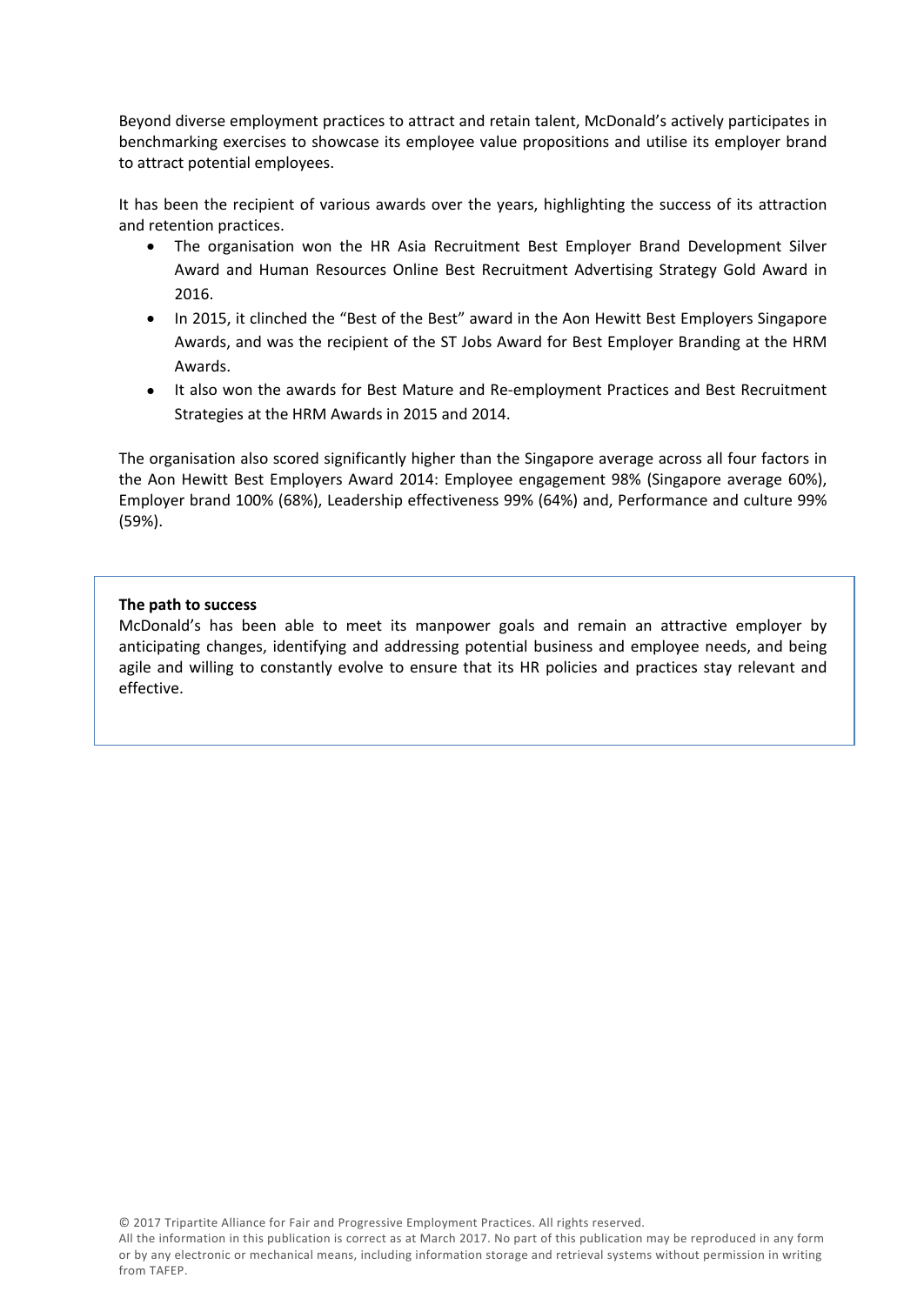# **National Environment Agency**

# **Introduction – Guardian of the environment**

As the leading public organisation responsible for improving and sustaining a clean and green environment in Singapore, the National Environment Agency's (NEA) portfolio is wide-ranging and its work touches the lives of every resident in Singapore. It develops and spearheads environmental initiatives and programmes through partnership with the People, Public and Private sectors.

NEA is committed to motivating every individual to take up environmental ownership and to care for the environment as a way of life. By protecting Singapore's resources from pollution, maintaining a high level of public health and providing timely meteorological information, it endeavours to ensure sustainable development and a quality living environment for present and future generations.

## **Business case – Significance of daily interaction**

To handle its wide spectrum of work, NEA employs a diverse workforce to engage and meet the needs of the public. However, with almost 4,000 employees working at more than 20 locations across the island, it can be a challenge to sustain confidence, trust and morale among employees and engage them so that they can meet business objectives.

To reach out to them, NEA utilises a myriad of communication channels, and partners with its two unions to jointly communicate initiatives to employees. Management frequently walks the ground to meet with groups of employees to explain the rationale for policies, discuss their concerns, and listen to their views and suggestions.

NEA recognises that it is the ongoing interaction, and regular direct contact with supervisors and managers that have a critical impact on an employee's engagement.

#### **Best practices – A platform for professional development**

In addition to supervisory, management and leadership skills training courses, NEA actively explores ways to strengthen the middle management's people-management skills so that they can manage and engage their teams more effectively.

In November 2011, NEA initiated the SuperMan Forum. The Forum was first mooted with the intent to mobilise Senior Management to build and strengthen the quality of the middle management to lead, guide and motivate their employees. The term *SuperMan* is an affectionate term NEA uses to address their *Super*visors and *Man*agers and to demonstrate the important role they play in NEA.

This quarterly forum is a half-day programme hosted by a Divisional Director or Director-General of NEA. Senior leaders of NEA, as well as invited speakers from public and private sectors, are invited to share their knowledge and experiences.

In 2013, NEA revamped its SuperMan Forum to align with the launch of its refreshed 'Leadership Roles and Competencies' programme. The theme of each forum became more targeted, focusing on the five key leadership roles that are essential to becoming an effective leader and manager in NEA – Dynamic Leader, Transformation Driver, Excellence Achiever, People Developer & Role Model. Since the revamp, 10 sessions have been organised and attended by 1,309 leaders.

The SuperMan Forum programme affords middle managers a wealth of support and information. It is an excellent platform for supervisors and managers to network and engage in ongoing professional conversations that help keep them engaged. They benefit from a diversity of thought and perspectives, increased peer interaction and collaborative teamwork.

© 2017 Tripartite Alliance for Fair and Progressive Employment Practices. All rights reserved.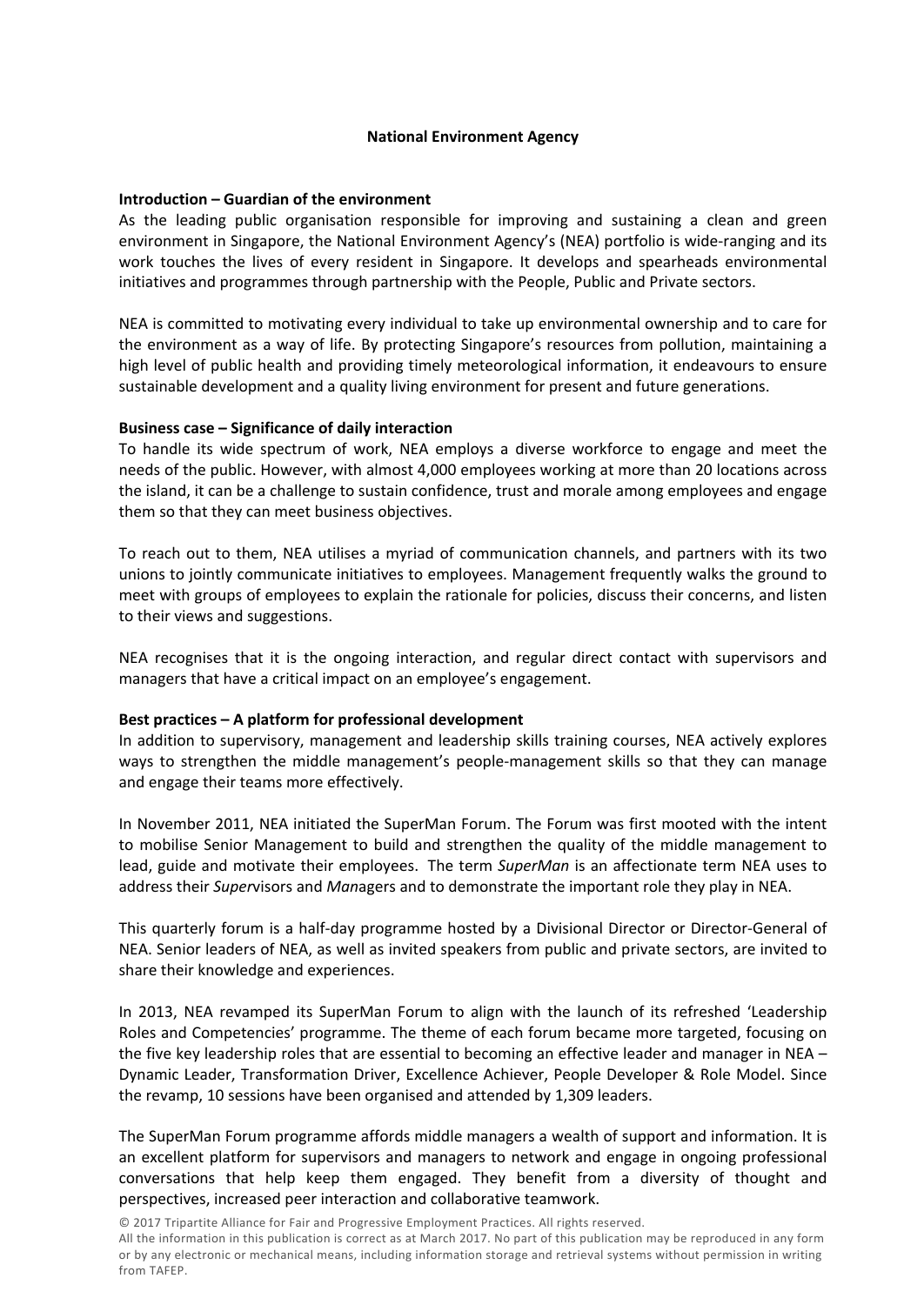#### **Impact on business outcomes**

NEA's Organisational Climate Survey in 2015 showed that employees were engaged and felt motivated at work.

- Employees articulated that they felt engaged and positive at work most of the time and that they were able to sustain the level of energy to perform their jobs effectively.
- 90% of its 3,828 employees took part in this survey, which showed improvements in almost all 17 categories of measurement, with significant improvements in areas pertaining to sustainable engagement, performance management, organisation change, workload and NEA core values.

The organisation was also able to retain good employees, with the attrition rate dropping to 4.9% in 2014, compared with 5.5% in 2013.

NEA has maintained a reputation as one of the most popular graduate recruiters in Singapore, and has been featured in the "Singapore's 100 Leading Graduate Employers" survey rankings for five consecutive years from 2011 to 2015.

# **The path to success**

The NEA management is actively involved in HR matters. It sets the vision and directions, and participates in policy formulation and implementation. All key HR polices are deliberated in-depth by the HR Executive Committee chaired by the CEO with Divisional Directors as members. The strong support and personal engagement from senior management members in programmes like the Change Management Workshops and the SuperMan Forum demonstrate management's commitment to the organisation's HR directions.

All the information in this publication is correct as atMarch 2017. No part of this publication may be reproduced in any form or by any electronic or mechanical means, including information storage and retrieval systems without permission in writing from TAFEP.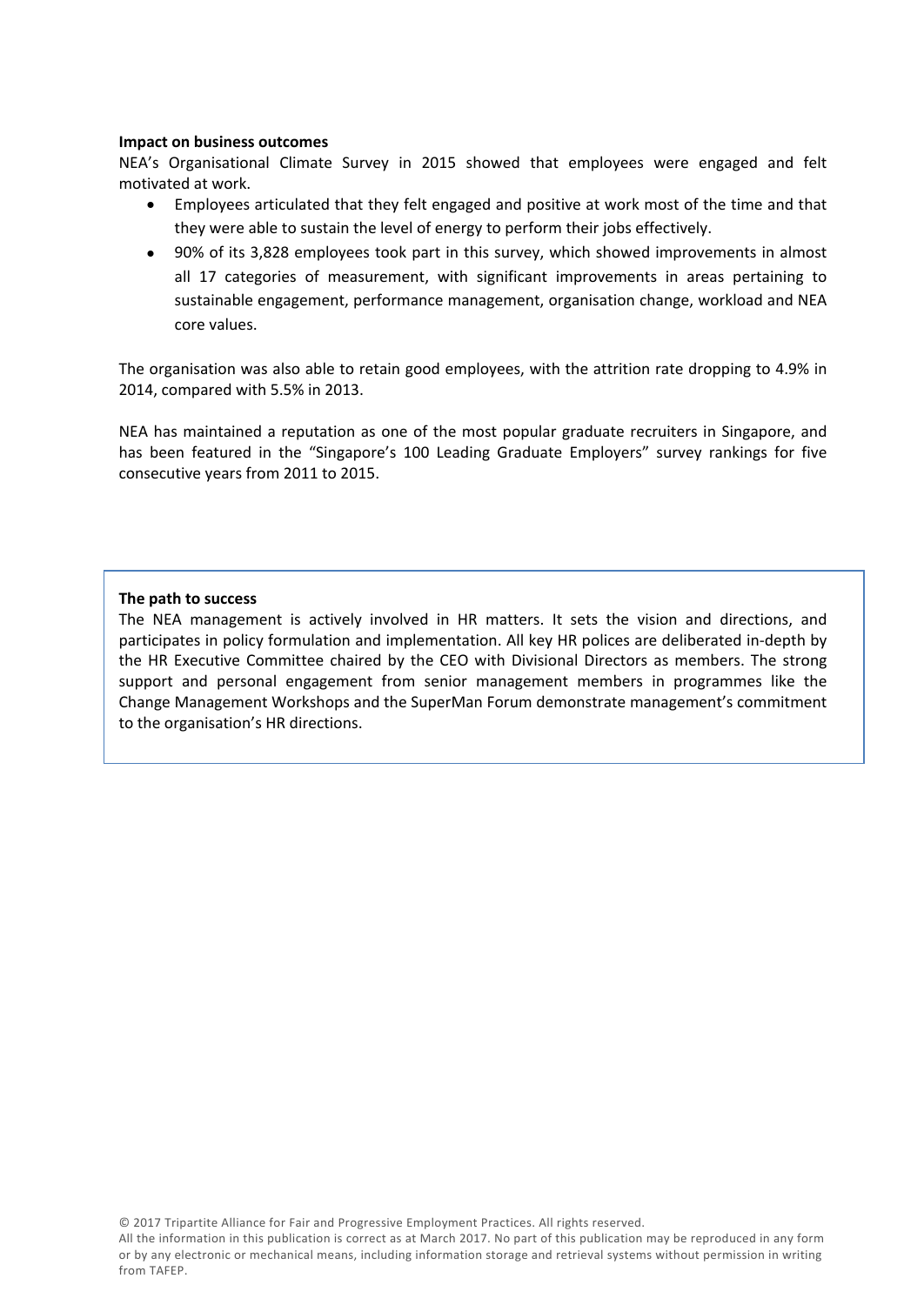# **Network Courier**

#### **Introduction – Established Singapore-based courier company**

Network Courier is a Singapore-based courier services provider. It provides domestic and international courier services for businesses and individual customers. From its beginnings in 1990, it has grown to a workforce of nearly 200 Networkers. Network Courier views people as the core of its business, and aspires to bring together passionate and dedicated talents who bond together to achieve common goals. With its ideology of "Fostering Meaningful Relationships", Network Courier aims to connect through each delivery, to build a long-term and trusted relationship with every stakeholder.

Network Courier operates on three core values – Passion, Perseverance, and Professionalism. This means always being ready to go beyond routine tasks to surpass customer expectations, overcoming all challenges to accomplish tasks, being the best in the business and excelling above the competition.

## **Business case – Managing a labour-intensive business in a competitive market**

In an industry that is seen to be labour-intensive, not particularly glamorous and saturated with many local and foreign competitors, building a sustainable business is a challenge that Network Courier has navigated successfully. It adopts technology to enhance its operations, and made changes to its business model to tap on mature workers and non-traditional courier channels. This ultimately led to giving its workforce, its "Networkers", an opportunity to develop a career in the courier services sector.

# **Best practices – Building a Networker family**

What are the secrets to Network Courier's progress? In more than 25 years of operations, Network Courier has built a reservoir of experience through retaining and nurturing its loyal employees. Only 20% of Networkers have been with company for less than 3 years, while 35% have been with the organisation for more than 10 years. The loyalty of its workforce enables deeper relationships to be fostered with stakeholders and repeated opportunities to demonstrate its service promise to its customers.

Network Courier actively provides for its diverse workforce. All Networkers, van drivers, motorcyclists, cyclists and train riders, enjoy daily meals provided by the company. They celebrate their various cultural festivals regardless of the ethnicity, life events such as weddings and births, and come together to acknowledge the demise of family members. After the untimely demise of a Networker from a heart attack while he was at work due to pre-existing health conditions, the company installed an automated external defibrillator (AED) on its premises to ensure that help is at hand, if needed.

Network Courier starts engaging its employees from their first day at work. All new employees are inducted into the company by Human Resources, through a comprehensive 1-hour briefing on the company's objectives and targets and how they are part of these long-term plans. They are informed of who their supervisors and human resource department personnel are so that they know who to reach out to in times of need. The constant human touch maintained throughout their employment helps ensure all employees have that sense of belonging from the instance they join the 'family'.

The company organises regular Networker's Networking nights with buffet dinners. After dinner, all employees and the Managing Director share their views and feedback on a variety of different issues

© 2017 Tripartite Alliance for Fair and Progressive Employment Practices. All rights reserved.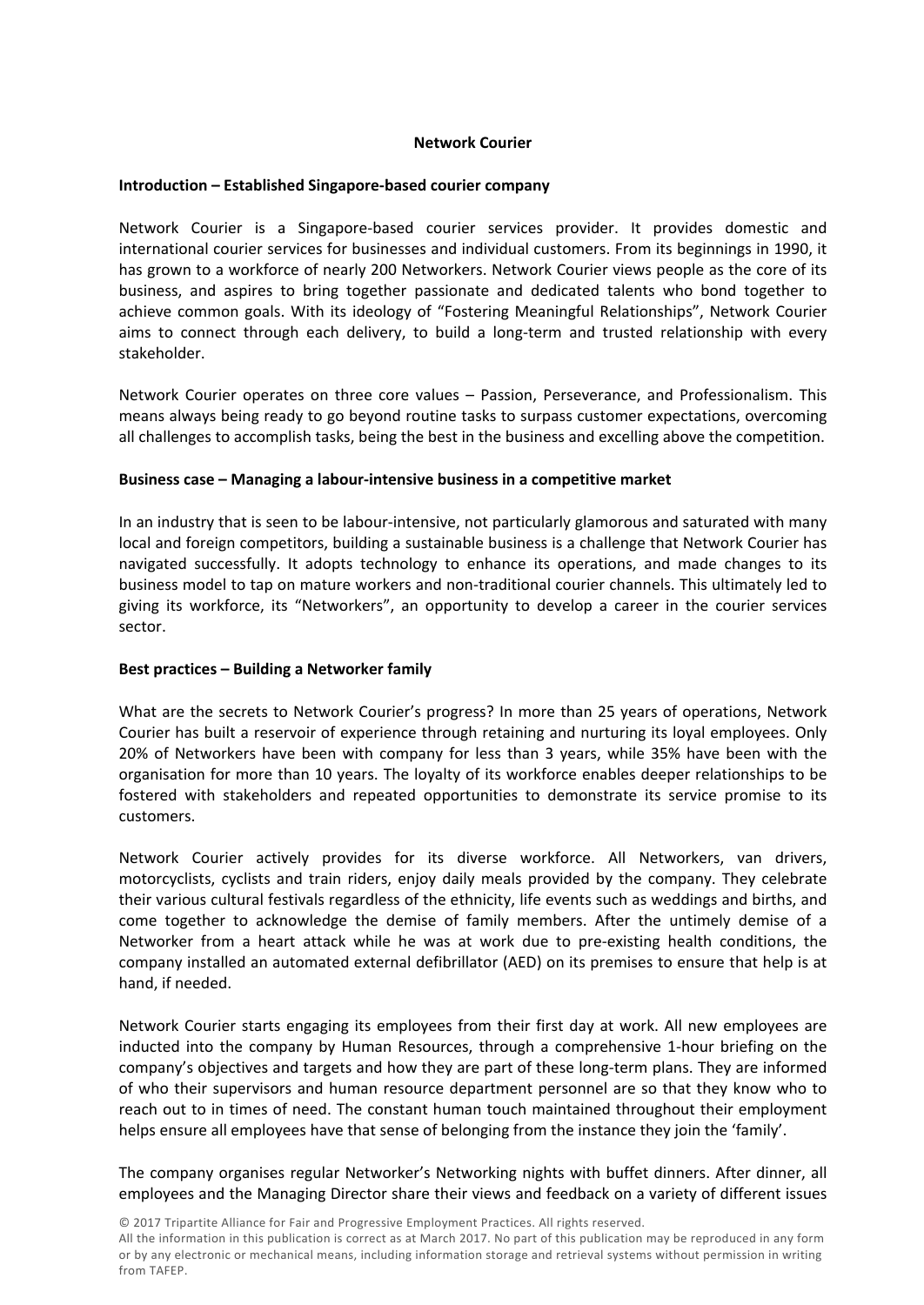in a town hall meeting format. Management demonstrates its commitment to the Networkers by recording their views and following up on all feedback received, implementing feasible recommendations and ensuring that the rationale for non-implemented feedback or suggestions are explained to employees.

Network Courier has always retained its mature workers, some of whom have served for more than 20 years. It has also reached out to more mature workers, developing a timely employment scheme to reach the aging population in Singapore. With its Train Rider scheme, mature workers who might not have the physical ability to handle a motorcycle became part of the delivery team in Singapore by using the MRT network.

Productivity initiatives have also resulted in high efficiency which provides a sense of job satisfaction to employees as they have some degree of ownership over their assignments. Network Courier uses an in-house ERP (Electronic Resource Planning) system that provides real-time information on load distribution for the delivery fleet. When a new assignment arrives, operational decision-making is delegated to the courier nearest to the delivery vicinity who can respond in real-time to accept the assignment or to pass it on to a colleague.

## **Impact on business outcomes**

Through technology and its manpower practices, Network Courier has increased its capacity, productivity and responsiveness to customers in a tight labour market. Through its engaged and loyal employees (of whom two-thirds have been with the company for more than five years), customers have the confidence that Network Courier is well established with a conducive working environment for its employees.

The impact of Networkers is felt by their customers. There have been numerous instances where staff from a customer's company move to a new company, and recommend Network Courier's services due to the supportive service architecture and cordial relationship with the despatch team. The senior despatch team (mature workers) also have very positive relationships with customers, many being referred to as "Uncle", with deference given to such employees, demonstrating the positive benefits from engaging this pool of employees.

#### **The path to success**

Network Courier has leveraged the long experience of its leaders in the industry to empathise with its workforce and serve their needs. Its ongoing approach in listening to its customers and employees, and investing in tools and practices has built a strong foundation to support its business. It is able to increase the productivity of its despatch teams through technology, experience and performance incentives.

© 2017 Tripartite Alliance for Fair and Progressive Employment Practices. All rights reserved.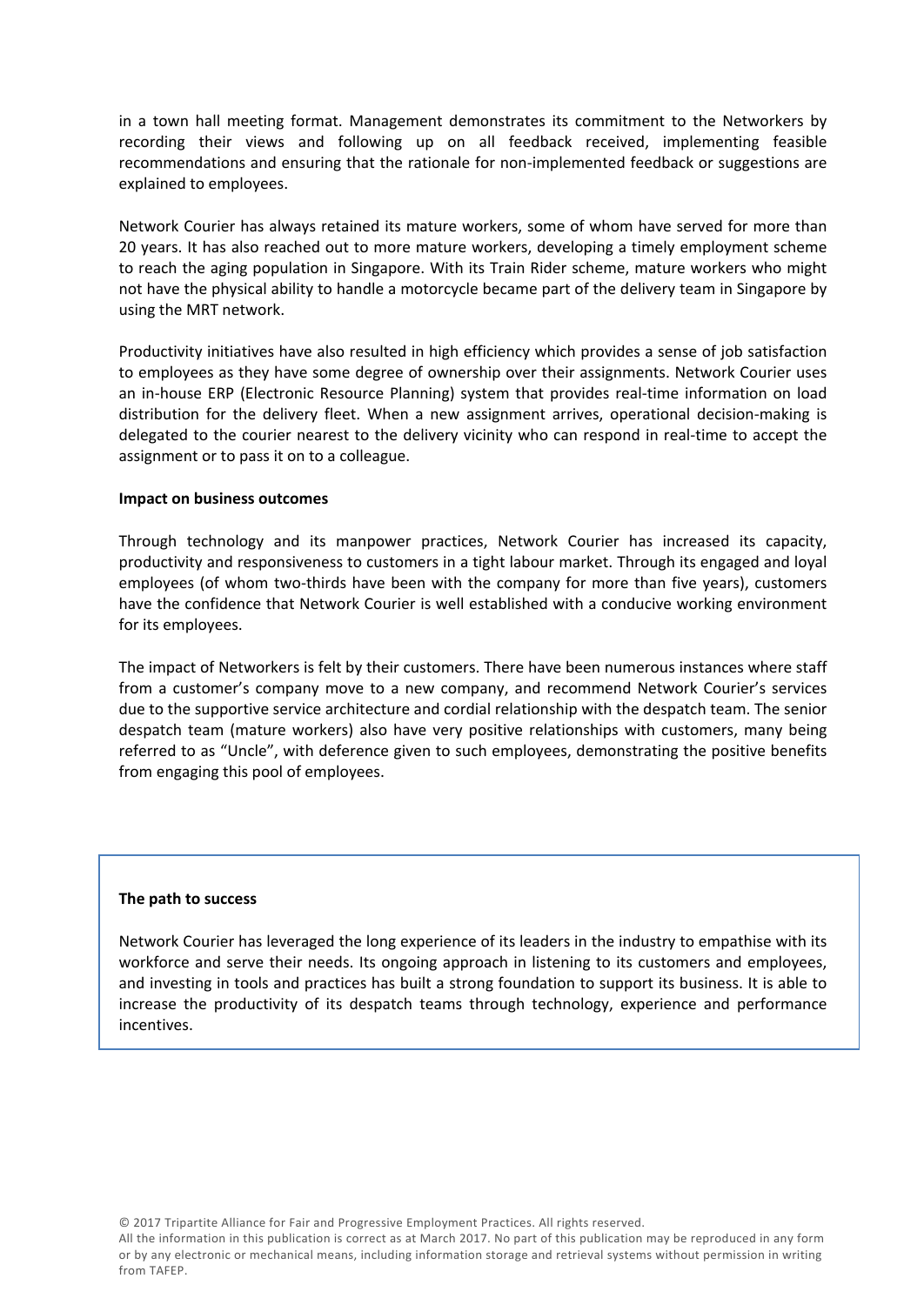# **OCBC Bank**

## **Introduction – One of the world's strongest banks**

OCBC Bank is the longest established Singapore bank, formed in 1932 from the merger of three local banks, the oldest of which was founded in 1912. With Group headcount of more than 29,000, OCBC Bank has expanded over the years and acquired businesses beyond the realm of commercial banking to address increasingly diverse needs across different communities and geographies.

OCBC Bank is committed to fairness of opportunity in the workplace, in line with the goal of building a diverse talent pool with a range of skills, expertise and experience. Employees hail from a broad spectrum of nationalities, professional as well as cultural backgrounds and age groups, including older employees with a wealth of accumulated knowledge. Gender diversity is represented with women on the Management Committee. These women hold senior roles within the organisation, including helming vital support functions as well as heading the Bank's subsidiary franchises in its core overseas markets.

## **Business case – Attracting and retaining the right talent**

OCBC Bank strives to be the employer of choice to attract and retain the right talent to achieve business objectives and realise its mission of becoming a world-class financial institution. While helping people succeed through innovative financial solutions that meet their needs, the bank wants to provide its employees with the opportunities and resources for them to develop a fulfilling career and lead meaningful personal lives.

#### **Best practices – Engaging and developing employees**

In its ongoing journey to engage employees, OCBC Bank adopts the mantra of "We Listen, We Act, We Improve". The bank conducts the annual Employee Satisfaction Survey (ESS) to get employees' feedback. Task forces are set up within each business unit to develop action plans to address specific concerns of each unit's employees after the release of the yearly ESS results. Action plans are presented to the business units' management for endorsement and approval prior to implementation. Supervisors also have informal catch-up sessions with their staff, and initiate conversations with employees to discuss flexible work options.

OCBC Bank aims to retain and enable employees through creating a conducive work environment. Through relevant learning programmes, the bank seeks to enhance career satisfaction, facilitate internal job mobility and manage talent within the organisation to help them succeed. In particular, employees rate the Internal Job Posting (IJP) Program very favourably. Established in 2003, the programme allows employees to move internally without restrictions from their current supervisors. This enables employees to develop new skills and be deployed in other service areas, rather than leave for a competitor. The programme was further extended in 2012 to include other OCBC-related organisations and global positions.

OCBC Bank also seeks to prepare the workforce for business changes and ensure they remain relevant with the appropriate skills. New employees complete a series of classroom and e-learning programmes in their first year as part of induction. These include components such as regulatory programmes, code of conduct, core values and an overview of banking. Employees also have access to OCBC Learning Academy's (OCLA) programmes, with key functional pillars such as Credit, Treasury, Wealth Management, Service and Leadership, that support various stages of competencies.

© 2017 Tripartite Alliance for Fair and Progressive Employment Practices. All rights reserved.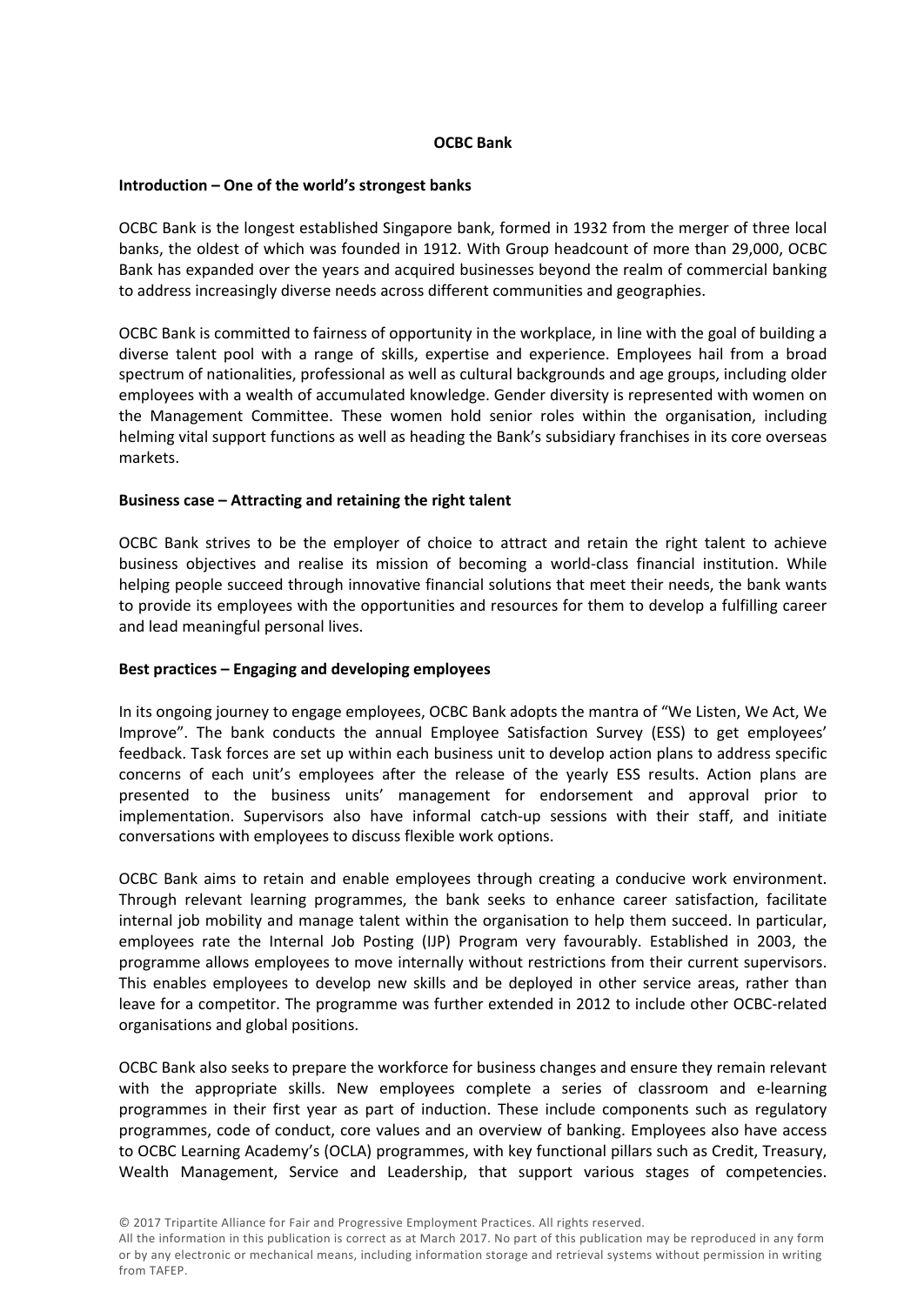Employees moving into managerial roles are supported by OCLA's Managerial and Leadership programmes and the 360-degree assessment tool.

Progressively, OCBC Bank has demonstrated its commitment to the training and development of its employees. In 2006, when the training department was expanded into a full-scale Learning & Talent Development Academy, the OCBC Learning Space was set up at OCBC Centre where an entire floor was converted into classrooms. In 2013, OCBC Campus, a 10-storey dedicated regional learning hub, was set up in the CBD. A learning management system was implemented to enable employees to register for courses, take e-learning courses, and to monitor learning progress.

## **Impact on business outcomes**

OCBC Bank's consistent performance has been validated externally and internally.

- Bloomberg Markets magazine has ranked OCBC Bank as ASEAN's strongest bank and one of the world's five strongest banks for five consecutive years since the ranking's inception in 2011.
- Between 2007 and 2015, employee engagement scores have risen from 53% to 76%, and 91% of employees are certain that OCBC Bank adds value to society.

## **The path to success**

OCBC Bank proactively addresses changes in the business environment and employee needs. It keeps up to speed with best practices relating to employee programmes within and outside the Financial Services industry. Practices are reviewed for feasibility of implementation with initiatives such as Employee Resource Groups launched in 2014. It has invested in its employees through HR initiatives and programmes across the past decade.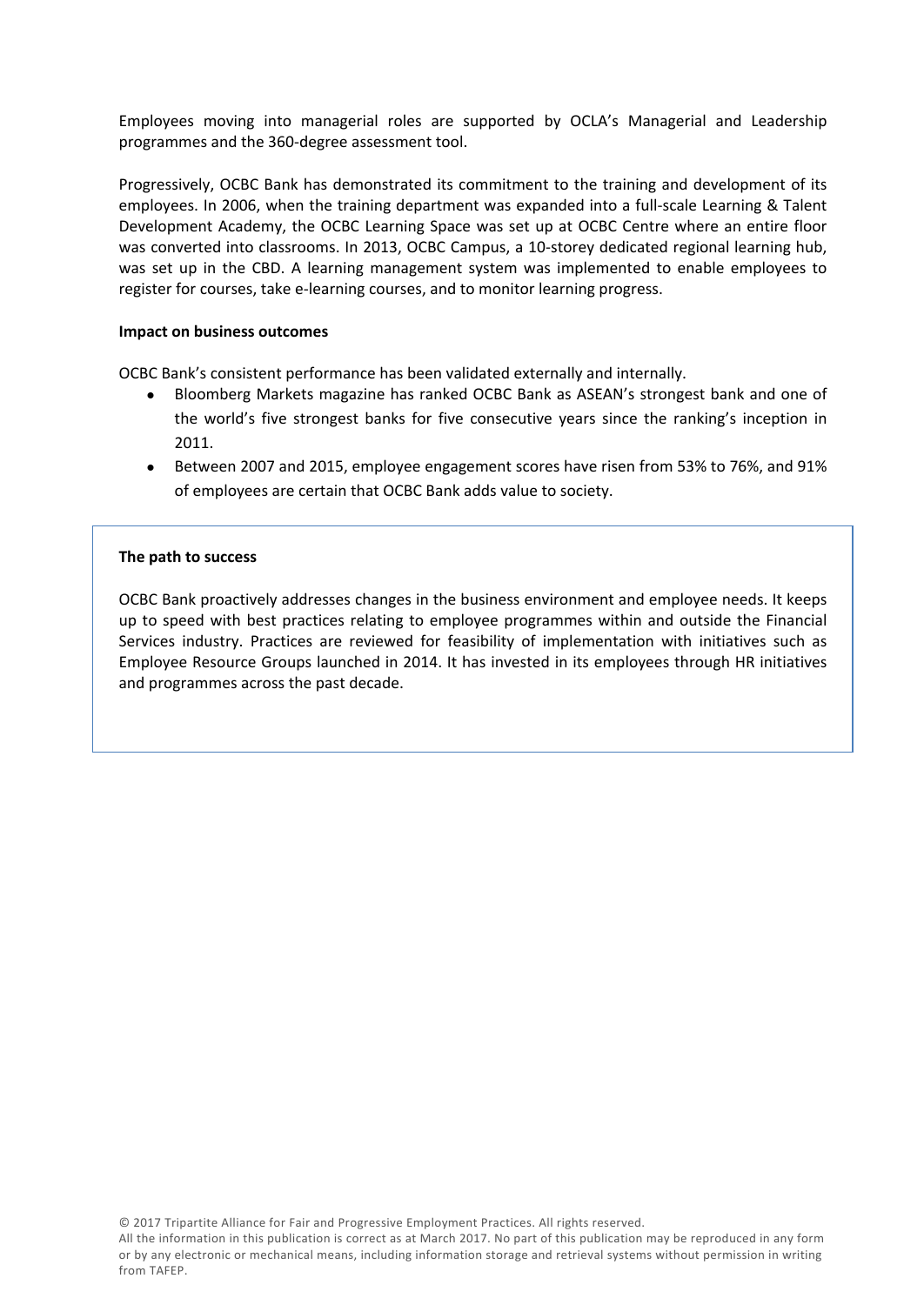# **Philips Singapore**

#### **Introduction – A leading health technology company**

Philips Singapore (Philips) is a global health technology company focused on improving people's health and enabling better outcomes in healthy living, diagnosis, treatment and home care and has operated in Singapore since 1951. Philips leverages advanced technology and deep clinical and consumer insights to deliver integrated health solutions and is a leader in diagnostic imaging, imageguided therapy, patient monitoring and health informatics, as well as in consumer health and home care.

Philips believes in offering the best place to work for people who share their passion. It believes that every employee has talent and can grow and contribute with increasing impact, and supports every individual in their development. Philips celebrates and fosters an inclusive culture where people feel valued, respected, and where everyone can thrive.

# **Business case – Transformation to a provider of integrated health technology solutions**

With the world facing healthcare challenges of an ageing population and the rise of chronic diseases, Philips sought to offer more highly integrated care delivery models enabled by health technologies and new business models. Moving from products to holistic solutions, Philips seeks to innovate with partners in a meaningful and locally relevant way, with staff collaborating more deeply to leverage each other's skills and capabilities.

## **Best practices – Integrity and innovation at the workplace**

Philips' business starts with "Acting with Integrity", a phrase describing its General Business Principles (GBP) – clear standards for business conduct for individual employees and the organisation. Employees deepen their understanding of GBP through discussions with their colleagues, and are encouraged to speak up if they have any concerns. They can also turn to their manager or a GBP Compliance Officer for advice and support. Employees can report a concern through the Philips Ethics Line, a toll-free hotline that operates globally. Since May 2015, Philips has extended access to the Philips Ethics Line to third parties beyond Philips. These practices and standards assure third parties and customers that Philips has robust mechanisms to ensure that the Philips business is trustworthy and committed to performance.

Philips operates a growth and performance culture that promotes three core behaviours – "Be eager to win, Take ownership, Team up to Excel". Employees at all levels align to these behaviours. Senior leaders actively champion an open, inclusive and non-discriminatory environment within the company, together with an ongoing culture of "Walking the Talk". Managers facilitate team agreements in being open to each other so that teams can excel together. Employees take ownership by protecting confidentiality, being aware where they have sensitive conversations and keeping confidential documents secure.

To better foster inclusive work environments, Philips strives to create a work environment in which every employee's ideas, knowledge, perspectives, experiences and styles are valued, in which all individuals are treated fairly and respectfully, have equal access to opportunities and resources, and can contribute fully to the organisation's success. Philips' HR practices have very much been guided by this principle.

© 2017 Tripartite Alliance for Fair and Progressive Employment Practices. All rights reserved.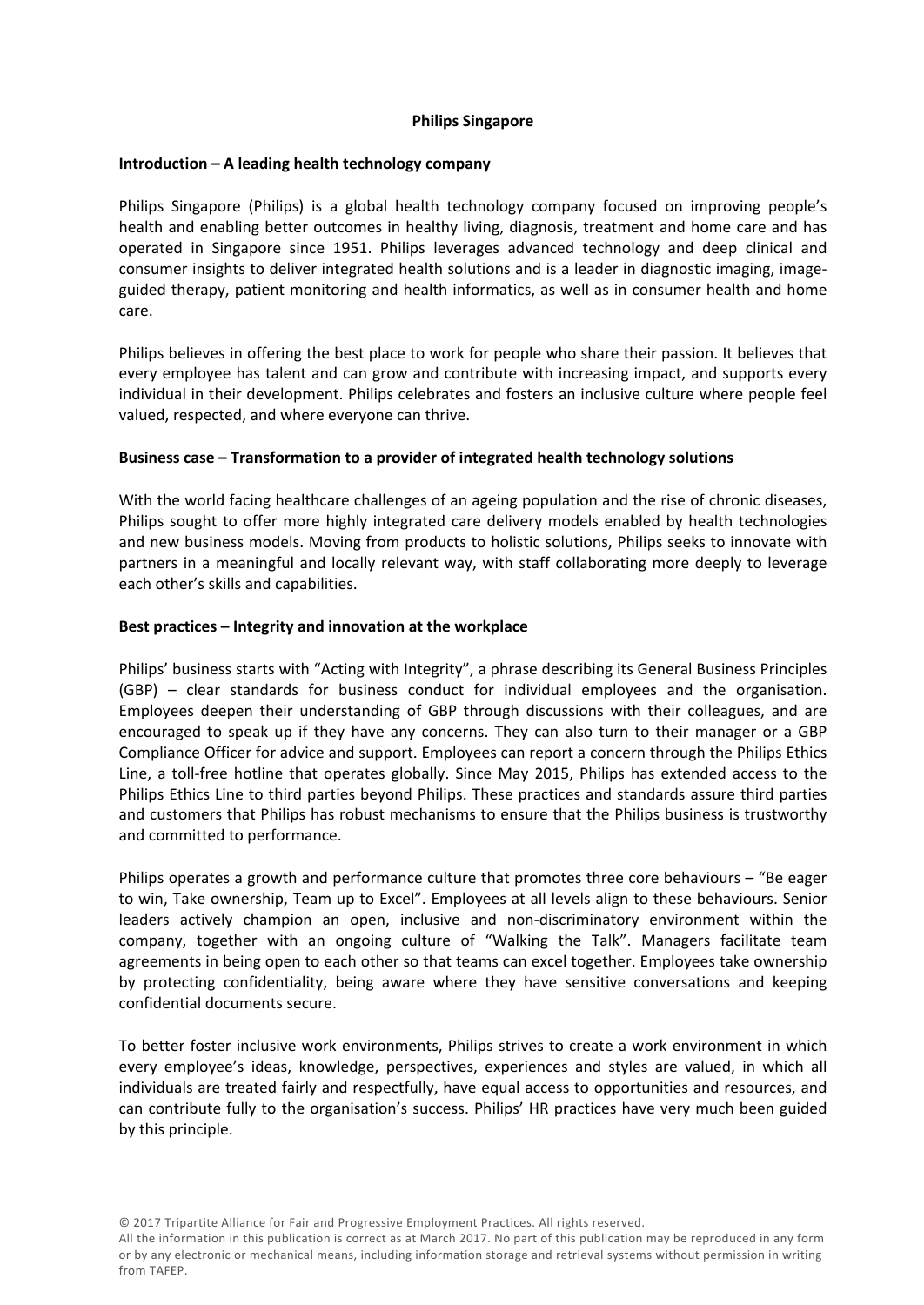To cater to the different needs of its diverse workforce, Philips introduced a flexible benefit plan aimed at empowering employees to take ownership of their health and well-being. The plan provides greater flexibility and choice for employees (and their families) to design their own benefits plans to spend their flexible benefits dollars on a wider array of benefit options to suit their lifestyle needs; including preventive healthcare, outpatient medical and dental, holiday and fitness expenses, learning and more. This flexibility allows all employees to fully benefit from this plan as it supports employees and their family at every life stage as they grow with Philips.

Taking innovation to the next level, Philips opened the Philips APAC Center in 2016. This facility brings together Philips' innovation and design expertise and business-creation capabilities to better serve the company's business growth and address healthcare needs in the ASEAN and Pacific region. Built and designed with Workplace Innovation (WPI) in mind, the facility enables an empowering, innovative and collaborative way of working.

WPI gives employees the flexibility to work when and where they can be most productive, and at the same time facilitate a better work-life harmony. The new building has different workspaces like regular workstations, touchdown tables for mobile workers or short tasks, focus rooms for phone calls or tasks requiring concentration or confidentiality, and phone booths. There are more than 100 meeting rooms supported by a central booking system, as well as small, medium and large breakout spaces for quiet work and informal meetings. Labs and project rooms are specialist work areas for testing and collaboration, while creative spaces allow for collaborative workspaces. These options facilitate a more dynamic work environment that empowers employees to interact and collaborate.

On a quarterly basis, Philips tracks its progress in performance improvement and employee satisfaction through an internal employee survey. Through its format and the questions used, the survey enables a shift of accountability to where it had the biggest impact – at the individual team level. The management keeps close tabs on the results of the survey and takes an active role in driving initiatives and interactions to improve employee satisfaction.

To recognise deserving employees who are role models in demonstrating the Philips behaviours or have contributed extraordinarily in the organisation, Philips also introduced a recognition programme which awards recognition points which employees can use to redeem a range of products based on their preferences. This programme has been highly successful, with 38% of its employees in Singapore receiving recognition points in 2016. One such employee demonstrated such patience and service excellence in customer service despite a poor phone connection that an irritable customer became a strong advocate for Philips!

# **Impact on business outcomes**

Philips strengthened its commitment to improving the lives of people in ASEAN Pacific (APAC) with its new state-of-the-art Philips APAC Center in Singapore in 2016. Housed in Toa Payoh, at the same Philips site since 1972, the new 38,000-square-meter office building brings together Philips' innovation and design expertise and business-creation capabilities to better serve the company's business growth and address healthcare needs in the ASEAN and Pacific region. The building has garnered a number of prestigious design awards from the 16th Singapore Institute of Architects Architecture Design Awards, and World Architecture Festival 2016 for its people-centric design that reflects the aspirations of Philips and its people.

Philips has maintained a track record of consistency in business excellence over the decades. Two of its facilities won Spring Singapore's highest award for Business Excellence, the Singapore Quality Award, in 1998 and 2000. In 2015, Frost & Sullivan recognised Philips' relentless efforts in driving outstanding performance, continued strength and innovation in the healthcare business with industry

© 2017 Tripartite Alliance for Fair and Progressive Employment Practices. All rights reserved.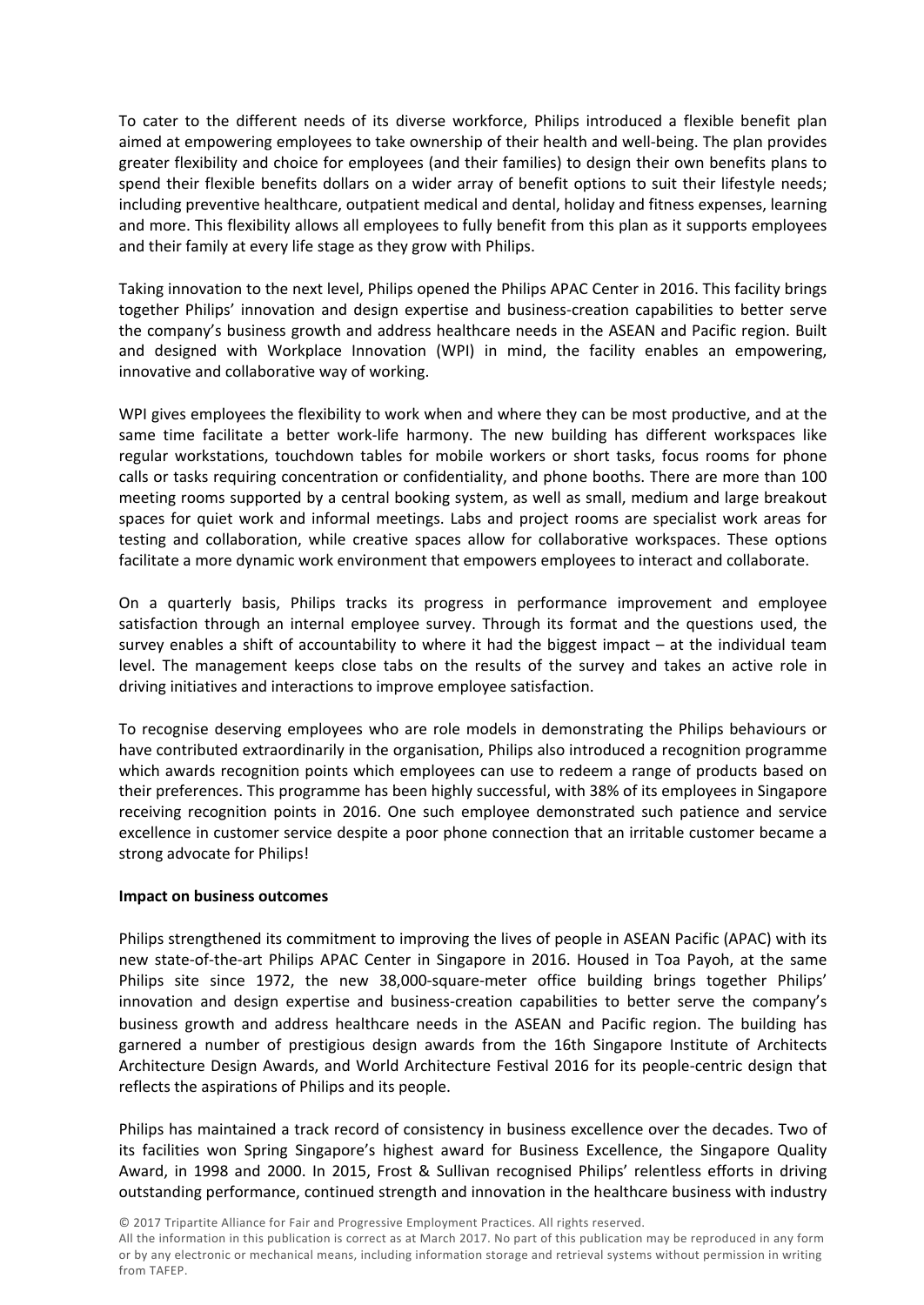awards of Asia-Pacific Tele-health Company of the Year and Asia-Pacific Patient Monitoring Company of the Year Award.

Philips is also consistently rated as being among the most attractive employers across all industries in Singapore with The Randstad Award recognising Philips as among Singapore's top 75 employers from 2013 to 2016.

#### **The path to success**

With its transformational change underway, Philips establishes and communicates a compelling vision for its employees. As it accelerates, Philips relies on technology, collaboration, and its people, together with clear accountabilities to facilitate its journey forward. Philips offers an exciting opportunity for employees to be part of a world-class organisation making a difference in the world today.

© 2017 Tripartite Alliance for Fair and Progressive Employment Practices. All rights reserved.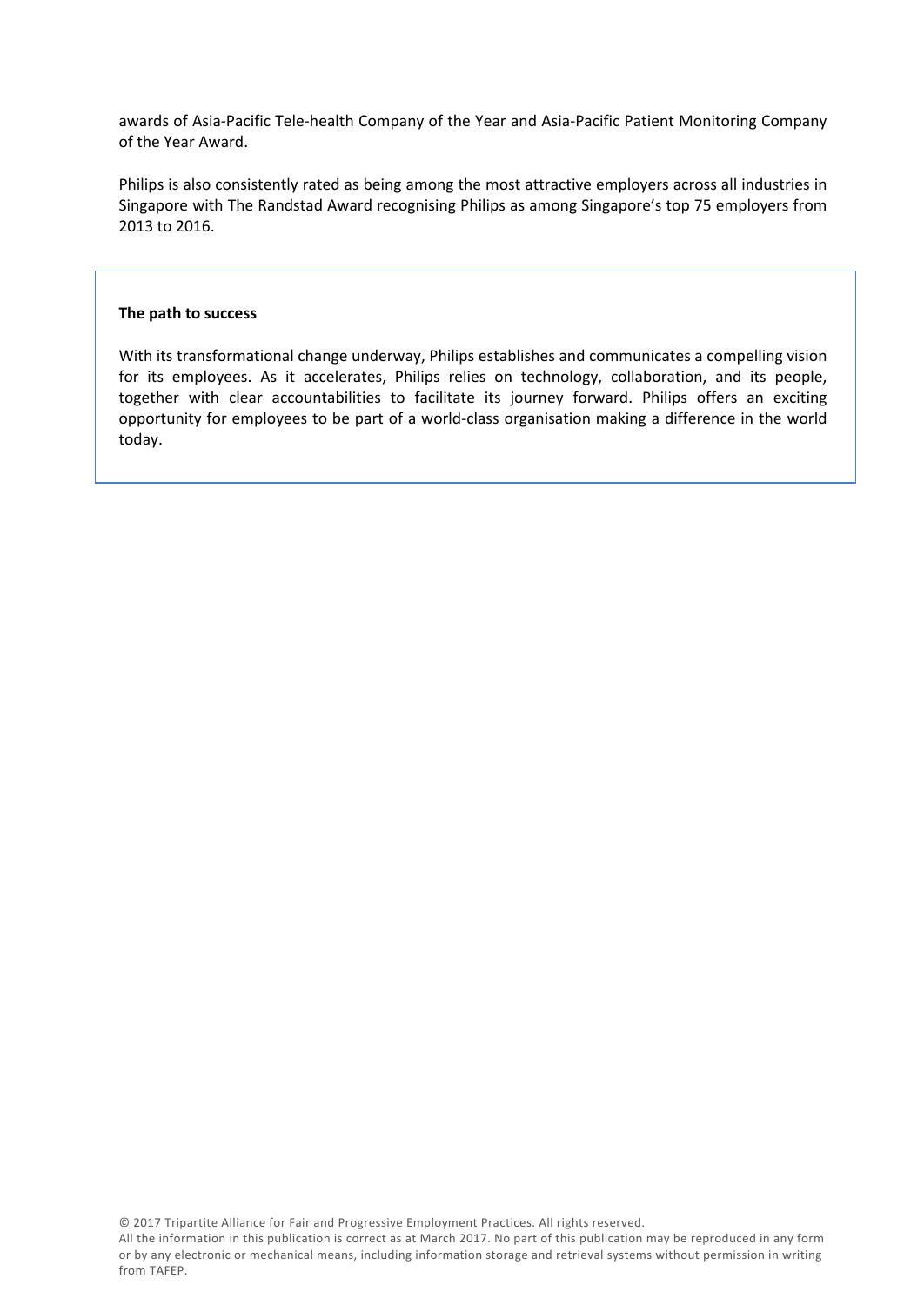# **Robinsons & Company, An Al-Futtaim Group Company**

## **Introduction – Retailers of Singapore**

Robinsons & Company, An Al-Futtaim Group Company (Robinsons & Company) is a retail company comprising Robinsons and John Little department stores, and franchise outlets of Marks & Spencer in Singapore. Established in 1858, it became part of the Al-Futtaim Group in 2008. Together with the RSH Group (acquired by Al-Futtaim in 2012), there are more than 2,000 employees across 125 stores in Singapore in 2016.

## **Business case – A need for Singaporeans in retail**

Singapore retailers face challenges including high operating costs, a strong Singapore dollar vis-a-vis regional currencies and a tight labour market. Manpower remains a critical consideration – retail is manpower-intensive, whether products are purchased online or in-store. Drawing the right mix of Singaporeans into retail as a career and nurturing them is a critical challenge for the HR team in Singapore.

## **Best practices – Engaging and developing the workforce**

Working with the Ministry of Education, Robinsons & Company plays its part to give Singaporean students exposure to the retail sector. Students join for one-week attachment programmes during their school holidays. Such activities broaden the students' career exposure and enable a wider pool of potential candidates to consider retail as a career. Some join subsequently as temporary or fulltime staff.

Skills development is fundamental to the organisation's success. Robinsons & Company has deployed a holistic array of training programmes to ensure that new employees understand the organisation and acquire the skills to serve their customers. As the retail industry is increasingly data-driven, employee skills-set extend beyond customer service skills to include analytical and negotiating skills, to increase their effectiveness. To build a core of future leaders, Robinsons & Company has put in place a Management Development Programme to give potential leaders experience in different departments of the organisation.

Robinsons & Company also engages the workforce actively. The organisation put in place a HR business partner structure seven years ago and started conducting employee engagement surveys three years ago. These have enabled HR and management to understand and respond to employees in relevant and meaningful ways. Management also practices skip-level meetings regularly to interact directly with staff, with the Group CEO meeting with employees in town halls quarterly.

To support employees, the HR team seeks ongoing improvements in HR processes. Beyond implementing a structured training needs analysis framework, it has implemented e-learning to make learning accessible in real-time. It has modernised HR process interfaces to reduce paperwork and improve productivity. The HR team keeps a pulse on the different needs and interests of its employees as its workforce profile evolves, and adjusts policies and benefits periodically. When its 'birthday voucher' benefit was changed to 'birthday leave', it was well-received as employees of all ages appreciated the flexibility of leave over the monetary value of the voucher.

#### **Impact on business outcomes**

<sup>©</sup> 2017 Tripartite Alliance for Fair and Progressive Employment Practices. All rights reserved.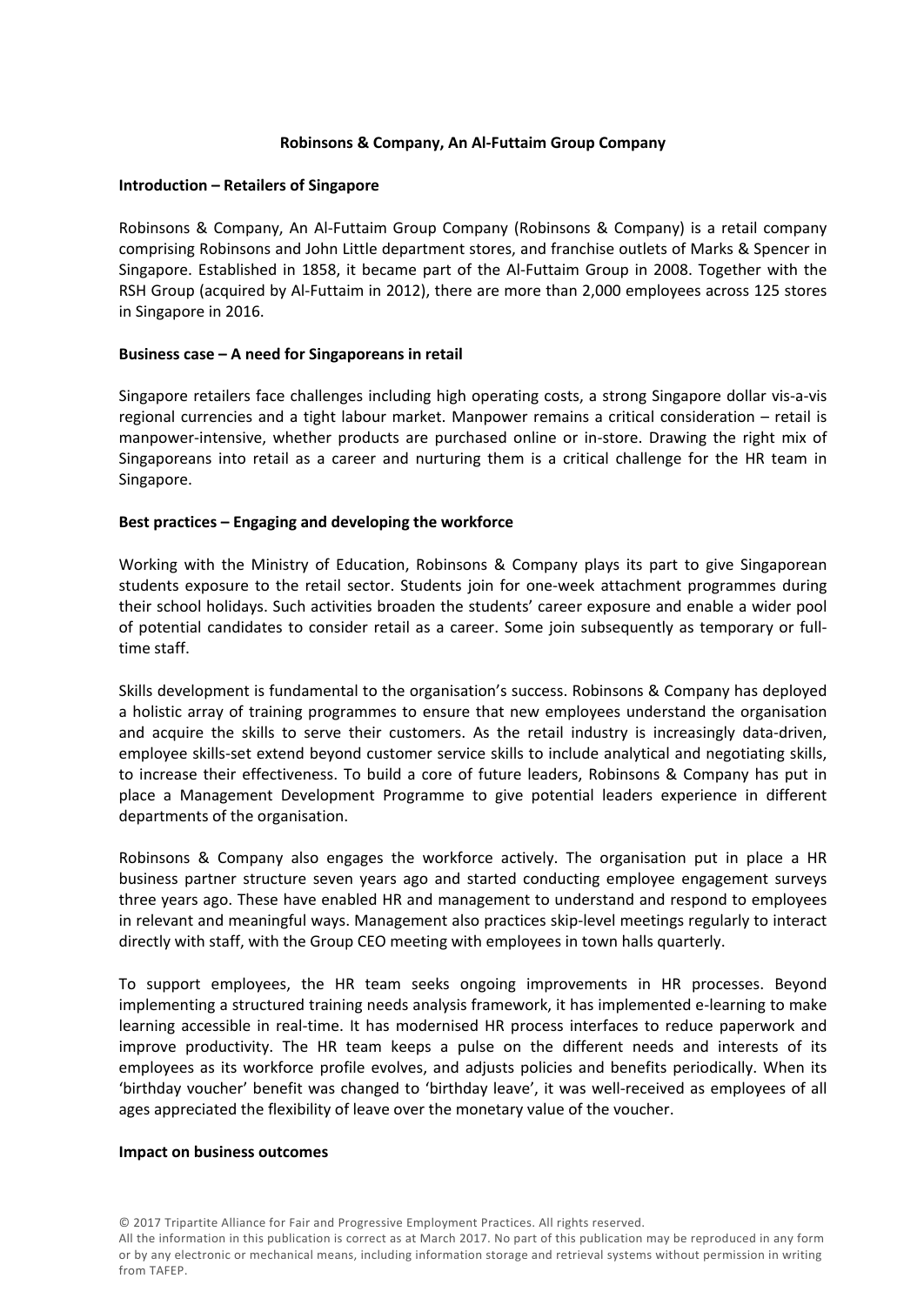With an engaged workforce, Robinsons & Company enjoys low monthly turnover rates (<2%) and a stable workforce. It is also associated with a portfolio of brands that are well regarded by customers. Its management is confident that despite the growing popularity of online shopping, customers are still drawn to Al-Futtaim's portfolio of brands. Together with synergies from operating a portfolio of stores, Robinsons & Company retains flexibility in implementing different store formats and mall events. The planning teams and operational staff also have extensive operational experience and are able to support a range of events at the same time.

## **The path to success**

The key to Robinsons & Company's success is the heartfelt philosophy of its HR leaders, who understand the importance of making sure that initiatives undertaken are relevant to the business. They proactively improve practices and discontinue those that do not work rather than react to circumstances. Their approach is to anticipate changes to business needs and create solutions early. Feedback is sought through formal and informal channels, focus groups and HR business partners, to maintain sensitivity and relevance of solutions to the business.

© 2017 Tripartite Alliance for Fair and Progressive Employment Practices. All rights reserved.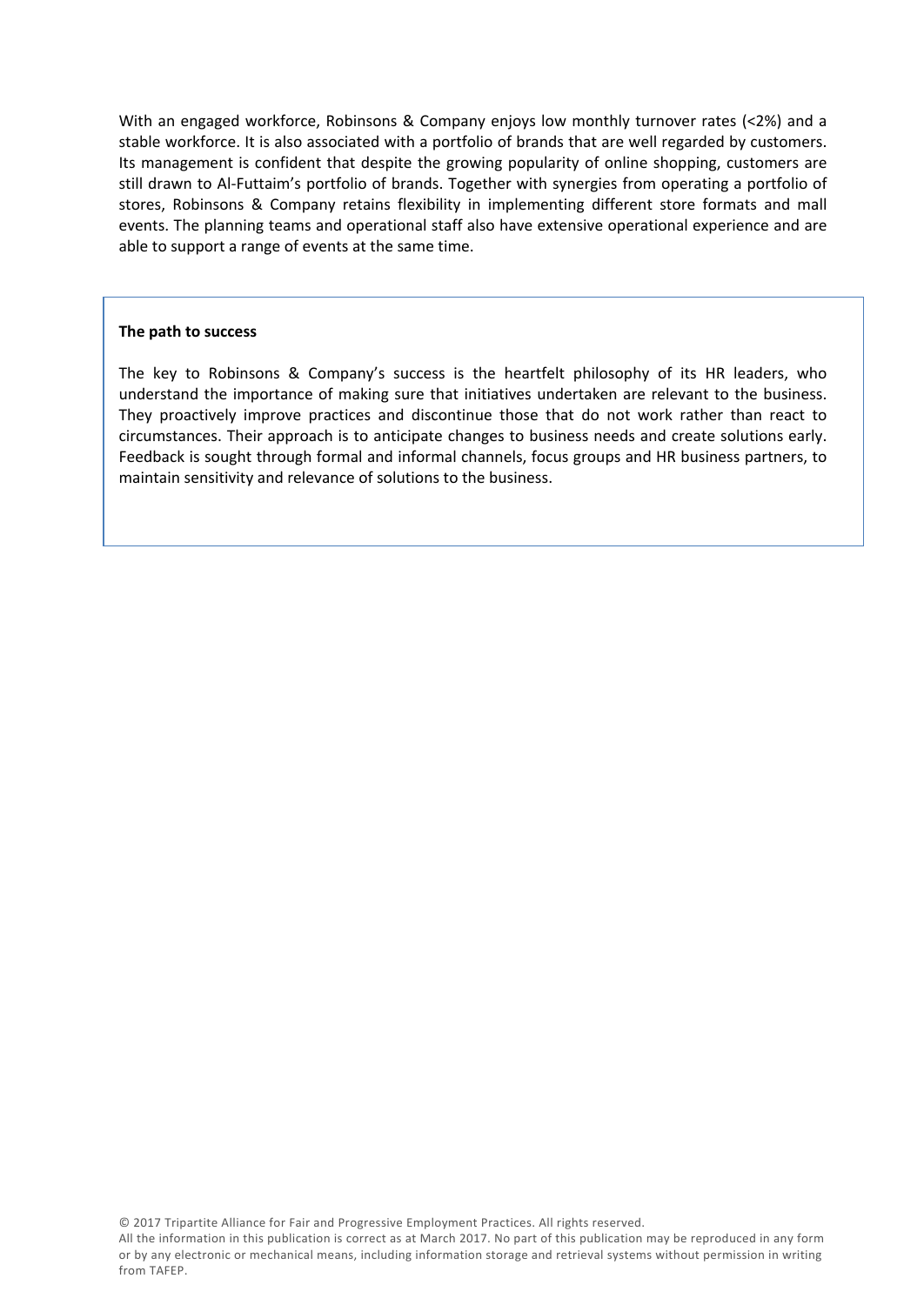# **Singapore General Hospital**

# **Introduction – The nation's flagship tertiary hospital**

Singapore General Hospital (SGH) is the nation's flagship tertiary hospital and has almost 10,000 employees under its wing. Its vision is to be a renowned organisation at the leading edge of medicine, providing quality healthcare to meet the nation's aspirations. It is committed to putting patients at the heart of all it does.

The hospital sees its success as hinging on its ability to attract, grow and retain human capital talent. The organisation has many mature employees whose knowledge and skills were assiduously cultivated and accumulated over the years. And as a major teaching hospital, it also has a high proportion of young, newly graduated healthcare professionals.

SGH sees its diverse multi-generational, multi-national workforce as a key enabler in meeting the hospital's objectives and in lending robustness to its business strategy. It leverages its workforce diversity to ensure sufficient staffing level at all times, while ensuring that operations are not overly reliant on any one particular employee group.

## **Business case – Global competition for healthcare talent**

Over the past decade, much has been done to transform Singapore into a significant global hub for bio-medical research and innovation. This development, coupled with changing health and sociodemographic trends, has led to increased competition for healthcare talent from an expanding public and private healthcare sector. With a declining local labour force and a finite supply of foreign manpower, it has become increasingly challenging to attract and retain the best healthcare talent.

#### **Best practices – Holistic manpower planning strategy**

To achieve its public service mission and to pursue the hospital's ambition to be an Academic Medicine Centre of international repute, SGH employs a holistic manpower planning strategy to ensure an adequate supply of manpower to meet its business objectives well into the future.

In addition to formulating mid- to long-term manpower strategies and plans, SGH also conducts regular staffing reviews. These reviews allow proactive interventions and help circumvent and mitigate potential staffing gaps that could impact hospital operations and patient care. Such staffing adequacy assessments take into account staff profiles and skills-mix, and enable the hospital to better calibrate staff deployment to assure best patient care in various contingency scenarios.

To attract more local talent, SGH utilises a range of innovative ways to source for talent. A Return-to-Nursing programme encourages former trained nurses to return to the profession. There is also extensive collaboration with external partners to encourage mid-career switches to the healthcare industry. Non-healthcare workers are sponsored to obtain professional qualifications to become Enrolled Nurses, Registered Nurses, Physiotherapists, Occupational Therapists and Diagnostic Radiographers.

Appreciating that experienced healthcare workers are an invaluable asset given their key critical skills acquired over years of professional practice, SGH regularly updates its inventory of critical skills in order to facilitate the development of Allied Health staff retention plans, as well as identify potential gaps in the medium term so that anticipatory measures can be taken to address these gaps.

Another initiative to retain staff with critical skills is the Hospital Executive programme. This is a succession planning initiative to groom a pipeline of administrators as future Hospital Chief Operating Officers. The programme places promising administrators through various challenging assignments that expose them to different hospital community sub-cultures. This leads to a deeper appreciation of

© 2017 Tripartite Alliance for Fair and Progressive Employment Practices. All rights reserved.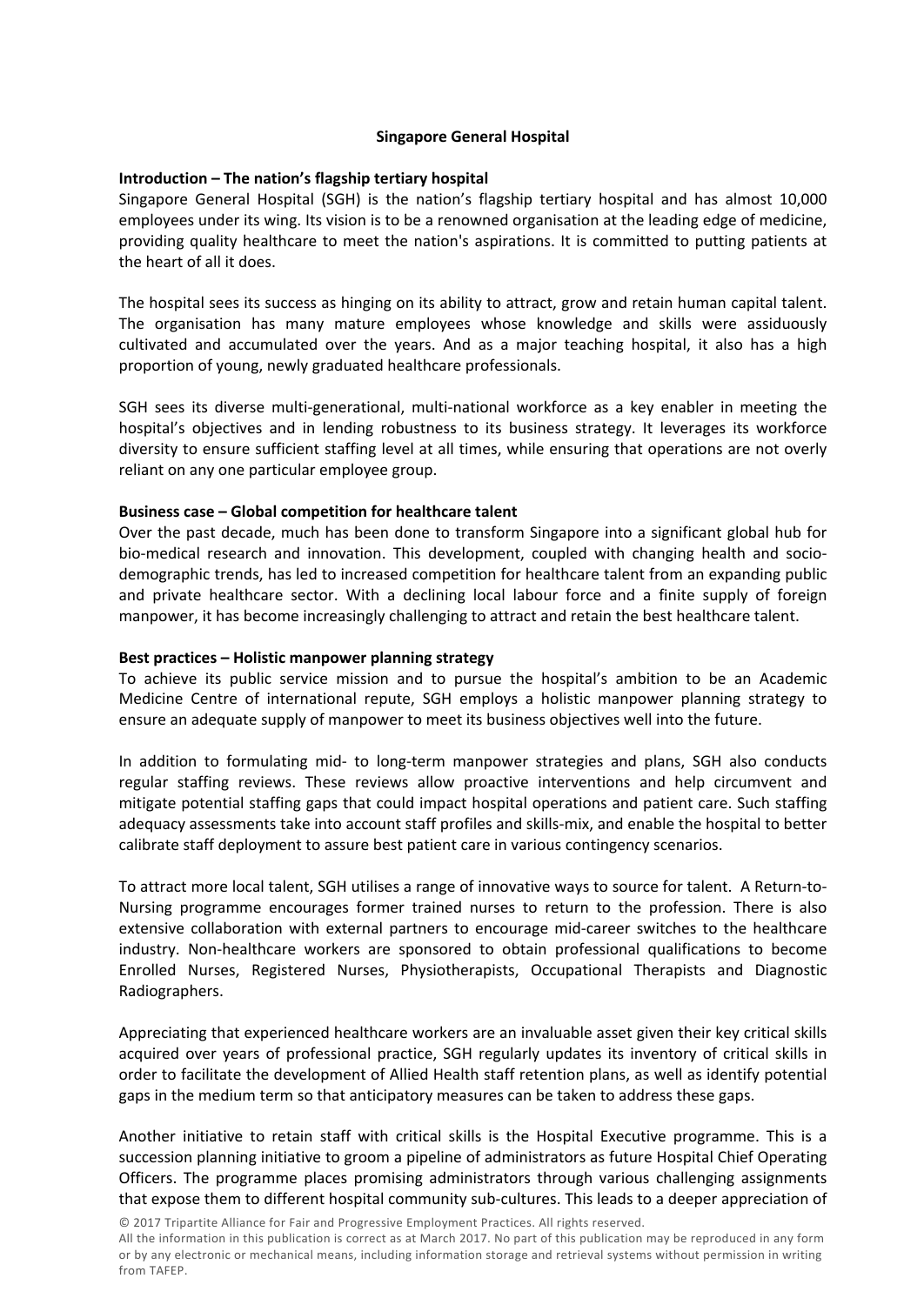the need for wide collaboration and leveraging of expertise across all professional communities in order to get the work done in a highly complex and fast-paced hospital environment.

## **Impact on business outcomes**

The hospital's holistic approach to its people strategy has yielded much success.

- In the past 5 years since the 2010 inception of the Return-to-Nursing programme, 37 former nurses have been retrained and returned to the nursing profession.
- An average of 170 new hires above the age of 40 are hired; a testament of its age neutral fair hiring.
- The hospital's resignation rate was 7.2% compared to 15% in the health and social service sector and 24% at the national level.
- The hospital has been successful in retaining Allied Health staff with critical skills. More than half of the staff with critical skills are above age 40 and close to 7% are in post-retirement employment.
- As an acute hospital where it is extremely critical to retain staff with deep institutional knowledge, 30.2% of SGH employees have more than 10 years of service, and 13.4% have at least 20 years of service. Among these, doctors have the highest retention rates with close to 50% having more than 10 years of service, and 19.2% with more than 20 years. These experienced doctors play an important role as mentors and preceptors to new doctors.
- Experienced staff in the hospital translates into more effective and targeted patient care. In 2014, the Ministry of Health's patient report for SGH saw an overall increase in patient satisfaction as compared to 2013. 76% of patients rated the hospital's service level as 'excellent' or 'good', compared to 72% in 2013. In the 'Willingness to recommend' category, SGH made the most significant improvement of all the other institutions, with 84% of patients saying that they would recommend SGH to others, an increase of 6% as compared with 2013.

#### **The path to success**

Management understands the value of being attentive to the environment that the hospital operates in. It takes a long-term view of the hospital's position and situation, anticipates changes, and identifies and addresses potential business and employee needs. To ensure that appropriate resources and attention are given to key policies and practices that matter to the business, the hospital tracks their accountability as a Key Performance Indicator in the hospital's Balanced Scorecard, for instance, in retaining staff with critical skills.

© 2017 Tripartite Alliance for Fair and Progressive Employment Practices. All rights reserved.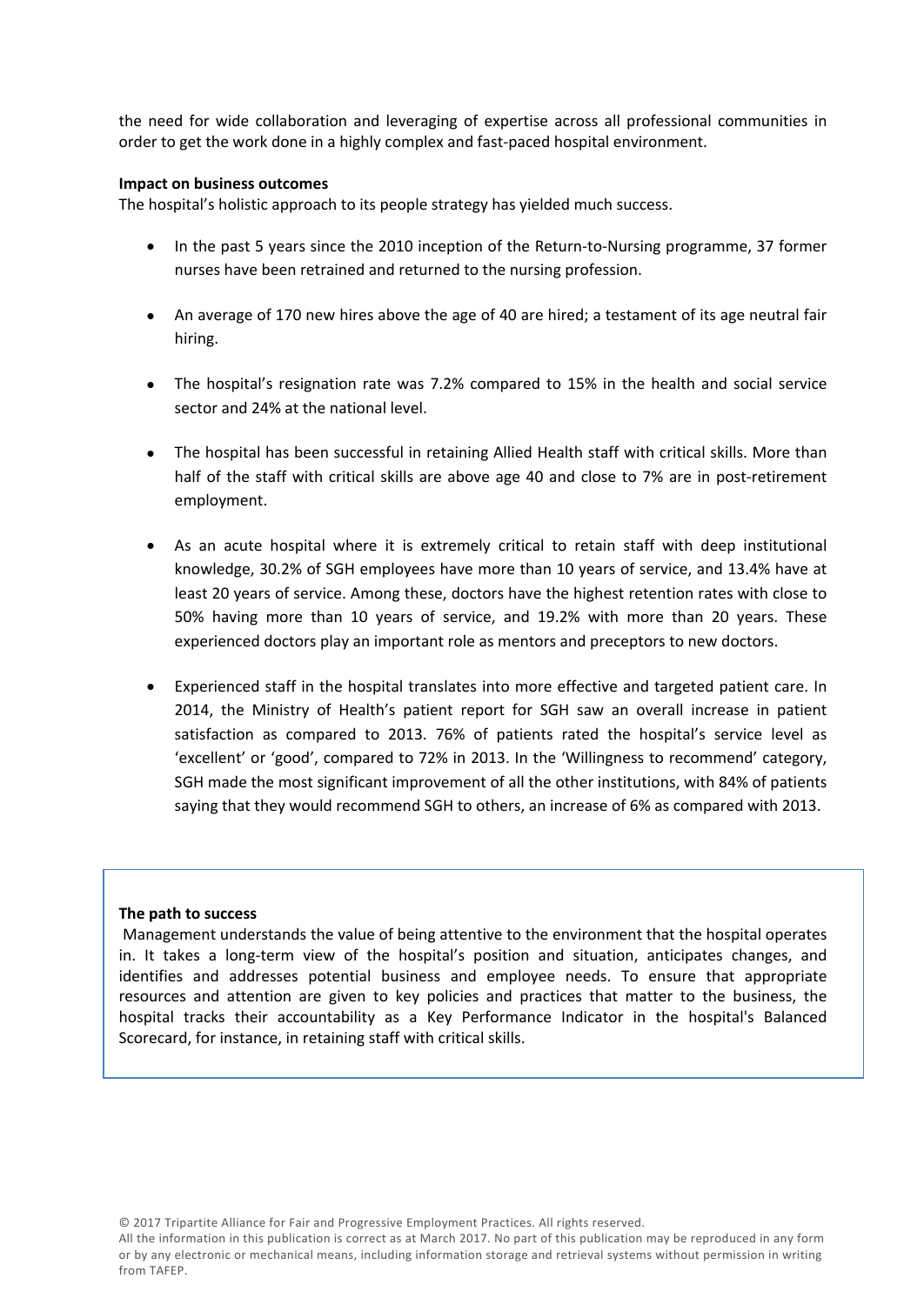# **SSTC Institute**

#### **Introduction – A private education institution**

Established in 1978, SSTC Institute (SSTC) is a private education institution offering a wide range of programmes for Singaporean and international students, ranging from preparatory courses for admission to government schools (Primary 4 & 5), to diplomas, advanced diplomas and bachelor degrees. To nurture its culturally varied student population, SSTC hires and retains a diverse team of dedicated employees.

SSTC operates from its brand new campus at City Square Mall, and has authorised agents representing the organisation in several countries including China, Indonesia, Japan, South Korea, Thailand, Vietnam, Laos and Myanmar. SSTC strives to be recognised for the high quality of its courses, delivery and teachers, and wants to be known as a premier school of choice for students in all the markets it serves. In order to achieve this goal SSTC offers diplomas and certificates that are of international standard and are recognised and accepted for employment as well as further studies, not only in Singapore but also internationally.

## **Business case – A diverse team serving a diverse student population**

SSTC requires employees who appreciate the different cultural backgrounds of students to facilitate their successful educational journeys in Singapore. Its employees engage with students of different nationalities and ages, and their parents and guardians, to help them deal with issues such as finding accommodation in Singapore – hostels, shared rooms or apartments.

# **Best practices – Communication and organisational flexibility**

The SSTC workforce is very diverse with almost half (47%) of the workforce above 40 years old. With their wealth of life experience coupled with their knowledge of the education sector, SSTC staff engage parents and guardians on the choice of education pathways, and assist students daily to overcome their challenges to succeed in their learning journeys.

At SSTC, frequent communication is the key to unifying its workforce to achieve organisational goals. A buddy is assigned to new employees to walk them through work processes and help them integrate into the SSTC family. Various channels are deployed to facilitate effective communication and feedback. Leadership shares updates on SSTC's performance and invites employee feedback at its annual 'Meet the Management' session. Monthly department-wide meetings are opportunities for staff to suggest improvements to respective department's work needs. Staff also meet informally at the staff lounge, especially over lunch, which contributes to the creation of a harmonious and inclusive workplace.

SSTC aligns its team toward a common purpose, behaviour and actions through its core values. It initiated the Spirit Award as an encouragement and incentive for employees to exemplify SSTC's core values of Sincerity, Professionalism, Integrity, Respect, Innovativeness and Trustworthiness. Award candidates are nominated by the leadership and the winner is chosen by peers through a voting process. In addition, SSTC deploys family-friendly work-life policies that enable staff to utilise flexible work arrangements, including part-time contracts and customised work arrangements. Paternity leave of two weeks is also provided to working dads.

The organisation has an Open Door policy that encourages the team to share pressing concerns and challenges faced. In one case, an employee on maternity leave worked out a flexible maternity leave

© 2017 Tripartite Alliance for Fair and Progressive Employment Practices. All rights reserved.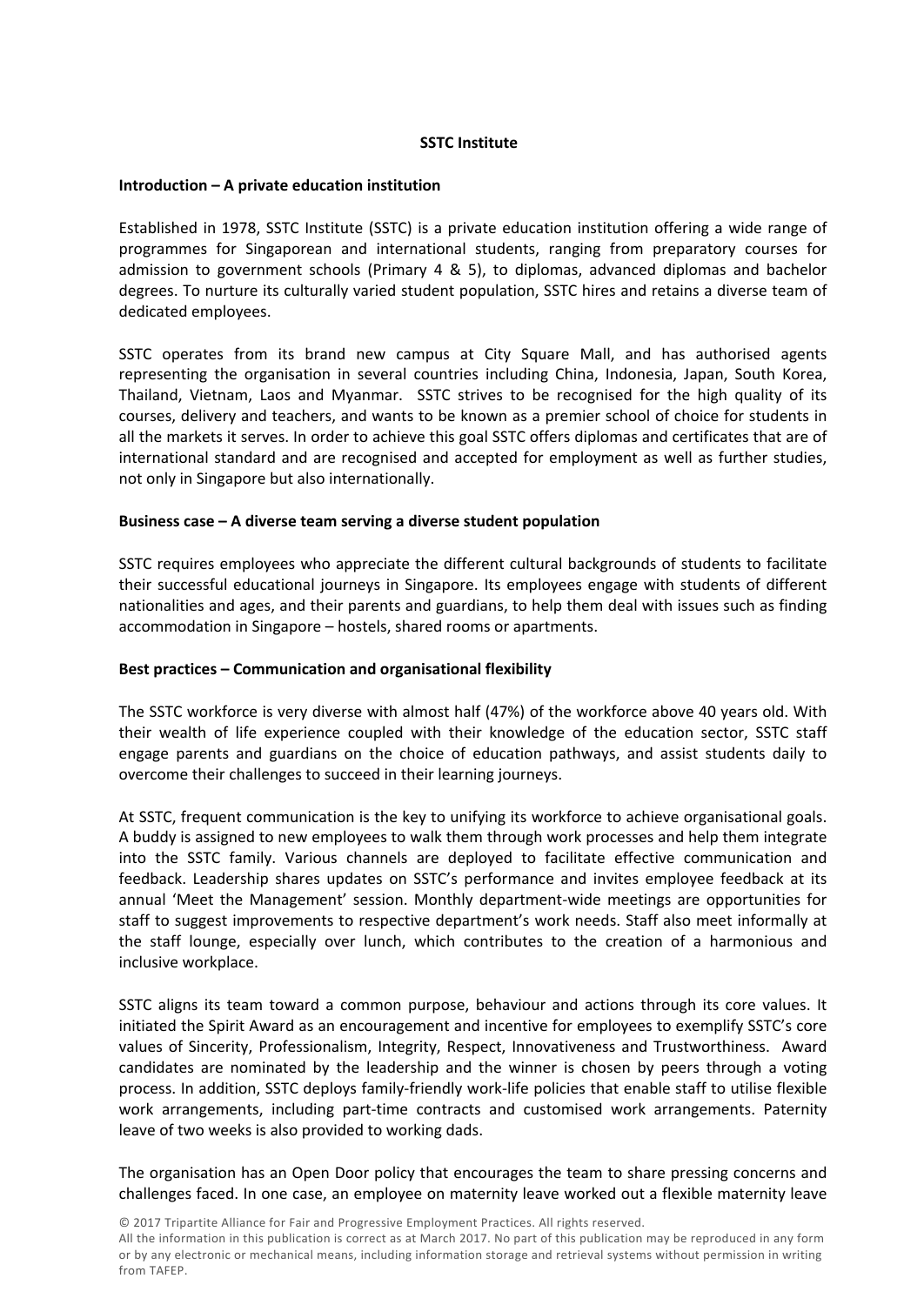schedule specially tailored to her needs. With the full support of her supervisors, she returned to work on a half-day schedule for another four months. SSTC also set up a mini-nursery near her workstation, thus enabling her to continue working while caring for her newborn in a conducive environment.

## **Impact on business outcomes**

SSTC's attention to its staff is paying off:

- Its annual Work-Life balance survey showed a marked improvement from 69% in 2014 to 80% in 2015.
- Staff are more energised to take up training opportunities to continue their professional growth.
- Parents and guardians of students have validated SSTC's progress with both academic and non-academic staff receiving complimentary feedback on service from parents and guardians.

## **The path to success**

SSTC's progress is due to strong and steady leadership. Its founder and CEO leverages her first-hand understanding of the demands of a family in making SSTC a workplace that is conducive for working parents to pursue their careers and manage personal and family commitments. She charts the direction toward excellence in the delivery of quality education and ensures that staff have channels for ongoing learning, and a conducive workplace environment for a diverse workforce to bond.

© 2017 Tripartite Alliance for Fair and Progressive Employment Practices. All rights reserved.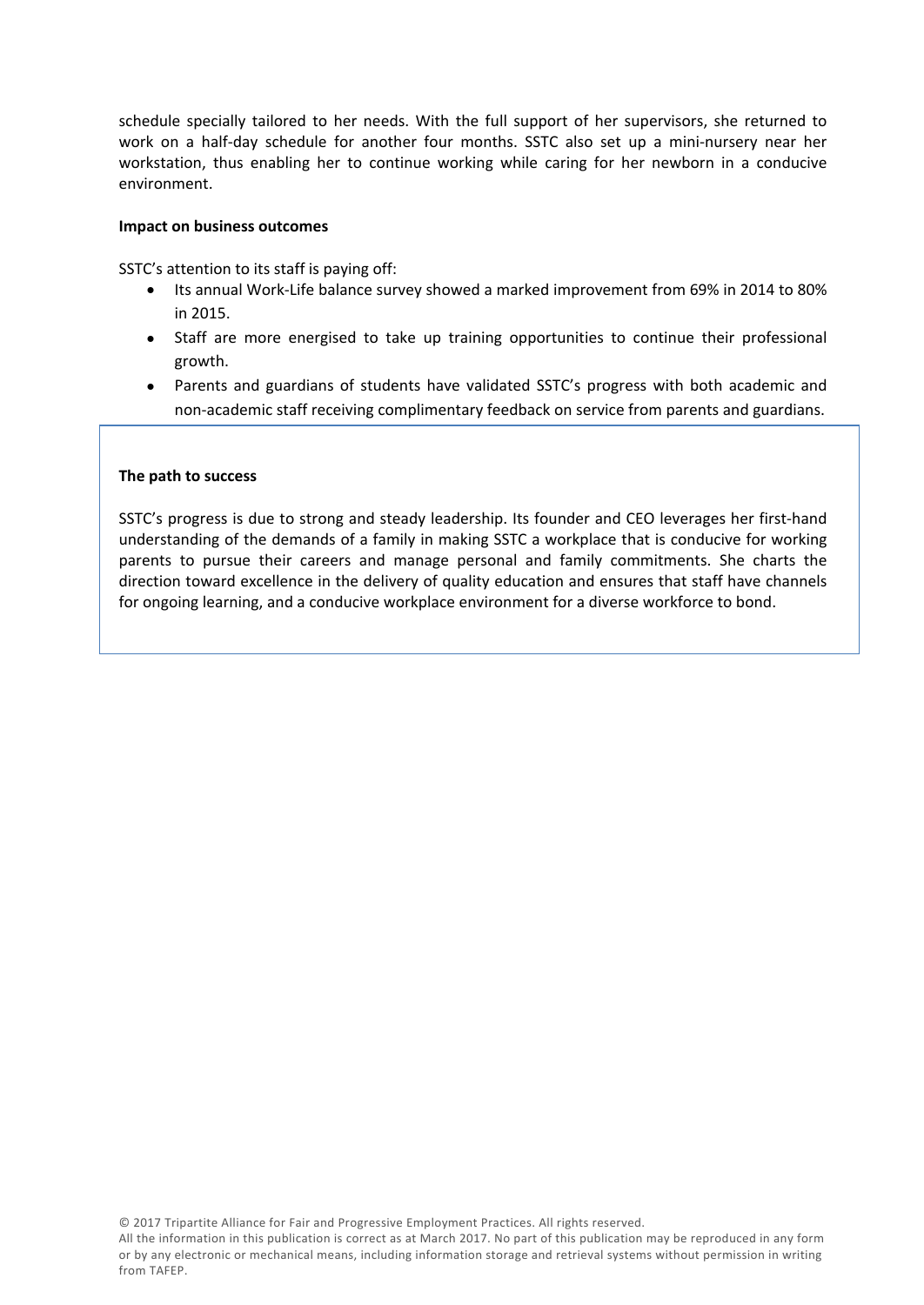# **Starbucks Singapore**

#### **Introduction – Starbucks' second international market**

Starbucks Singapore was Starbucks' second international market globally. 20 years since the first Singapore store was launched, Starbucks is the undisputed coffee leader in Singapore's specialty coffeehouse sector, with more than 120 stores in Singapore. Starbucks set out to be a different kind of company – one that not only celebrates coffee, but also one that connects people to the community. Starbucks sees its stores as a neighbourhood gathering place for meeting friends and family, with quality service, an inviting atmosphere and an exceptional cup of coffee.

Starbucks' mission is to inspire and nurture the human spirit – one person, one cup, and one neighbourhood at a time. With its partners, its coffee and its customers at the core, Starbucks creates a culture of warmth and belonging where everyone is welcome. Starbucks seeks to act with courage, challenging the status quo and find new ways to grow the company and each other. Partners aim to be present, connecting with customers with transparency, dignity and respect, delivering the very best in all they do, and holding themselves accountable for results.

## **Business case – Delivering a community-relevant experience**

Starbucks Singapore has more than 2,000 partners (employees) in roles such as baristas, supervisors, store managers and support centre partners such as customer service, CRM, finance and IT. To build an inclusive work environment based on its core values and cultivate cultural competency with leaders, Starbucks embraces diversity across the workplace, with suppliers and in communities. Starbucks believes that diversity enriches the culture and helps Starbucks serve customers better.

"Starbucks' desire and our ability to foster these kinds of connections have always defined our culture. When we honour our relationships with our partners, we inevitably strengthen the connections they have with our customers, and in the communities where we do business. Quite simply, that is what it means to do business through the lens of humanity, and this has defined Starbucks as a business and employer." - Paul Lam, Starbucks Coffee Asia Pacific's head of partner resources.

#### **Best practices – Inclusive selection and active development**

Starbucks is inclusive in its selection process and welcomes anyone into the team as long as they are passionate, enthusiastic, and eager to learn. Increasingly, Starbucks has hired mature partners in the past few years – their ages ranging from 40 to 65. To ease store partners into the multi-tasking role of a barista, Starbucks specially created a new role titled "Cafe Partner", where partners begin their journey learning the fundamentals of preparing ingredients, food display, and general housekeeping. Modifications were made to the pace of the training programme and interactions with mature partners are deliberately shaped, as Starbucks believes that their rich working experiences will aid in the development of younger team members.

At Starbucks, partners are at the heart and soul of the company and its goal is to create the best possible workplace environment for its partners, one that attracts and retains talented individuals and is regarded as a great place to work. Therefore, Starbucks supports the development of new partners. Each partner is equipped with more than a simple career roadmap. Career development opportunities in Starbucks are shared and discussed with managers on a quarterly basis with a Partner Development Plan set up for each partner. Managers are equipped with a career guide that sets expectations for each level and helps them determine if staff can perform beyond their current

© 2017 Tripartite Alliance for Fair and Progressive Employment Practices. All rights reserved.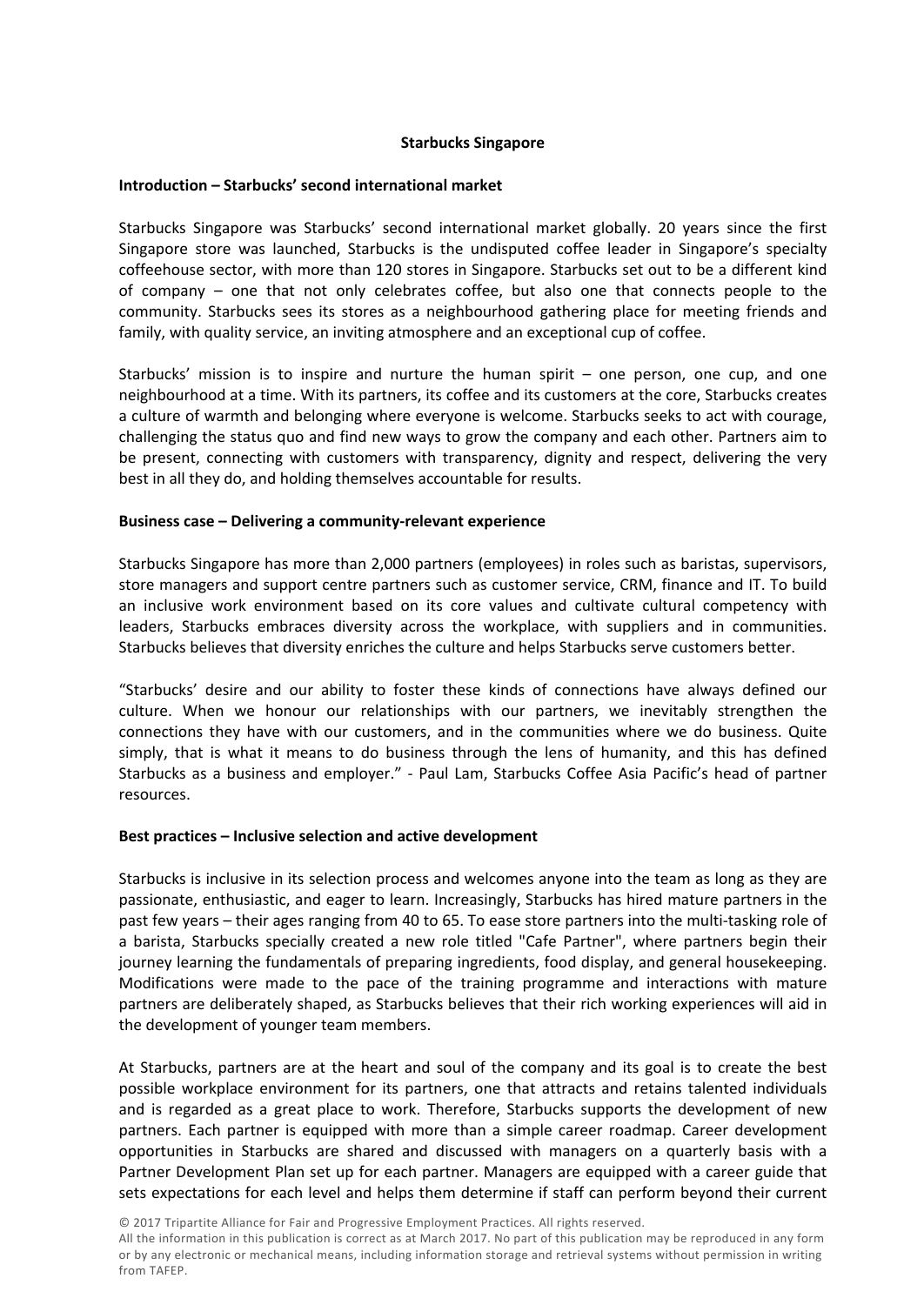roles and are ready for the next level. At Starbucks' national head office, known internally as the "Support Centre" in South Buona Vista, baristas can hone their craft with a coffee station mirroring the facility used at all Starbucks outlets, undergo rigorous training with a test at the end of the programme, to earn the title of a Coffee Master.

Each in-store partner is valued as an individual by management. In their store visits, managers begin with interactions with partners rather than store performance metrics. And when managers are not physically present, they can correspond with in-store partners through the use of mobile technologies. The deeds of partners are also celebrated. In its "Movement of Uncommon Greatness" award, a partner who does something really extraordinary for his partners or customers can be recognised with a plaque and a very special card.

At the business level, Starbucks has demonstrated its commitment to a wide range of communities. It has worked with the Autism Resource Centre (ARC) for more than a decade, supplying café supplies to their café. In 2014, with the opening of Starbucks' 100th store, six partners with autism were hired to work at the outlet. In 2016, Starbucks has hired 9 partners with autism with plans to hire more from ARC. Through this partnership, Starbucks builds awareness of autism and gives people with autism the opportunity to have meaningful employment.

## **Impact on business outcomes**

With 120 outlets in Singapore, delivering the Starbucks Experience consistently depends on Starbucks' processes in attracting and cultivating a strong pool of talented partners. Leaders in Starbucks Singapore have an amazing commitment to the partners and the business, which has resulted in a turnover rate of 3.3%, far lower than the food and beverage industry's turnover rate of 5.0%.

#### **The path to success**

As Starbucks continues to expand its retail footprint in Singapore, store partners remain the key channel to deliver value to customers. Store partners continue to focus on customers, nurturing their personal connections built with customers to deliver the Signature Starbucks Experience, while maintaining an inclusive workplace.

© 2017 Tripartite Alliance for Fair and Progressive Employment Practices. All rights reserved.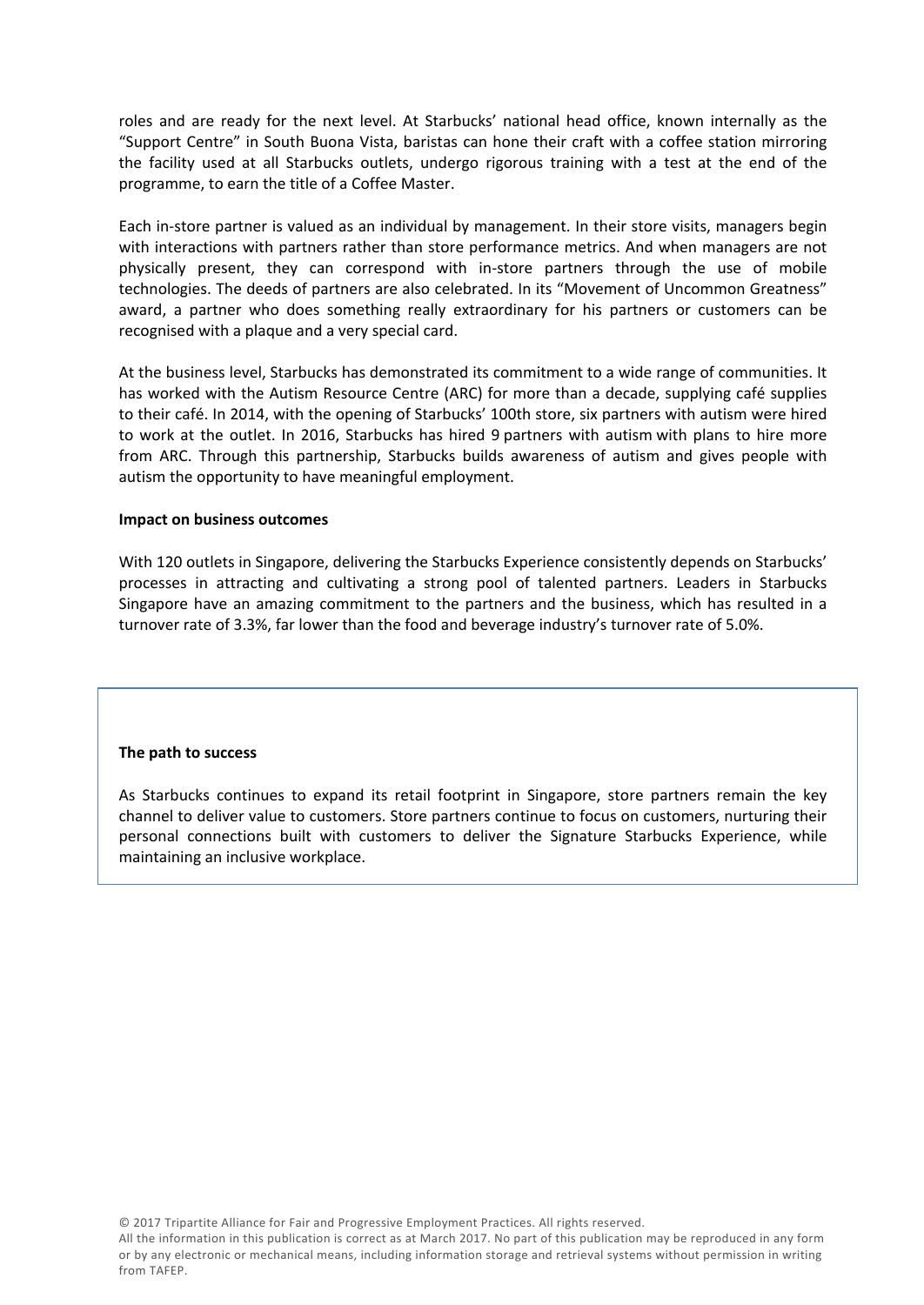# **The American Club**

# **Introduction – A home away from home**

The 68-year-old American Club (The Club) caters to about 3,300 member accounts and has about 11,000 members within its Club community. It prides itself in being a `home away from home' for the many foreign members within its community. It offers a sanctuary from the hustle and bustle of city living, with a range of food and beverage outlets, business, fitness, wellness and recreational amenities for members and their families to enjoy.

The Club strongly believes in inclusiveness and its service philosophy permeates throughout its HR plans and initiatives. Management constantly engages with employees to ensure clear, accurate and timely information flow. There is conscious effort to create training opportunities that allow for lateral progression, and a progressive wage model provides transparency for employees to know how they are able to advance up the career ladder.

## **Business case – Tight labour market situation**

With a shrinking national labour market and a reduced influx of foreign workers, The Club was experiencing difficulty in filling its manpower requirements. The challenge was compounded by competition from the integrated resorts, numerous newly opened F&B outlets, shopping malls, and luxury, boutique and business hotels.

To address and manage this challenge, The Club put in place creative initiatives to enhance productivity and to motivate and train staff. The challenge was for employees to continue operating at the same level despite a reduced headcount.

# **Best practices – Improve productivity through technology and job re-design**

The Club made deliberate efforts to tap on various recruitment avenues, plan how mature employees could be re-employed into suitable positions, re-design jobs to make them less laborious for employees and provide flexible work arrangements.

One initiative that it adopted was the expansion of the job scope of several positions, resulting in increased skill-sets and earning capacity, and boosting employee motivation. Employees were also given opportunities to cross-train and acquire new skills so that they could easily take on different job roles and enjoy higher earnings.

Other recruitment avenues included permanent and part-time employees from lesser-tapped sources through the Yellow Ribbon Project, organisations for persons with disabilities, and secondary schools via the 'Get Out And Learn Life Skills' programme.

The Club tapped on the Inclusive Growth Programme – a fund administered by the Employment and Employability Institute (e2i) – for several productivity improvement projects. Some projects resulted in system enhancements to eliminate human error and improve efficiency and productivity. Other projects led to physical tasks becoming less strenuous, allowing employees to perform different functions with less manual effort. Overall, the smarter and lighter physical load solutions allowed employees to focus on more meaningful and personal interactions with members. As a fair and progressive employer, The Club shared the productivity gains with team members by way of salary increments.

In its quest to enable mature Singaporeans to continue being active in the workforce, The Club conducts pre-retirement counselling 12 months prior to an employee's retirement age, and endeavors to re-employ them into suitable positions by providing the necessary training and offering permanent full-time or part-time work as appropriate. The Club now has 15 mature team members in

© 2017 Tripartite Alliance for Fair and Progressive Employment Practices. All rights reserved.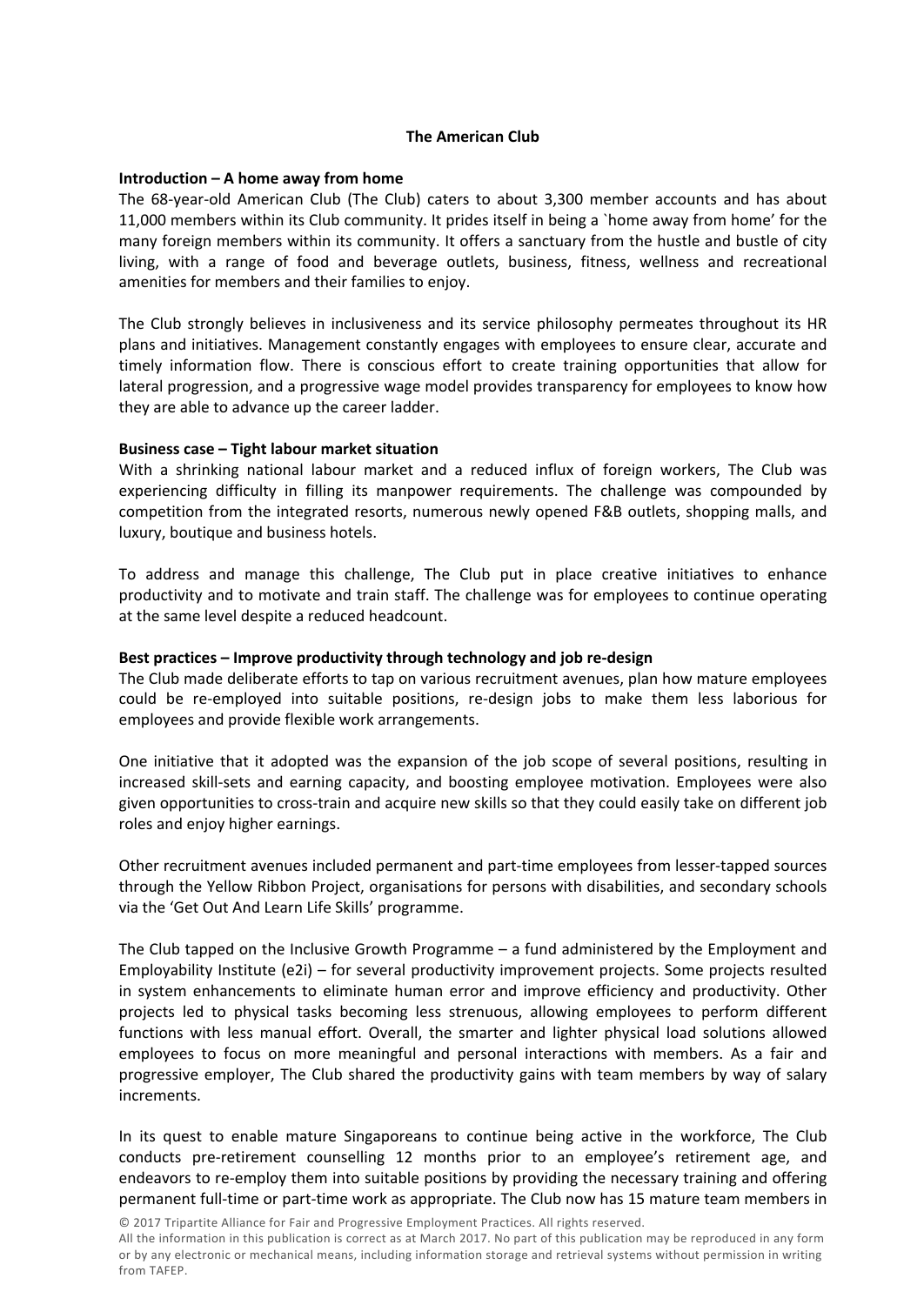their late 50's to early 70's. They work shorter hours in housekeeping, stewarding and facilities, complementing the workforce in those departments.

#### **Impact on business outcomes**

The Club's various initiatives have contributed to a lower staff attrition rate, from an average of 2.21% in 2013 to 2.07% in 2015, and a lower sick leave utilisation rate from 22% per team member in 2013 to 18% in 2015.

The Club's strong focus on training, including the training of interns, part-timers and contractors, has resulted in better-skilled employees who are better able to serve members and work more efficiently. Even with reduced manpower, there is no negative impact on members' satisfaction.

This can be seen from its mean score for overall value and overall quality rating which has remained largely stable, reaching a high of 3.99 out of 5 points. The stable numbers suggest security and substantial trust in the Club's reliability.

## **The path to success**

Management is open-minded, and willing to get creative and explore solutions to manage challenges, such as utilising non-traditional recruitment avenues, and improving productivity through technology and job re-design.